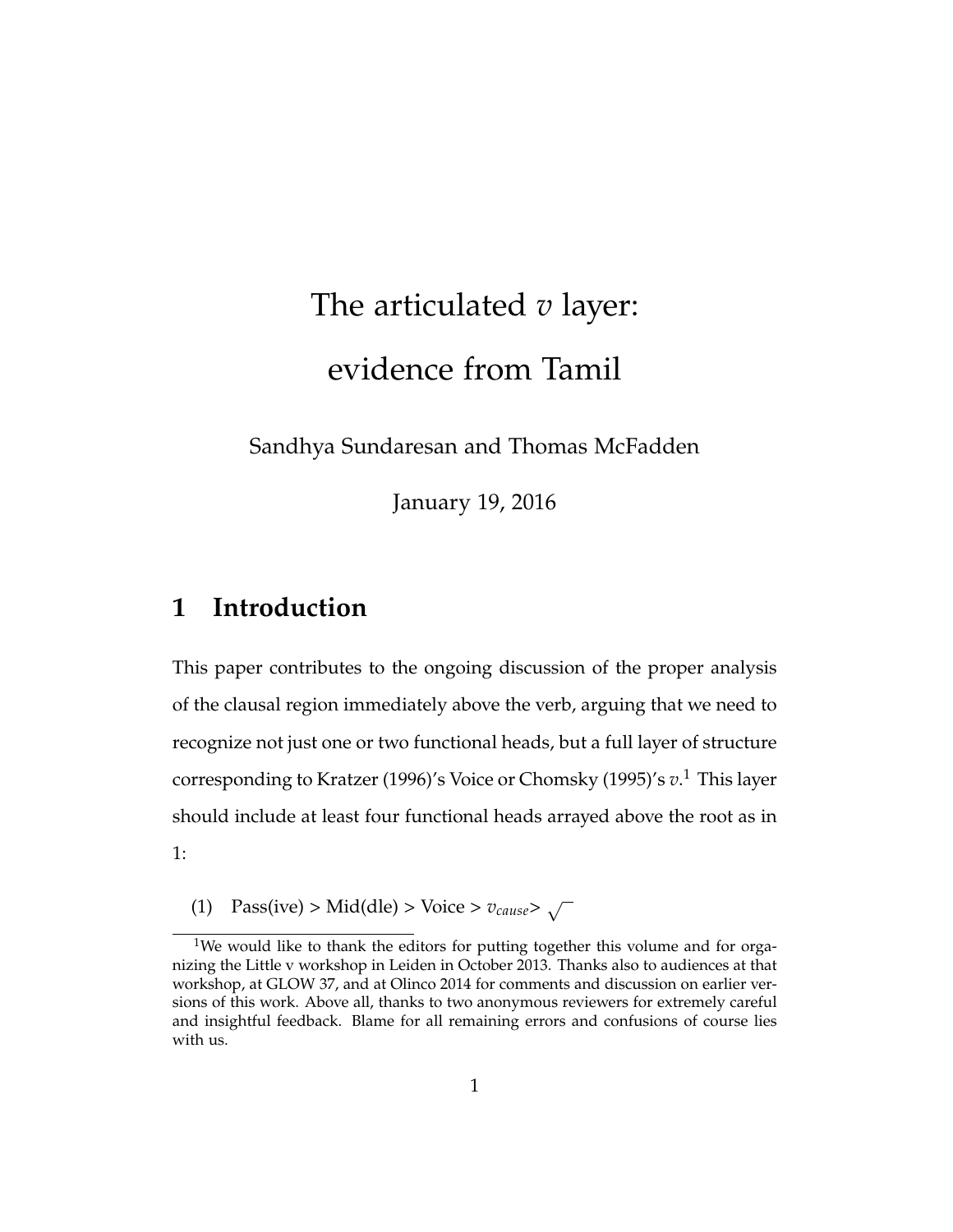The primary evidence for this proposal comes from the Dravidian language Tamil, which is extremely informative due to its highly inflecting, agglutinative nature, and its flexibility in combining together distinct elements traditionally subsumed under the heading of 'voice'. Employing standard Mirror Principle reasoning, we can use the rigidly ordered sequences of verbal suffixes that the language supplies to argue for a specific hierarchy of syntactic heads.

#### **1.1 Background**

A body of work in the late 1980s and early 1990s uncovered evidence for a syntactic position or positions above the location of the main verb in V, but below the representation of tense and agreement in Infl. As the arguments for the position were largely syntactic, and could not easily be correlated with familiar morphological or semantic categories, the identity of this head (and whether there was just one or several) remained controversial and unclear, alternatively being labeled as Pr(ed), *µ*, or an additional segment of a layered VP structure (see e.g. Larson, 1988; Pesetsky, 1989; Johnson, 1991; Bowers, 1993).

In a seminal paper, Kratzer (1996) motivated the existence of such a head on semantic rather than just syntactic grounds. She argued that the special status of external arguments as opposed to internal arguments (established e.g. by Williams, 1981; Marantz, 1984) could not be sufficiently accounted for if they were simply specifier and complement of a single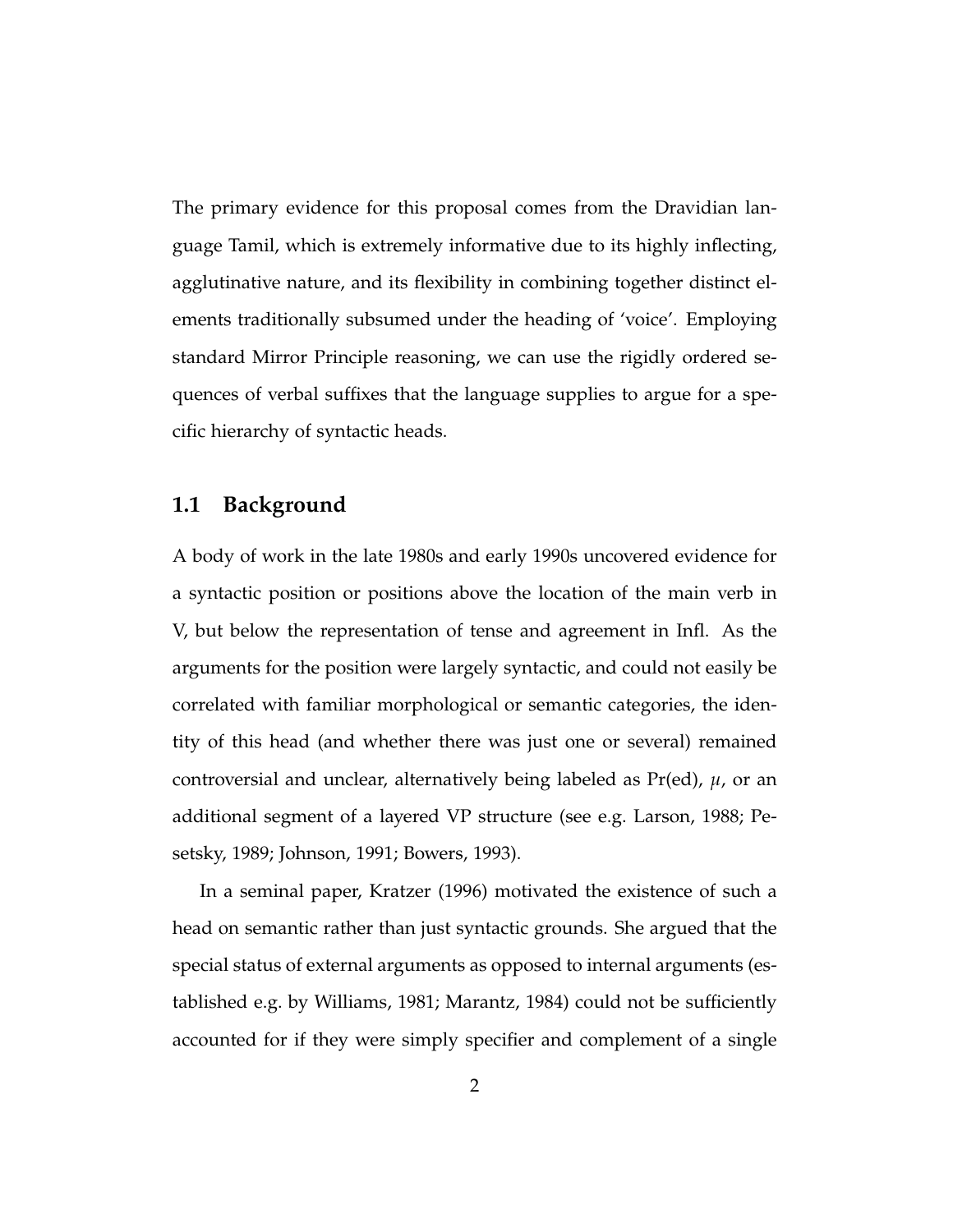syntactic object. Rather, a more radical solution was called for, whereby only the traditional internal argument is syntactically an argument of the verb, and the external argument (henceforth EA) is introduced by a distinct (functional) head. Kratzer labels this head Voice, associating it with traditional voice phenomena (i.e. passive vs. middle vs. active) and the assignment of structural accusative case, and suggesting that it is responsible for the various syntactic facts discussed by the previous authors.

Subsequent work adopted Kratzer's basic proposal, sometimes preferring the label *v* introduced by Chomsky (1995). An array of additional functions were associated with this functional head, including causative and eventive semantics (Pylkkänen, 2002), information related to inner aspect or *Aktionsart* (Ramchand, 2008), and the verbalization of categoryneutral roots (Marantz, 1997). This led to the obvious question of whether a single head could in fact be responsible for so many distinct syntactic and semantic phenomena. Work on causative constructions and alternations in particular (see e.g. Pylkkänen, 2002; Alexiadou, Anagnostopoulou, and Schäfer, 2006) uncovered convincing evidence that a single Voice/*v* head as assumed in earlier work would not do, and must be split into two projections. The lower one — usually labelled  $v$  or  $\text{Caus}(e)$  — is responsible for causative/eventive semantics and for the verbalization of non-verbal structure below. The higher one — usually labelled Voice is responsible for the introduction of the EA, for agentive semantics and for the traditional 'voice' phenomena. The arguments for this move come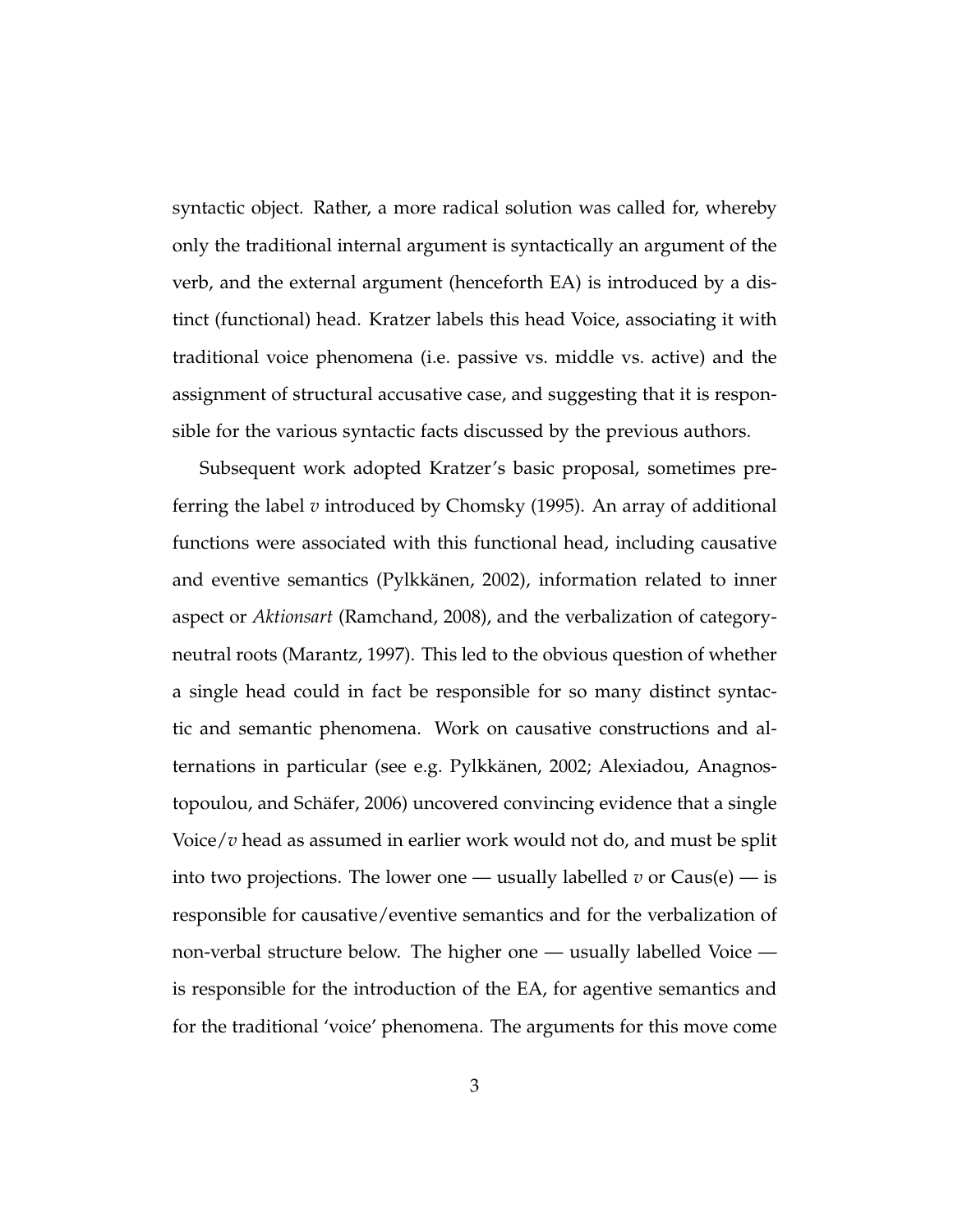primarily from how causative/inchoative alternants and various passive types differ in their semantics and in their ability to combine with particular modifiers and PPs. Harley (2013) bolsters this analysis with clear morphosyntactic evidence from Hiaki. In this language, an applicative suffix appears morphologically outside the causative suffix, hence by the Mirror Principle (Baker, 1985) the applicative is assumed to be above the causative head hierarchically. Yet the argument introduced by the applicative is asymmetrically c-commanded by the EA, so the latter must be introduced by a head higher than the applicative. Since the causativizer is below the applicative, and the head that introduces the EA must be above the applicative, they must be distinct heads. In Harley (this volume), Harley reviews the Hiaki data from Harley (2013), as well as data from Turkish and Korean causatives, to explicitly argue for a pure caus head that is categorically and morphologically distinct from a verbalising *v* head. Alexiadou and Lohndal (this volume) argue on the basis of differences in how the meanings of roots are determined in English, Greek and Hebrew that *v* must play different roles in different languages and therefore must be distinct from the head that introduces external arguments (see also Harley, this volume; Wood and Marantz, this volume; Ramchand, this volume). Other recent work (e.g. Collins, 2005; Bruening, 2012; Alexiadou and Doron, 2012; Alexiadou, Anagnostopoulou, and Schäfer, 2015) has uncovered further syntactic, semantic and comparative evidence that the passive, at least in some languages, involves a dedi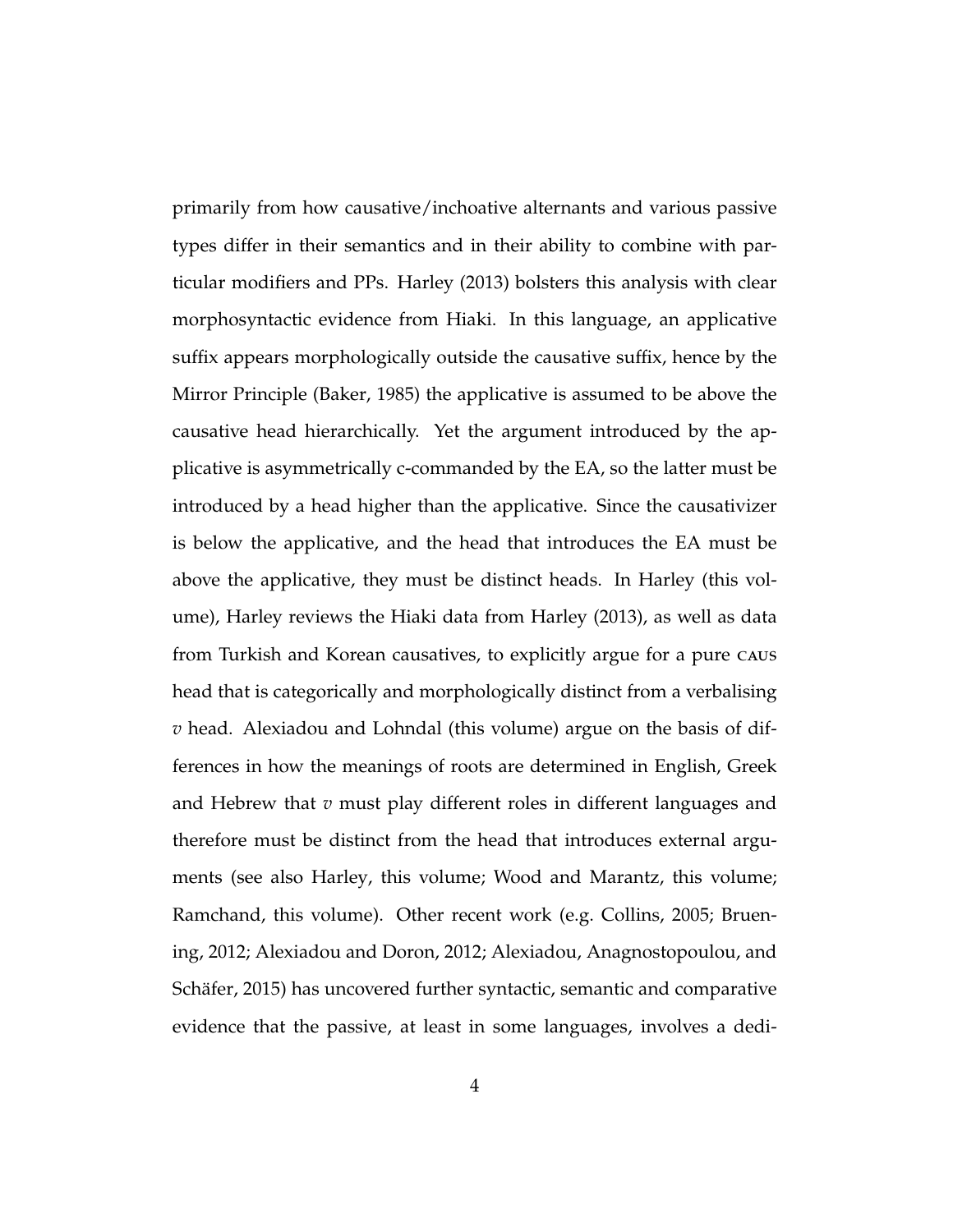cated Pass(ive) head above the head that introduces the EA. Schäfer (this volume) argues that in canonical passives, the lower of these two heads introduces an external argument variable, while the upper head existentially binds the variable, but that there is also a second kind of passive (which he calls the 'medio-passive') in some languages that bundles these two functions into a single head.

#### **1.2 Contribution of this paper**

This paper aims to contribute to this evolving discussion by introducing novel data from Tamil, which provides transparent morphological evidence for even further articulation in this layer of the clausal structure (see also Harley, this volume; Ramchand, this volume, for other arguments and discussions to this effect, from the morphosyntactic and syntacticosemantic perspectives, respectively). Tamil is a highly inflected, agglutinative language, in which a typical verbal form involves a series of functional morphemes with a rigid relative ordering. E.g. the form *odækkæpattadu*<del></del> '(it) was broken' breaks down as follows:

- (2) **o**ã**æ-** 'break'
	- **-kkæ-** transitive
	- **-pa**t<sub>-</sub> passive
	- **-**ú**-** past
	- **-adu˘** 3sg neuter agreement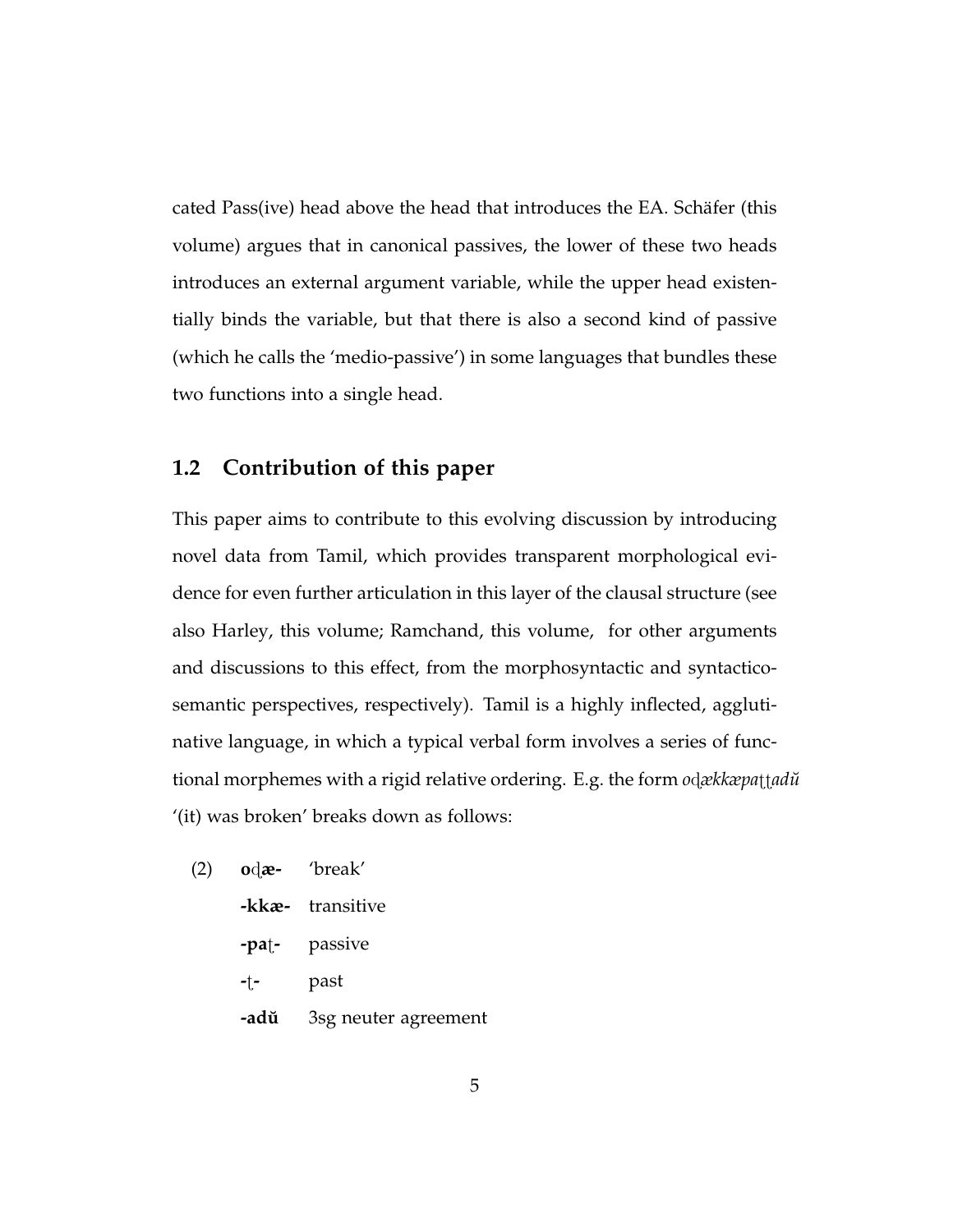The possible combinations and orderings of such morphemes will allow us to make clear proposals about the underlying functional sequence, based on standard Mirror Principle argumentation.

We will specifically argue for the existence of four heads, responsible respectively for the syntax and semantics of causativity, transitivity, 'get' like middles, and the passive, all of which can — perhaps surprisingly co-occur. The hierarchy is as in 3:

(3) Pass(ive) > Mid(dle) > Voice >  $v_{cause}$ >  $\sqrt{}$ 

As such, we contend that it is appropriate to talk about an articulated *layer* or *domain* of Voice/*v* material rather than just one or even two heads much along the lines of the articulated C layer/domain proposed within the cartographic framework (Rizzi, 1997, , etc.). In this sense, our conclusions have much in common with those in Harley (this volume) who ultimately also sketches a cartographic model of verbal projections, with the locus of parametric variation lying solely in the "bundling" or "spanning" of these (sets of) features/projections.

We start our investigation with the innermost, *vcause* head, in Section 2, and work our way outward, moving to the Voice head in Section 3 which introduces the EA, and then in Section 4 the morpheme *ko*<sub>l</sub>, ending in Section 5 with the highest head in the sequence, Pass, which builds the Tamil passive. We see how the entire sequence of morphemes fits together in Section 6, which provides the final justification for our con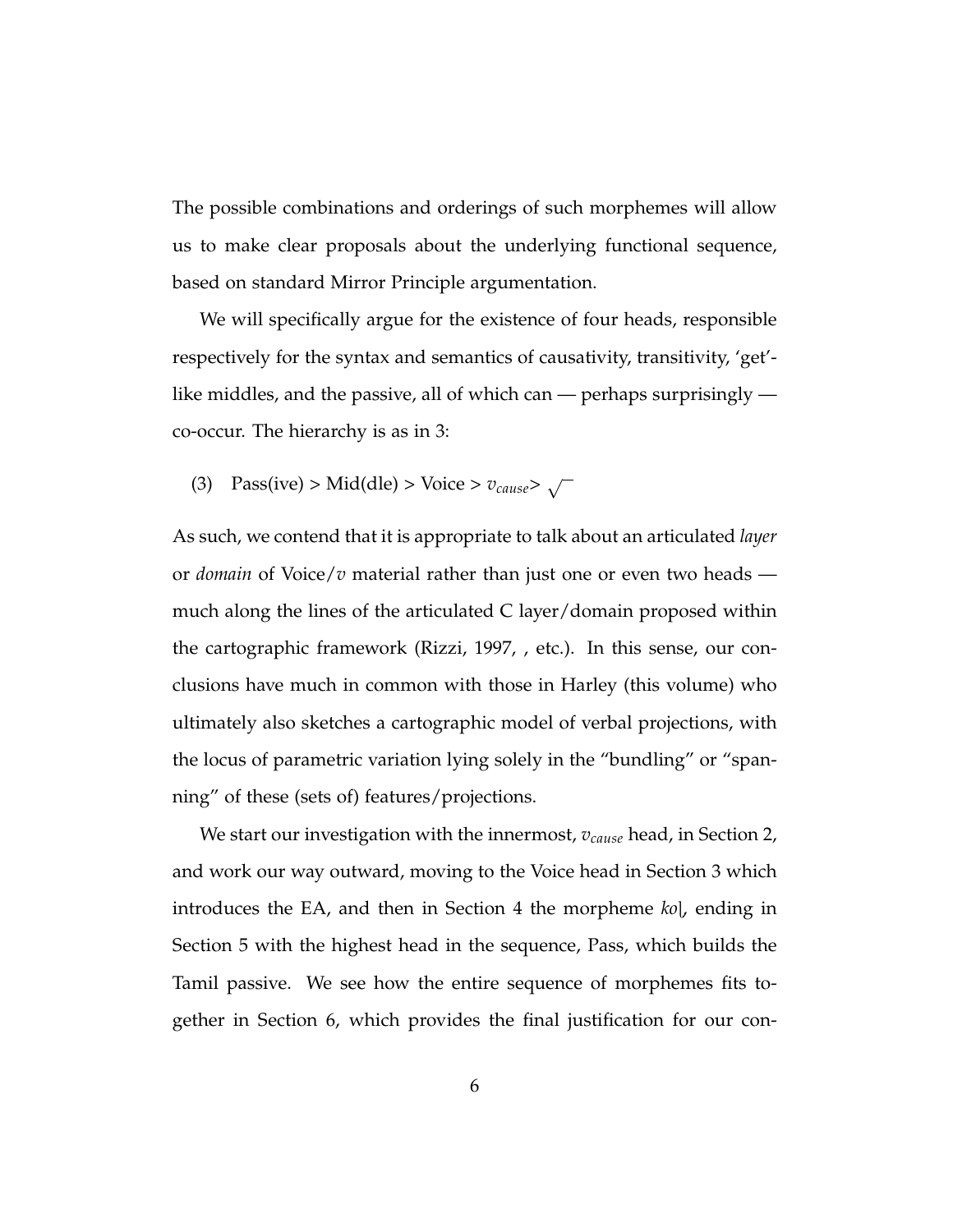tention that the *v* domain in Tamil involves a single functional sequence containing at least four distinct, rigidly ordered heads. Finally, in section 7, we consider, and reject, two possible alternative analyses suggested by a reviewer.

# **2 The** *vcause* **head**

With most verbs in Tamil, there is no distinct overt realization of causativeeventive semantics or verbalization. However, we do see an overt morpheme playing this role when an adjective is verbalized. (4a) shows that a basic adjective like *segappu˘* 'red' can be used uninflected and without a copula as the main predicate of a clause, with a purely stative meaning. In (4b), we see an inchoative built on this by the addition of the suffix *aag-* (glossed simply as caus for 'light verb').<sup>2</sup>

- (4) a. Maangaa segappŭ. mango red 'The mango is red.'
	- b.) Maaŋgaa segapp- aagmango redcaus.intr-pst-3nsg iččŭ. 'The mango became red.'

The *aag-* morpheme verbalizes the structure, which can then e.g. be inflected for tense and subject agreement as in (4b). It also introduces the

<sup>&</sup>lt;sup>2</sup>We use the Leipzig Glossing Rules and the associated standard abbreviations, as detailed here: https://www.eva.mpg.de/lingua/resources/glossing-rules.php. We additionally use the abbreviations ANAPH for anaphor and MID for middle.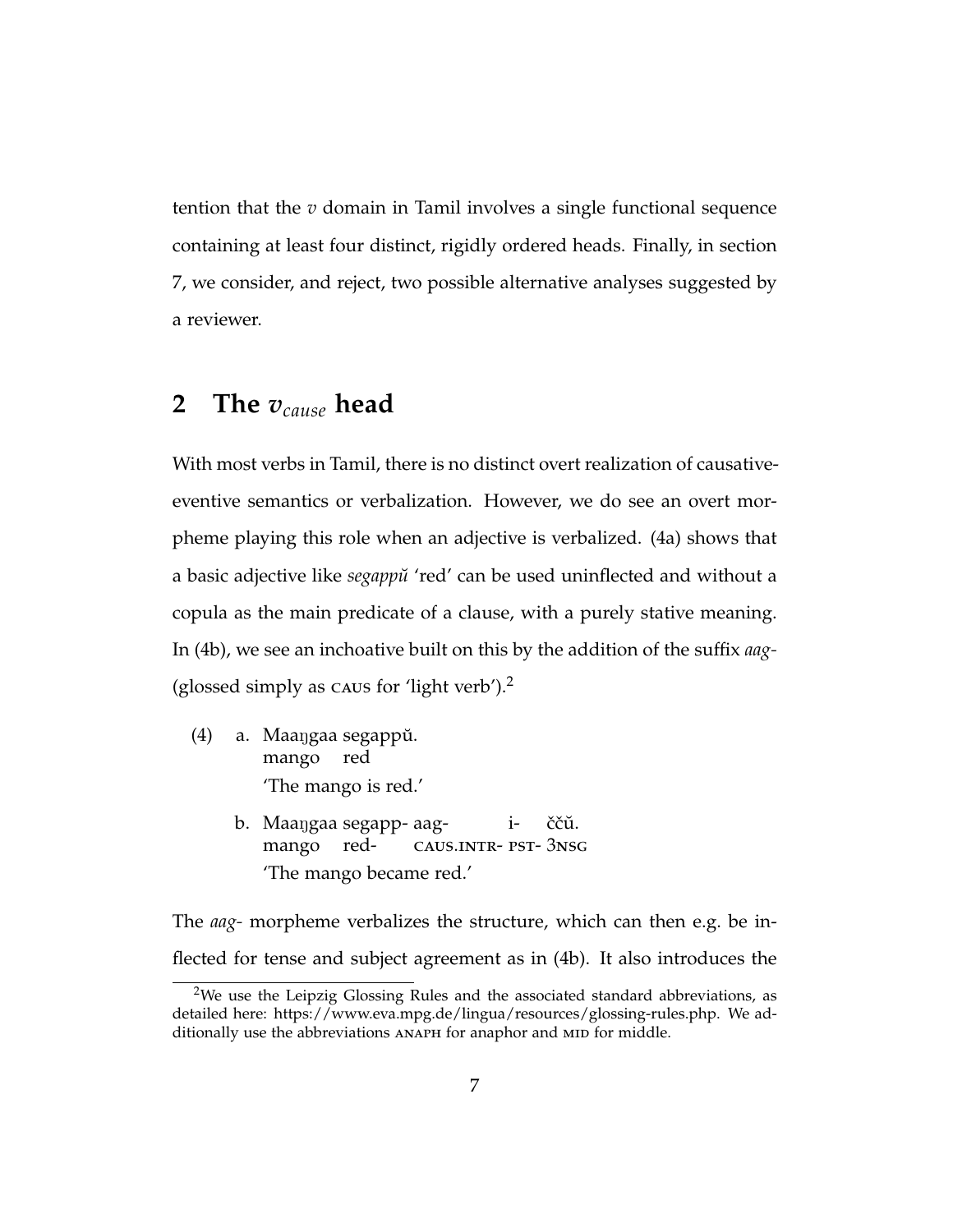causative-eventive semantics, yielding a caused change-of-state, without indicating that this cause necessarily involves an Agent.

We thus seem to have an instance of the *v* or Caus(e) head argued for by Pylkkänen (2002); Alexiadou et al. (2006); Harley (2013). We will call it *vcause*, to make its dual function clear, and assume that it appears directly above the root (understood in the sense of Marantz, 1997, , and other work within Distributed Morphology).<sup>3</sup> We will adopt the common assumption that this head is generally present with caustive change-ofstate predications, but just happens to have a null realization with most basic verbs, as in (5):

(5) Pustagam ki.įi- ∅book.NOM tear- CAUS- PST-3NSG nʤ- adŭ. 'The book tore.'

We thus have structures like the following:



 $3$ We are not so concerned here with the details of the analysis of roots and the structures they appear in. Nor are we taking any strong position on whether roots can take arguments. For concreteness, we will draw our trees such that internal arguments appear as complements of the root, but we are not committed to this position.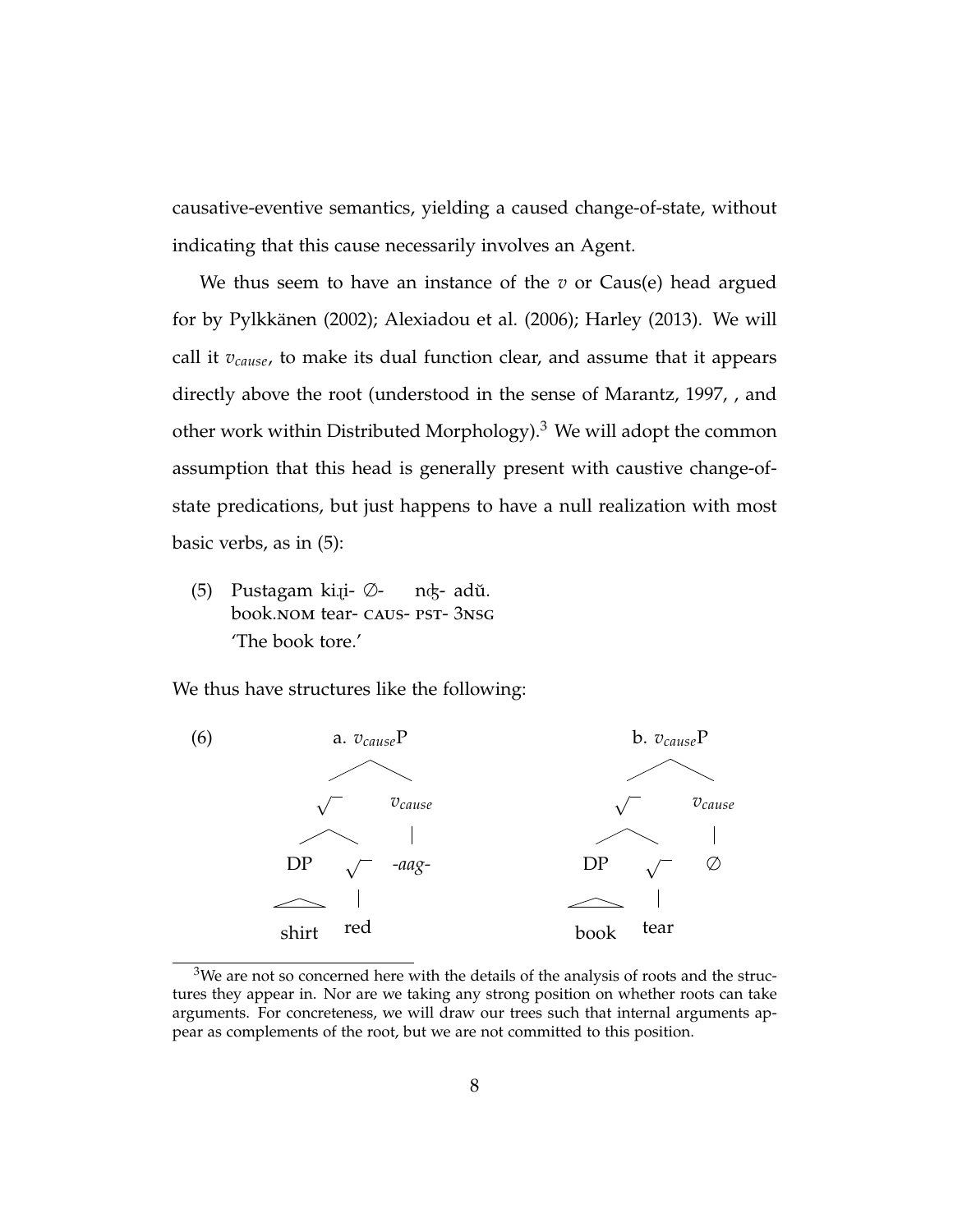## **3 The Voice head**

In this section, we will discuss the rather interesting evidence provided by Tamil for a Voice head introducing the EA. We will start by working through the basic morphosyntactic evidence, which involves a certain amount of morphophonogical complexity, and then focus on the distinction between Voice and *vcause*.

#### **3.1 Motivating Voice**

Let's compare the basic inchoative sentence from above, repeated in (7a), with its transitive counterpart in (7b):

- (7) a. Sattæ segapp- aagshirt redcaus.intr-pst-3nsg iččŭ. 'The shirt became red'
	- b. Seetha sattæ- jæ ksegapp- aakk-Seetha shirt- ACC redcaus.tr-pst-3fsg in-aaí. 'Seetha made the shirt red.'

(7b) has an agentive interpretation: not only did the shirt become red, but *Seetha* was responsible for this happening. Morphologically, (7b) is built on the *aag-* morpheme, just like its inchoative variant, and it also inflects for tense and agreement. The crucial overt distinction is that, while the former involves the *vcause* morpheme *aag-* in its bare form, the latter involves a geminated variant of it — *aakk-*.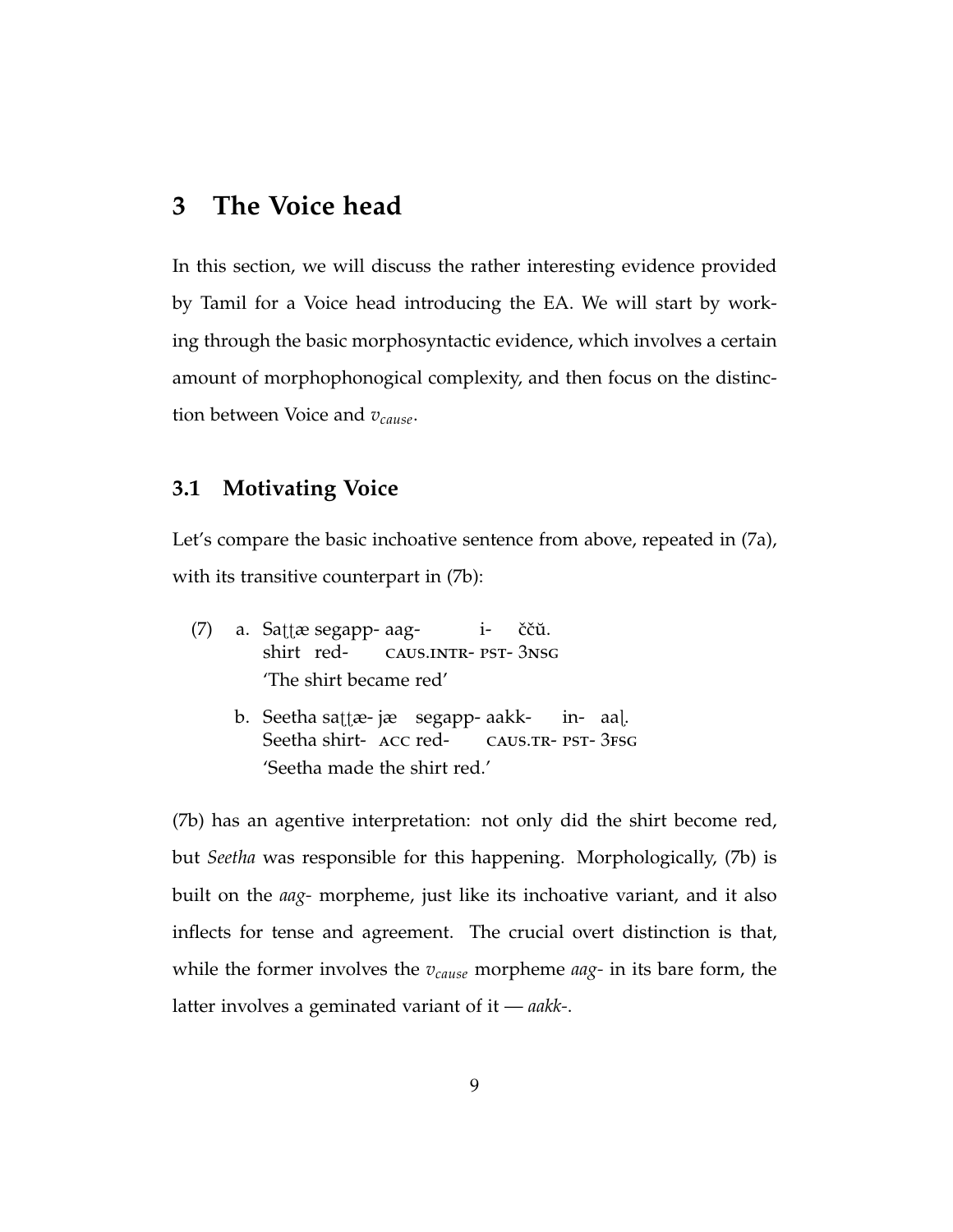Indeed, transitivity alternations in Tamil are quite typically marked by exactly such alternations in the presence of gemination, involving either the final consonant (cluster) of the verb itself or the immediately following suffix. In either position, a simplex consonant in the intransitive is geminated in the transitive, in turn triggering phonologically regular devoicing and (potentially) cluster simplification. Thus the unaccusative form of 'break' is  $\alpha$ <sub> $\alpha$ </sub> $\alpha$ <sub> $\beta$ </sub> in the past, with a voiced nasal + obstruent cluster as the past marker, as in  $(8)$ , whereas the transitive form is  $o$ d $\alpha$ -čč, with a voiceless geminate, as in (9):

(8) **Unaccusative**:

Paanæ odæ- nʤ- adŭ/ \*odæ- čč- adŭ. Pot break- <mark>INTR- 3</mark>NSG/ \*break- TR- 3NSG 'The pot broke.'

(9) **Transitive:**

Sri paanæ- jæ odæ- čč- aan/ \*odæ- nʤ- aan. Sri potacc break-tr-3msg/ \*break-intr-3msg 'Sri broke the pot.'

Further examples showing different variants of the alternation are provided in Table 1, either affecting the root itself (above the horizontal line) or affecting a following suffix (below the line).

Where in the complex verbal form the gemination is realized seems to be regulated by the following generalization. When the verb stem (i.e. verbal root + any verbalizing heads, like *vcause*) ends in a geminable consonant, this is geminated and devoiced, with subsequent cluster simplification, as in examples 1-3 in Table 1. When the verb ends in a non-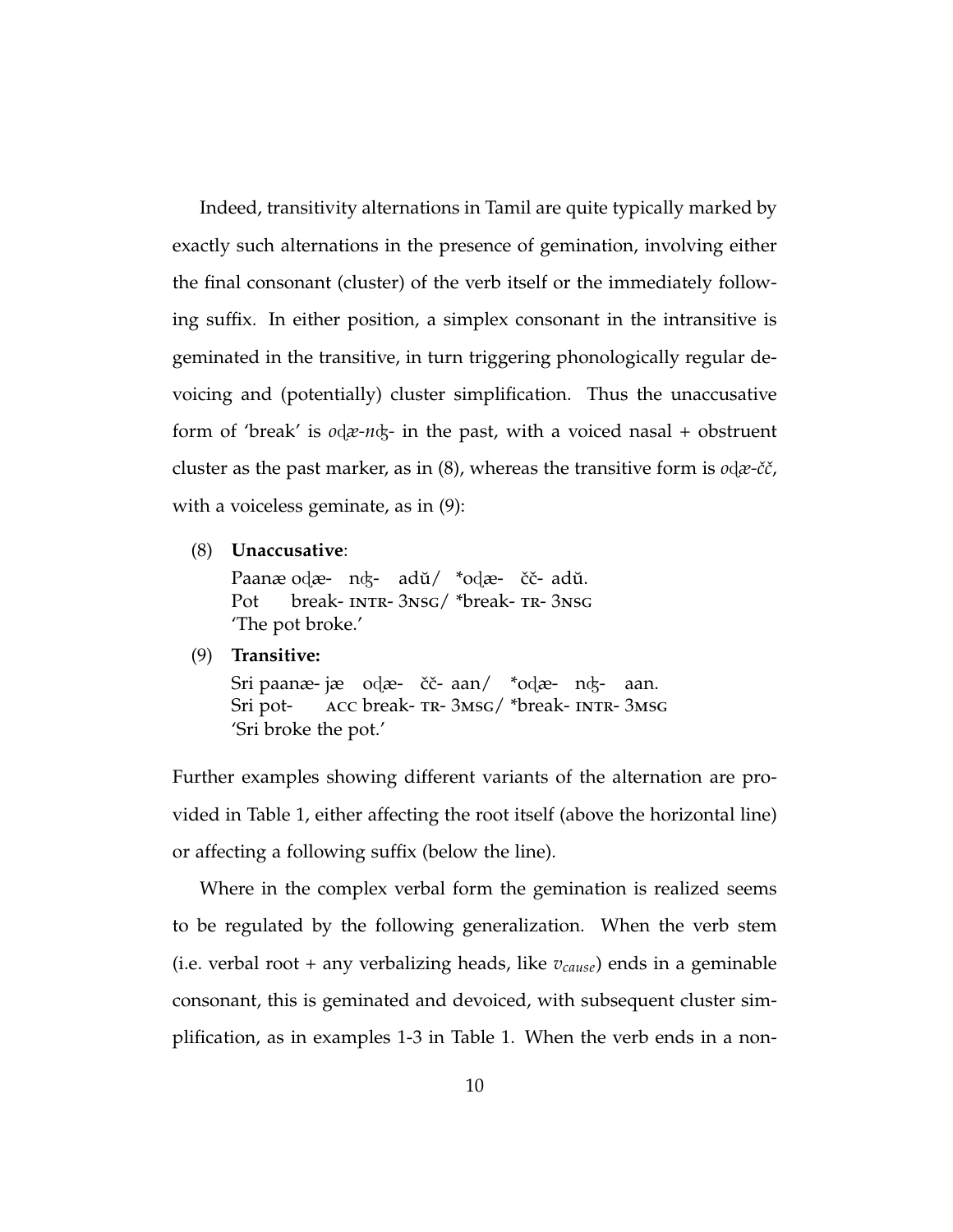|    | TRANSLATION   | <b>UNACCUSATIVE PAST</b> | <b>TRANSITIVE PAST</b> |
|----|---------------|--------------------------|------------------------|
|    | <b>SHRINK</b> | $suru$ g-in-             | surukk-in-             |
| 2. | <b>MELT</b>   | urug-in-                 | urukk-in-              |
| 3. | <b>RUN</b>    | ood-in-                  | oott-in-               |
| 4. | <b>BREAK</b>  | odæ-nds-                 | odæ-čč-                |
| 5. | <b>GROW</b>   | valar-nd-                | valar-tt-              |
| 6. | <b>BURST</b>  | vedi-nd-                 | vedi-čč-               |

Table 1: Unaccusative and transitive forms

geminable segment — either a vowel or a consonant that does not permit gemination — then the immediately following suffix is affected, as in examples 4-6 in Table 1. Given the region of clause structure involved here, this is typically a tense/aspect or infinitival marker.

In order to understand what the syntactic correlate of a morphophonological process might be, we will adopt the general approach of Bye and Svenonius (2012), who argue that patterns which have typically been analyzed in terms of morphological processes (and indeed have been presented as evidence for process-based morphology) can, in fact, be profitably analyzed as piece-based. The pieces involved just happen to have phonologically underspecified forms that trigger phonological operations. For the specifics of the Tamil transitivity alternation, we follow Christdas (1988), who proposes that the transitive variant involves a highly underspecified affix, consisting solely of a consonant slot — call it  $/C$  – with no specification for place or manner of articulation. The missing feature values are then copied autosegmentally from the closest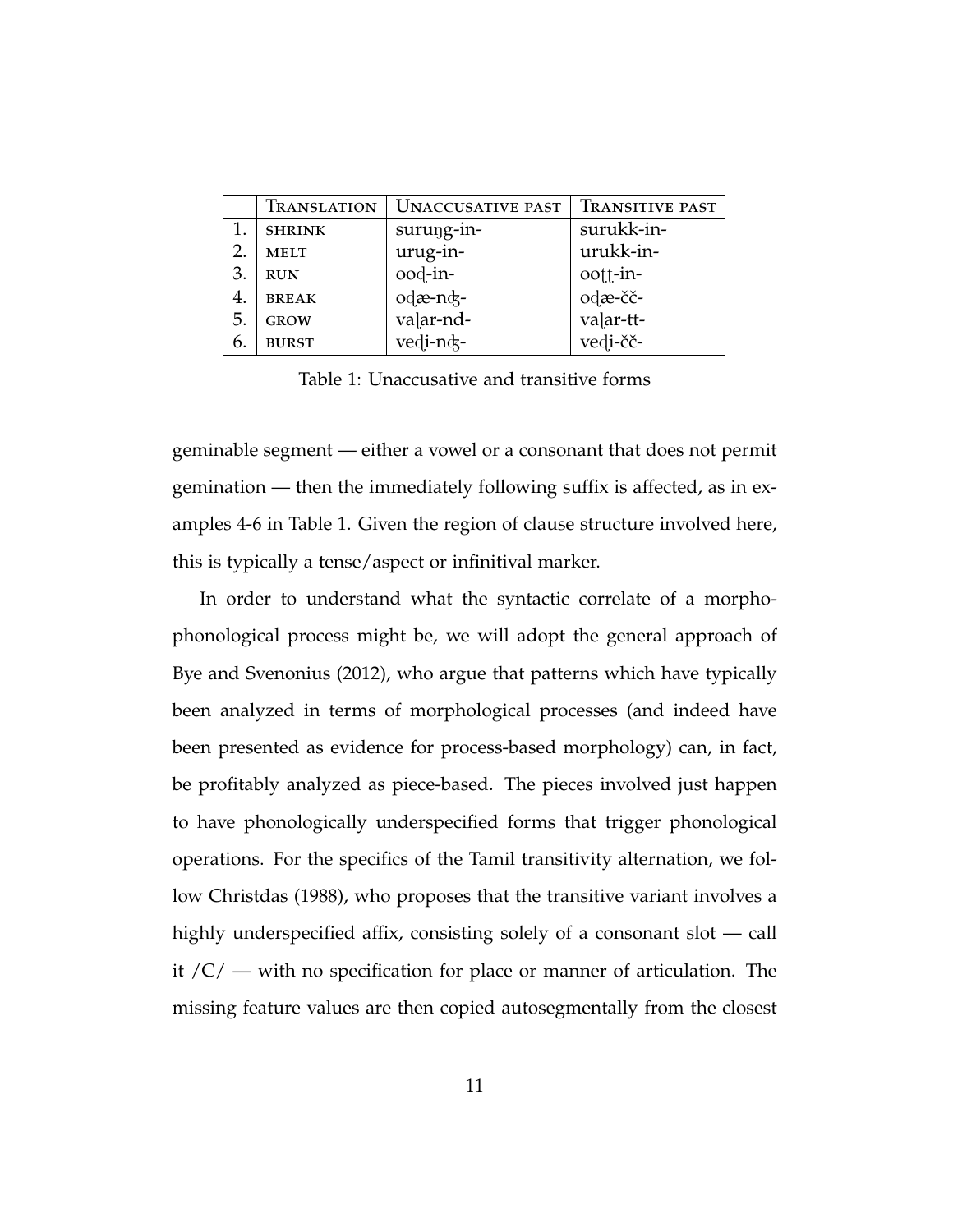eligible consonant slot, deriving the apparent mobility of the alternation according to the shape of the verb. The result will, in any case, be gemination, which triggers the further phonological rules of devoicing and cluster simplification (see Christdas, 1988, , for details). Under this approach, the transitivity alternation is thus the result of fully concatenative morphology, not a morphologically triggered 'process' of gemination. This is crucial because it means that once we get past the surface phonological complexity, we can take the abstract morphology behind it to transparently reflect syntactic structure. We can argue in particular that  $\sqrt{C}$  is the phonological realization of a syntactic head.

Based on its syntactic and semantic role in tracking transitivity, this is specifically the head that introduces the EA in its specifier, similar to the Voice head of (Kratzer, 1996). We will adopt this label for this head though we will see that it differs in a number of respects from Kratzer's original proposal, e.g. in not being responsible for passivization. Our Voice head is perhaps also more like Ramchand (2008)'s Init head, and unlike certain interpretations of Kratzer's Voice, in that the external arguments it introduces are not restricted to Agents, but may also include Causers, as illustrated below:

- (10) a. Pojal čannal- æ storm window- ACC break- TR.PST- 3NSG odæ- ččadŭ. 'The storm broke the window.'
	- b. Raman čannal- æ odæ- čč-Raman window- ACC break- TR.PST- 3MSG aan.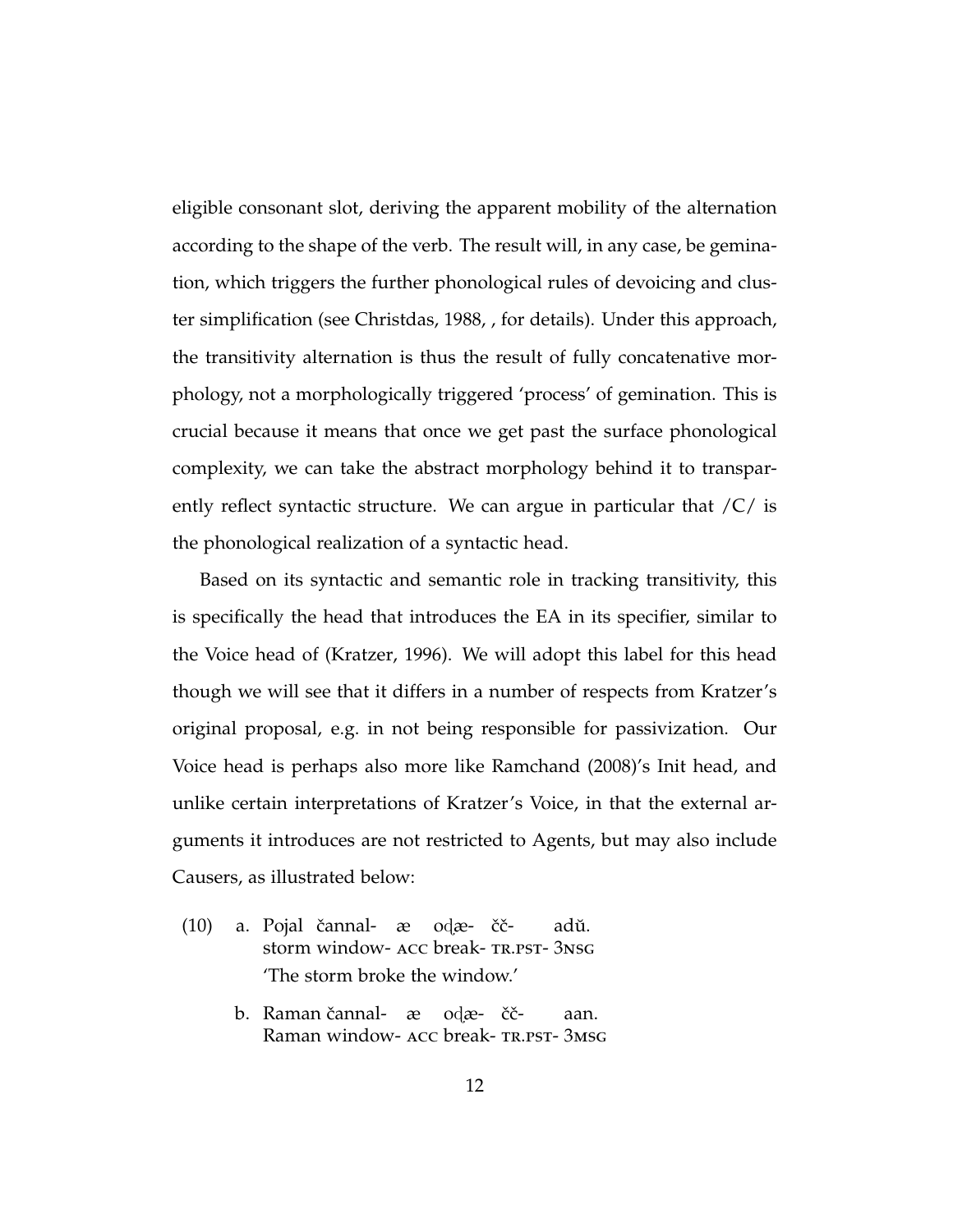'Raman broke the window.'

This is in line with the crosslinguistic generalization that the verbs that participate in the transitive-inchoative alternation are those where the EA can be an Agent or the Causer (Alexiadou et al., 2015). At the same time, our Voice head is unlike Ramchand's Init head in that we are assuming, at least provisionally, that the intransitive, inchoative structures alternating with transitives lack it, which is why they never show the gemination triggered by /C/. This is more in line with e.g. Alexiadou et al. (2015)'s analysis of unmarked anticausatives as lacking Voice. $^4$  In fact, we will see that our notion of Voice is essentially the same as that of Alexiadou et al. (2015).

Regarding its structural position, the verbal sequences in (8) and (9) show us that Voice occurs above the root and below T and Agr. Sentences like that in (11), repeated below, where the *vcause* morpheme is overt, allow us to be even more precise:

(11) Seetha sattæ- jæ perid- aakk-Seetha shirt- ACC large- CAUS.TR- PST- 3FSG in-aaí. 'Seetha made the shirt large.'

(11) shows that the gemination occurs on the right of the *vcause* head, i.e. it applies to *vcause* rather than the root below it. By straightforward Mirror Principle reasoning, this in turn means that Voice must be merged above

*vcause*.

<sup>&</sup>lt;sup>4</sup>The alternative of course would be to assume that Voice is always present, but has no phonological realization when it does not project a specifier.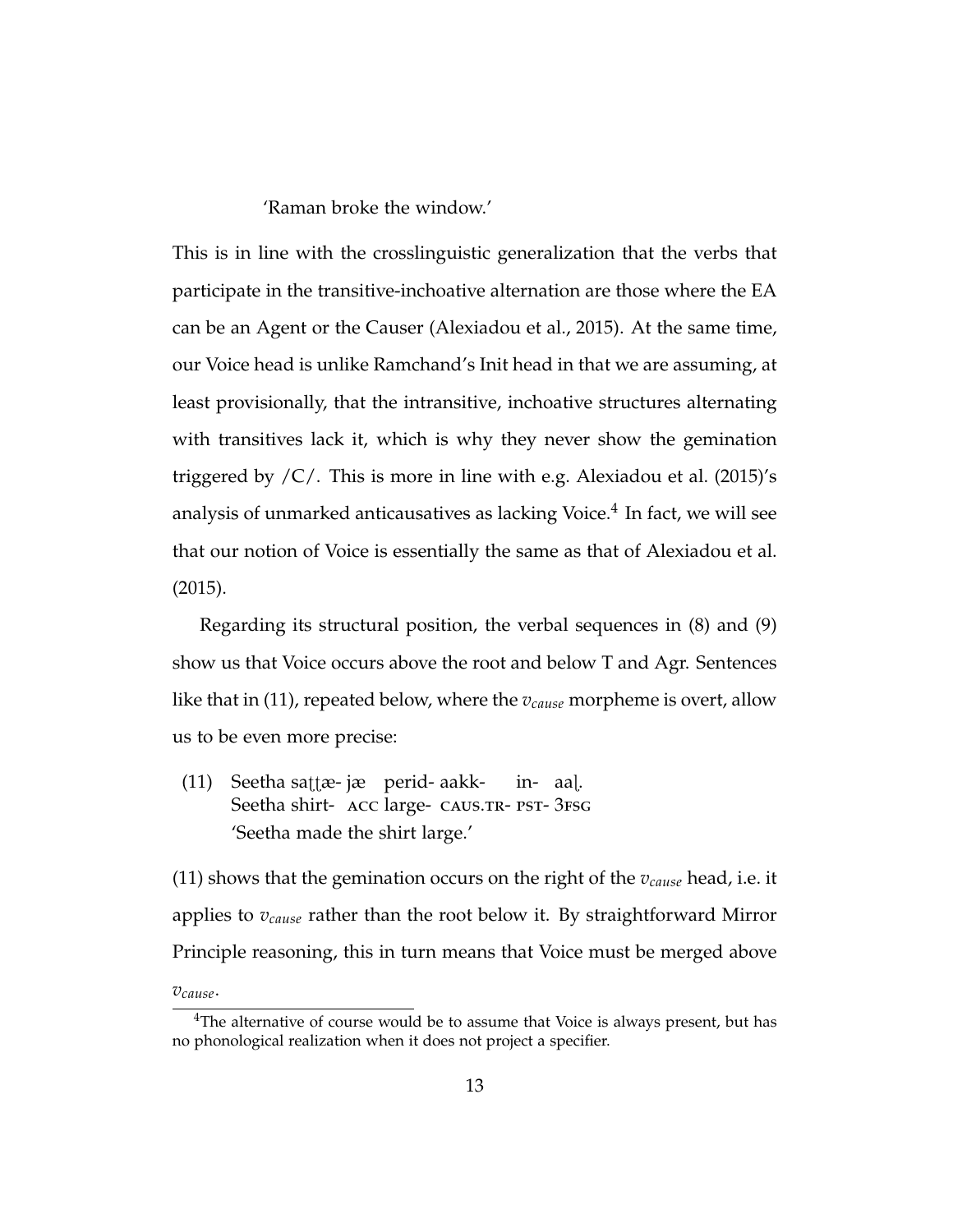We thus envision that a sentence like that in (11) would have the structure in (12a). Again, the corresponding inchoative sentence would have the structure in (6a), repeated below as (12b) for comparison:



The unaccusative variant in (12b) is basic, containing less structure and less overt phonological material. The root and following suffix will thus have their ungeminated default forms. In (12a), the presence of the /C/ realizing the Voice head will lead to gemination, either of the root or of the next morpheme that comes above it. In the case of *o*ã*æ* 'break', which ends in a vowel, it will be the latter.<sup>5</sup>

 $5$ The placeless consonant /C/ is apparently not the only exponent of the Voice head. As in most languages, not all verbs that participate in the causative-inchoative alternation use the same kind of morphological marking (see Alexiadou et al., 2015, , and the long history of work cited there). In Tamil, verbs like *tara* 'open', don't explicitly mark either variant, so Voice must simply be null here. Interestingly, the majority of non-alternating transitive verbs do seem to show a reflex of gemination, as would be expected if they also have Voice spelled out as /C/.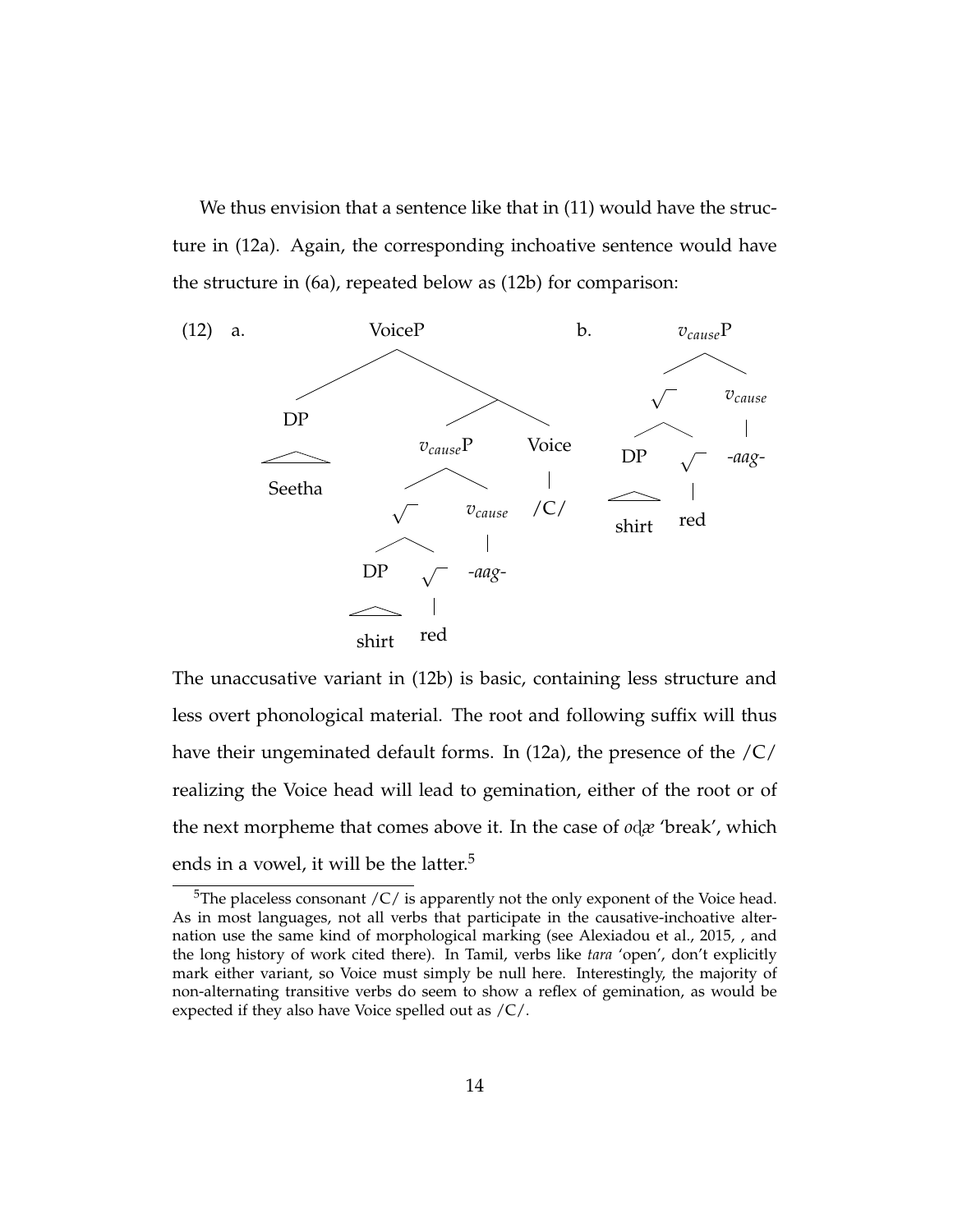#### **3.2 Voice vs.** *vcause*

Our proposal in this section is in line with much recent work on argument structure (see e.g. Pylkkänen, 2002; Alexiadou et al., 2015) which has presented syntactic and semantic evidence that the head introducing causativity is distinct from that introducing the EA. The main motivation for this position is the observation that inchoatives crosslinguistically include the same causative-eventive semantics as their transitive counterparts, despite lacking EAs. As discussed earlier, Harley (2013) has also presented morphosyntactic evidence involving the interaction of applicative and causative material in Hiaki to this effect. The Tamil data presented above constitutes clear morphological evidence of another nature for this view. The sequence showing that the transitivity-encoding gemination follows and is distinct from the overt causative morpheme *-aag*establishes that they encode two distinct heads.

We have also followed the work just cited in assuming that the *vcause* head doesn't project a specifier. This means that even a Causer argument such as *pojal* ('storm') in a sentence like (10a), must be externally merged in Spec-VoiceP, just like the Agent Raman in (13b), not in Spec-*vcause*P.

- (13) a. Pojal čannal- æ odæ- ččstorm window-acc break-tr.pst-3nsg adŭ. 'The storm broke the window.'
	- b. Raman čannal- æ odæ- čč-Raman window- ACC break- TR.PST- 3MSG aan. 'Raman broke the window.'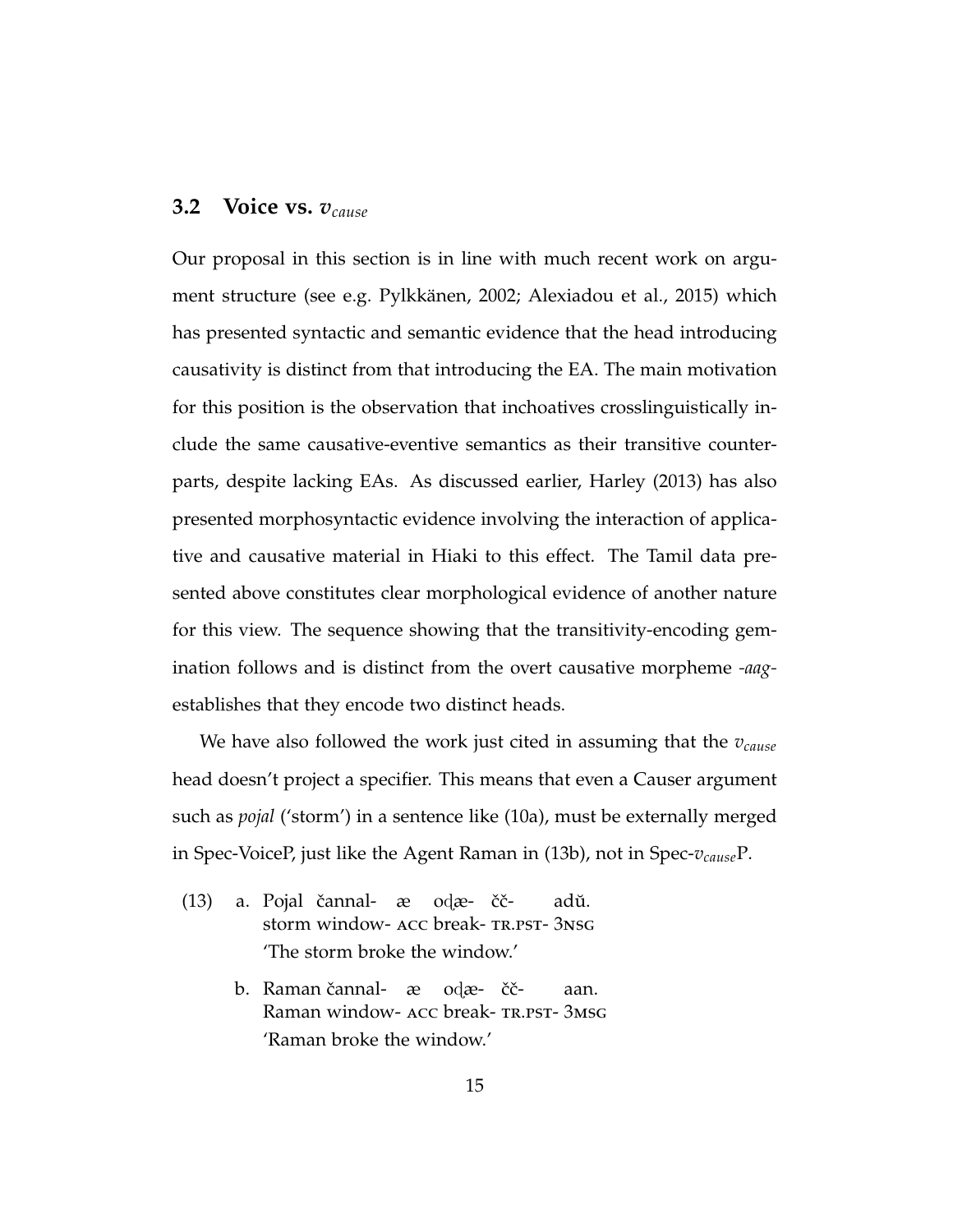One indication that this is correct is the fact that Agents and Causers in transitive change-of-state structures occur in complementary distribution. This makes sense if the two are competing for a single slot in Spec-VoiceP, but would be somewhat surprising if Voice and *vcause* each had an argument slot.

Still, it's not obvious why it shouldn't be possible to introduce a DP in the Spec-*vcause*P in the *absence* of an additional Agent. Assume for the moment a model including thematic raising as in Ramchand (2008), where an argument may move from one thematic position to another and pick up multiple *θ*-roles (requiring the assumption that one half of the classic *θ*-Criterion is incorrect). We could then imagine that the Causer argument can be externally merged in the specifier of *vcause*P and thematically raised from here to Spec-VoiceP, ending up as Agent and Causer simultaneously. Having two distinct DPs simultaneously, one an Agent and the other a Causer could independently be ruled out by case concerns or the like.

Here again, Tamil provides morphological evidence from gemination against such a possibility. It really seems that the *vcause* head cannot project a specifier of its own. First, if arguments could be introduced in Spec-*vcause*P without further thematic raising, sentences of the following type should be possible — contrary to fact:

 $(14)$  \* Pojal storm.nom window-acc break-intr.pst-3nsg čannal- æ odæ- nʤadŭ.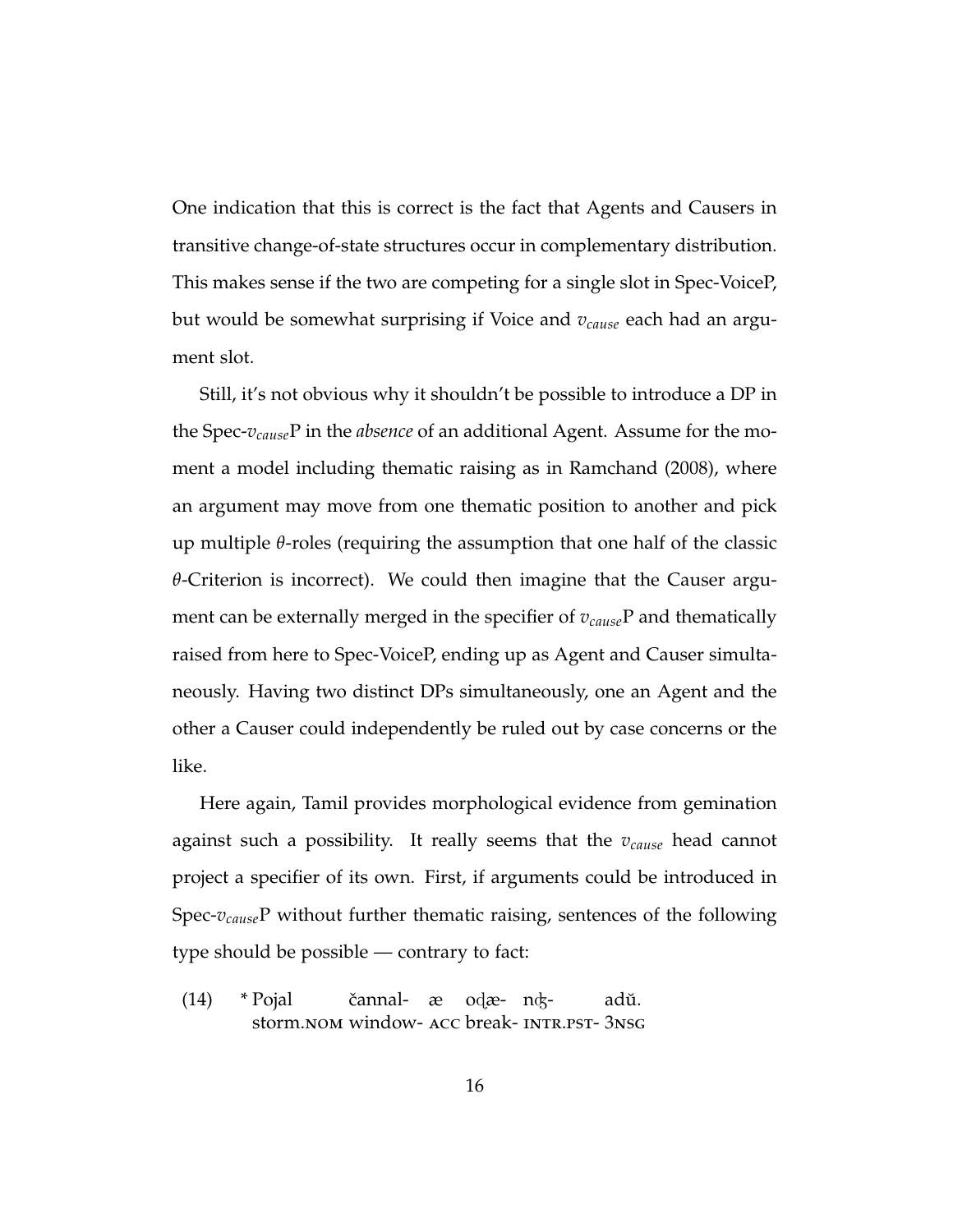'The storm broke the window.'

*Pojal* would be externally merged in Spec-*vcause*P but not raise any further, because there is no higher Voice projection, as indicated by the nongeminated intransitive verb form. We could thus have a transitive clause without the gemination associated with Voice, as long as the EA were restricted to a Causer role. However, (14) is completely ungrammatical, and the only way to save it is by using the geminated form of the verb (as in (13a)). In other words, if you want to have an EA, you need the gemination-triggering Voice head to host it. It cannot be the case that the Causer is externally merged in Spec-*vcause*P and stays there.

Now, we could imagine that the problem with (14) is not that the Causer is introduced in Spec-*vcause*P, but that it remains there. I.e. we could still analyze the grammatical variant of (14) with gemination in (13a) as involving thematic raising of the Causer from Spec-*vcause*P to Spec-VoiceP, with this raising being obligatory for some reason. We can show, however, that this alternative is also unviable. If internal Merge to Spec-VoiceP in this manner were possible, we would falsely predict (15) to be grammatical.

 $(15)$  \* Raman Raman.<mark>no</mark>m shrink.tr- PST- 3msg surukk-in-aan. 'Raman shrank.' (Literal)

'Raman*<sup>i</sup>* shrank himself*<sup>i</sup>* .' (Intended)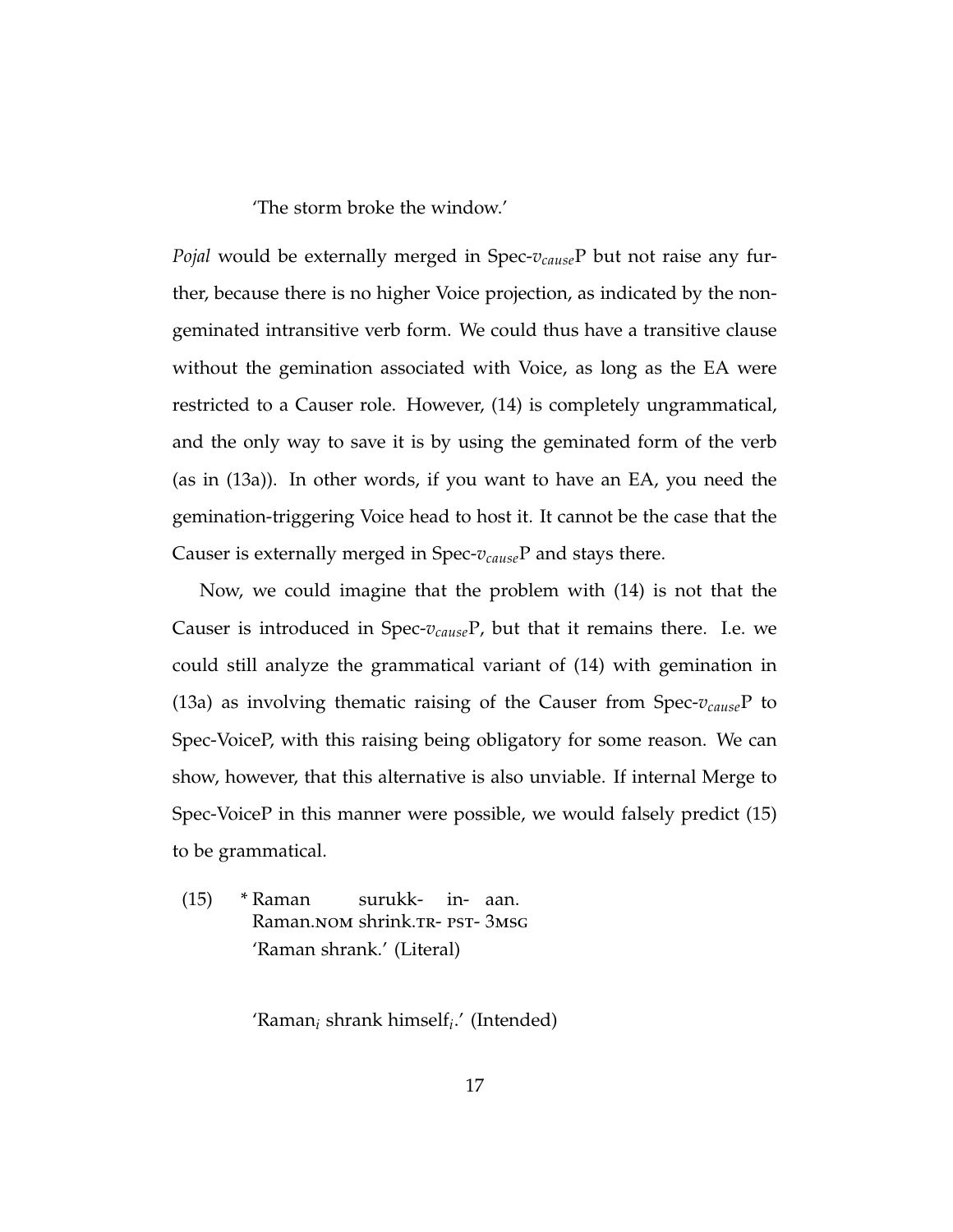Under a Ramchand (2008)-style analysis, *Raman* would be merged as the internal argument of 'shrink' where it would be assigned the *θ*-role of Patient, potentially thematically raise to Spec-*vcause*P where it would receive the *θ*-role of Causer, and then further thematically raise to Spec-VoiceP where it would be interpreted as the Agent of the shrinking. These movements would yield a reflexive-like interpretation without any overt anaphor or other reflexive-like marking, and the presence of the Voice head would ensure that we get the geminated form *surukk*- of *surung*-('shrink'). Again, however, (15) is impossible, and so it seems we must rule out thematic raising to Spec-VoiceP from below.

As such, the correct structure is indeed the one proposed here: *vcause* doesn't project a specifier, and both Agents and Causers are externally Merged in Spec-VoiceP. The differences between them may then have to derive from two different flavors of Voice as suggested by Alexiadou et al. (2015), both of which happen to be possible in structures of this type.

## **4 The middle suffix** *ko*í

The next morpheme which can occur in the *v* domain of the Tamil verbal sequence is referred to in the Dravidian literature simply as *ko*í, based on its form. We will follow this practice initially for convenience, but will ultimately argue that it is a middle marker and adopt the label 'Mid'. In this section, we will first discuss its distribution and establish its struc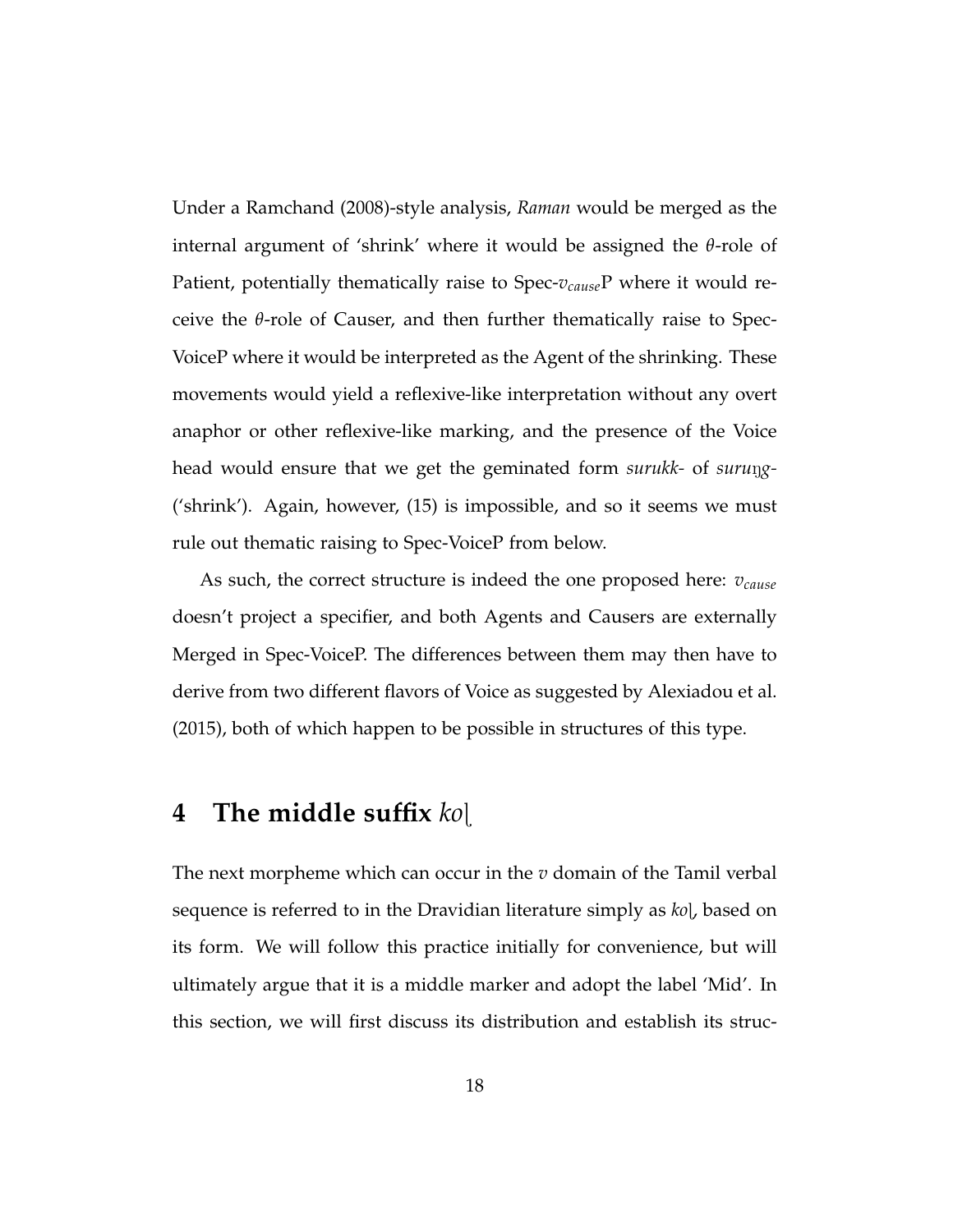tural status, and then say something about its semantic function, based on the detailed discussion in Sundaresan (2012).

#### **4.1 The morphosyntactic basics of** *ko*í

Perhaps the most typical environment for *ko*l is with reflexives. Indeed, clauses involving co-argument reflexivity usually require *ko* to be suffixed to the verb, as shown in (16):

(16) Sri*<sup>i</sup>* tann-Sri ANAPH- ACC hit- TR- kol- PST-3MSG/ \*hit- TR-3MSG æ<sub>{*i,∗j*} ad**i- ččŭ- kko-** nd-) aan/ →\*adi- čč- aan.</sub> 'Sri*<sup>i</sup>* hit himself{*i*,∗*j*} .'

*ko*í is also frequently found suffixed to unaccusatives, as in (17) below:

(17) Marakkiíæ Tree branch.NOM weight- LOC bend.INTR- kol- PST- 3NSG (sumaj- læ) vaļæn¢ŭ- kko- nd- adŭ. 'The tree branch bent (under its weight).'

The distribution of *ko*í seems initially reminiscent of the (partial) syncretism between reflexive and unaccusative structures observed in Greek, Slavic, Romanic, and German (Embick, 2004; Sportiche, 1998; Schäfer, 2008; Medová, 2009, , a.o.). Tamil would thus seem to lend additional support to popular analyses according to which reflexives and unaccusatives share a structural subcomponent, and we could take *ko*[ be another instantiation of the Voice head (see Lidz, 2001, , and subsequent, for such a proposal for *ko*[ in the related language, Kannada).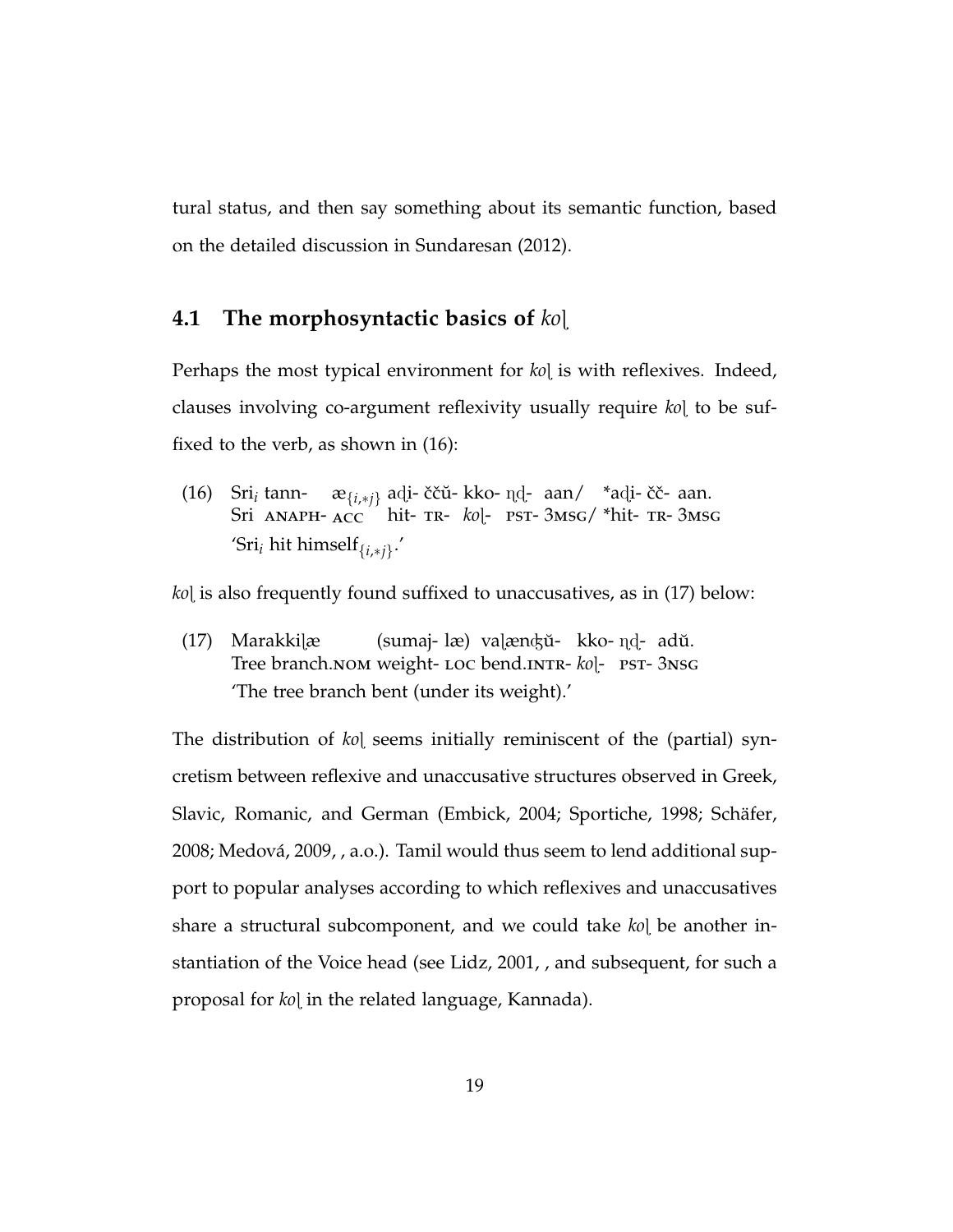However, closer inspection reveals that the distribution of *ko*í in Tamil is independent of the valency of the predicate. First, *ko*l is actually optional on unaccusatives: thus, (17) may licitly occur without *ko*í and would retain its inchoative semantics even in its absence:

(18) Marakkiíæ Tree branch.NOM weight- LOC bend- PST.INTR- 3NSG (sumaj-læ) vaíæ-nÃadŭ. 'The tree branch bent (under its weight).'

This is very different from the situation in languages like Romance or German, where verbs of the relevant classes can only appear as inchoatives with the reflexive-like marking. Second, *ko*[ not only appears on reflexives and unaccusatives but may also be suffixed, again optionally, onto non-reflexive transitives. This is illustrated below in (19), where *ko*í occurs on the transitive counterpart of (17):

(19) Sudha Sudha.nom tree branch- Acc bend- TR- kol- PST- 3FSG marakkilæ- jæ) valæ- ččŭ- kko- n̥d-) aal. 'Sudha bent the tree-branch.'

Finally, there is morphological evidence that *ko*l spells out a head distinct from Voice, coming again from gemination. *va*[ $x$ -*n* $\dagger$ *xko*- in intransitive (17), contrasts with  $va[x-\check{c}\check{c}\check{u}-\check{k}k\check{o}]$ - in transitive (19). Crucially for us,  $k\check{o}]$ in these forms is appears *after* the aspect morpheme *-n*&/čč- where the gemination alternation is realized. This discussion shows that, regardless of how *ko*í is ultimately analyzed, its distribution is independent of the valency of the predicate it attaches to, and independent of the gemination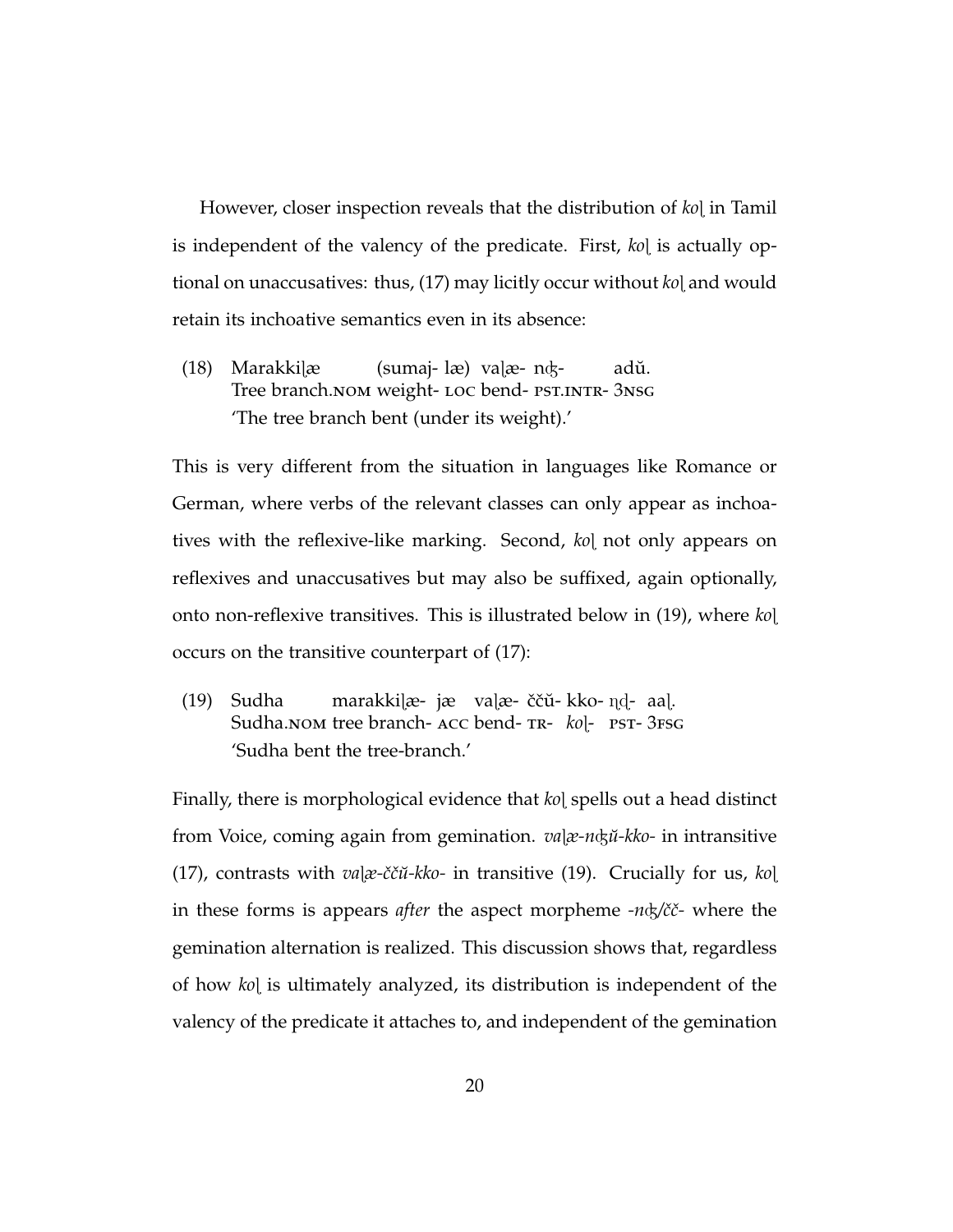alternation that we have analyzed as realizing Voice.

We thus conclude that *ko*í spells out an independent head which we'll call Mid for 'middle', a label we'll motivate below. Syntactically speaking, Mid must be higher than Voice (as per the Mirror Principle) since it linearly succeeds the gemination that realizes Voice. Thus, we can posit the preliminary templatic structure in (20a) for a transitive structure with *ko*í and that in (20b) for an intransitive *ko*í structure:



#### **4.2 On the 'middle-like' nature of** *ko*í

The meaning contribution of *ko*[ is best understood by comparing minimal pairs of sentences with and without it, as below: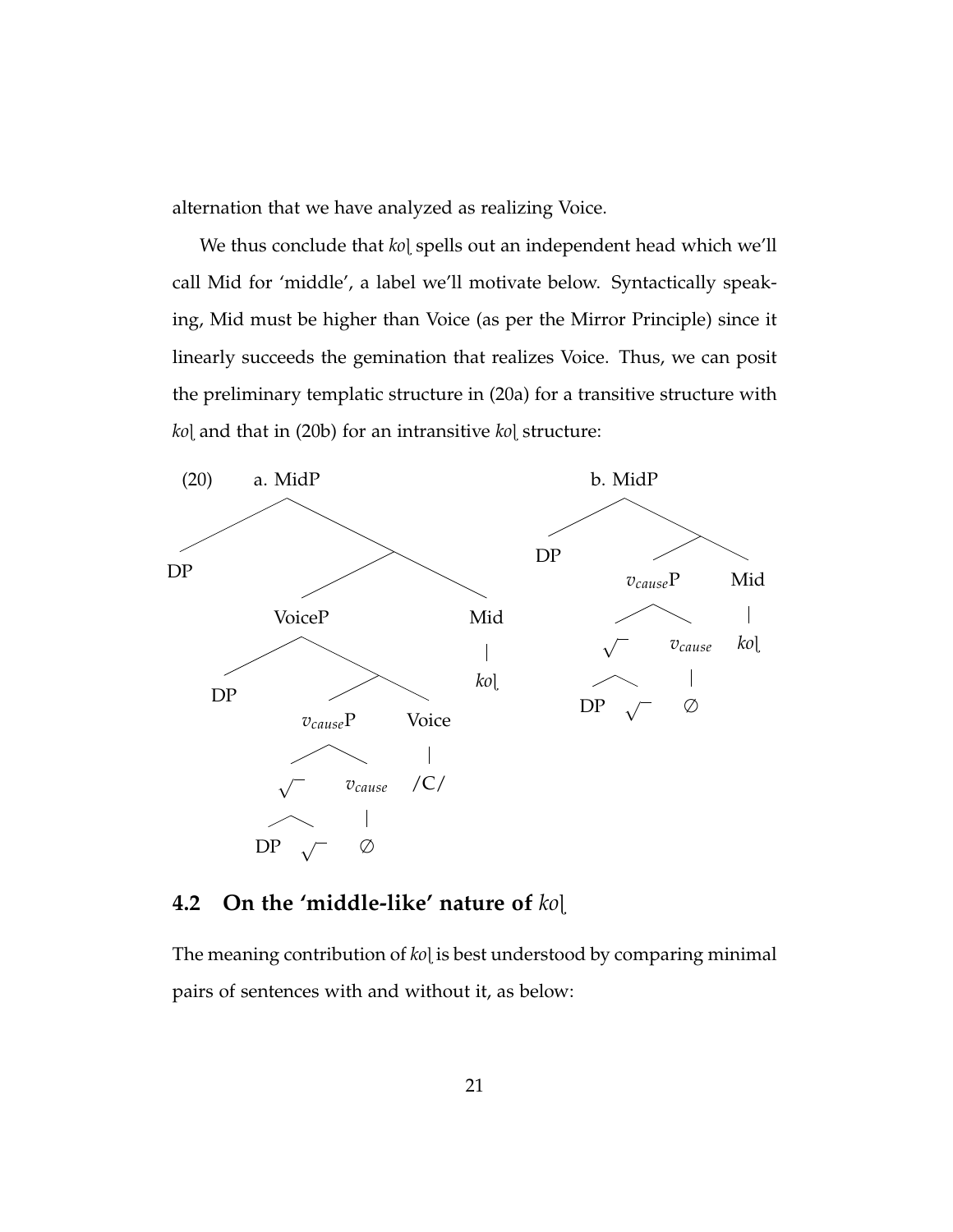- (21) a. Mansi paal-æ Mansi milk- ACC pour.TR- PST- 3FSG uuttin-aaí. 'Mansi poured the milk.'
	- b. Mansi paal-æ uutti-Mansi milk- ACC pour.TR- kol- PST- 3FSG kko- nd-) aal. 'Mansi poured the milk for herself.' READING 1 'Mansi poured the milk on herself.' READING 2

(21a) has the straightforward meaning that Mansi poured milk. The addition of *ko*í to the verb in (21b) adds the sense that Mansi poured the milk *for* herself or, alternatively, that she poured the milk *on* herself (accidentally). I.e. *ko*í contributes a reading of affectedness — that the end result of the pouring event affects the Agent Mansi in some way — a meaning that has often been considered a hallmark of certain types of middles (Kemmer, 2003). Sundaresan (2012) further argues that the difference between Reading 1 and Reading 2 in (21b) has to do with whether the affectedness is interpreted in a mental or physical sense, yielding self-benefactive or "patient-like" readings, respectively. $6$  In unaccusatives, the addition of *ko*í contributes the same kind of affectedness reading, but this applies not to an EA (which is of course lacking), but to the internal argument. In both types of structure, the addition of *ko*í yields what has been described as a kind of 'rebounding' effect (again, common with middles, see Kemmer, 2003): the end result of some event comes back to affect one of the

<sup>&</sup>lt;sup>6</sup>The meaning of *ko*<sub>l</sub> itself is underspecified as to this: the context and lexical semantics of the verb condition to what extent the affectedness is understood along the mental vs. physical planes.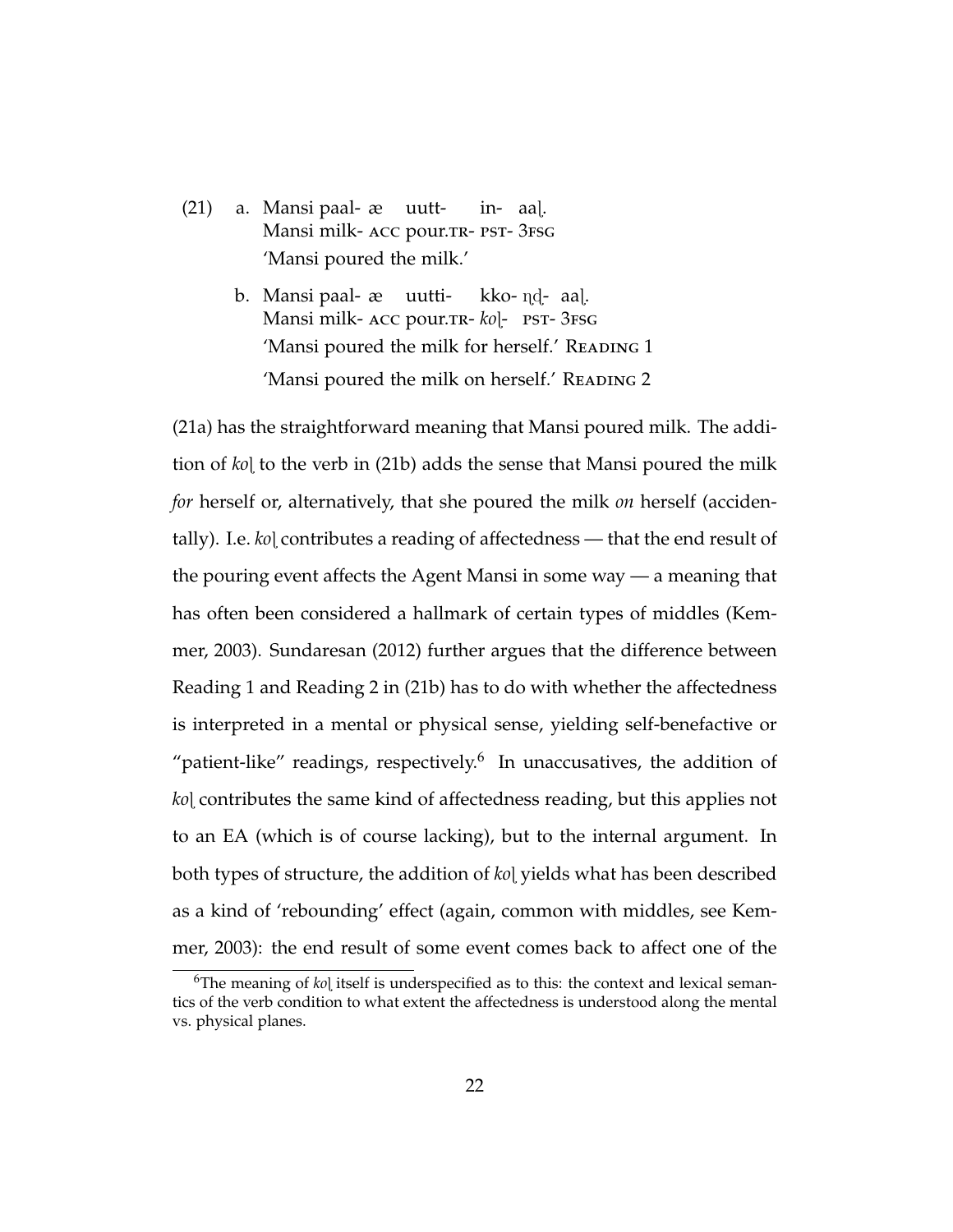arguments of that same event. If the event is transitive, the argument that this rebounding goes back to is the Agent; if the event is inchoative, this is the Patient.

Bolstered by a survey of a range of *ko*í-sentences among several native speakers of Tamil, and an investigation of the distribution of *ko*l across the Levin (1993) verb-classes, Sundaresan (2012) models this intuition in two steps. First, she proposes that the affectedness semantics of *ko*í applies as a *θ*-role to the argument that is merged in its specifier. Second, this argument must be internally, not externally, merged. This, indeed, is what yields the rebounding effect, ensuring that the meaning of *ko*í will affect an individual that is already a participant of the main event. Working within the Ramchand (2008) model of thematic raising, Sundaresan thus proposes that the highest argument of the main event in the scope of the Mid head  $-$  i.e. the closest  $DP$   $-$  is thematically raised to its specifier. In a transitive like (21b), the highest argument is the externally merged DP *Mansi* in Spec-VoiceP. This DP gets an Agent *θ*-role from Voice and then receives an additional *θ*-role — namely, a particular type of affectedness role from Mid (see also Wood and Marantz, this volume, for discussion of multiple *θ*-role assignment with respect to "figure reflexives" in Icelandic). The interpretation of (21b), is that the result state of the event of Mansi pouring milk comes to affect Mansi mentally or physically and corresponds to the paraphrases given in Readings 1 and 2.<sup>7</sup> Finally,

<sup>&</sup>lt;sup>7</sup>As may be deduced from this discussion, *ko*] attaches to the result state of an eventive verb. The aspectual morpheme that always appears immediately below *ko*í is involved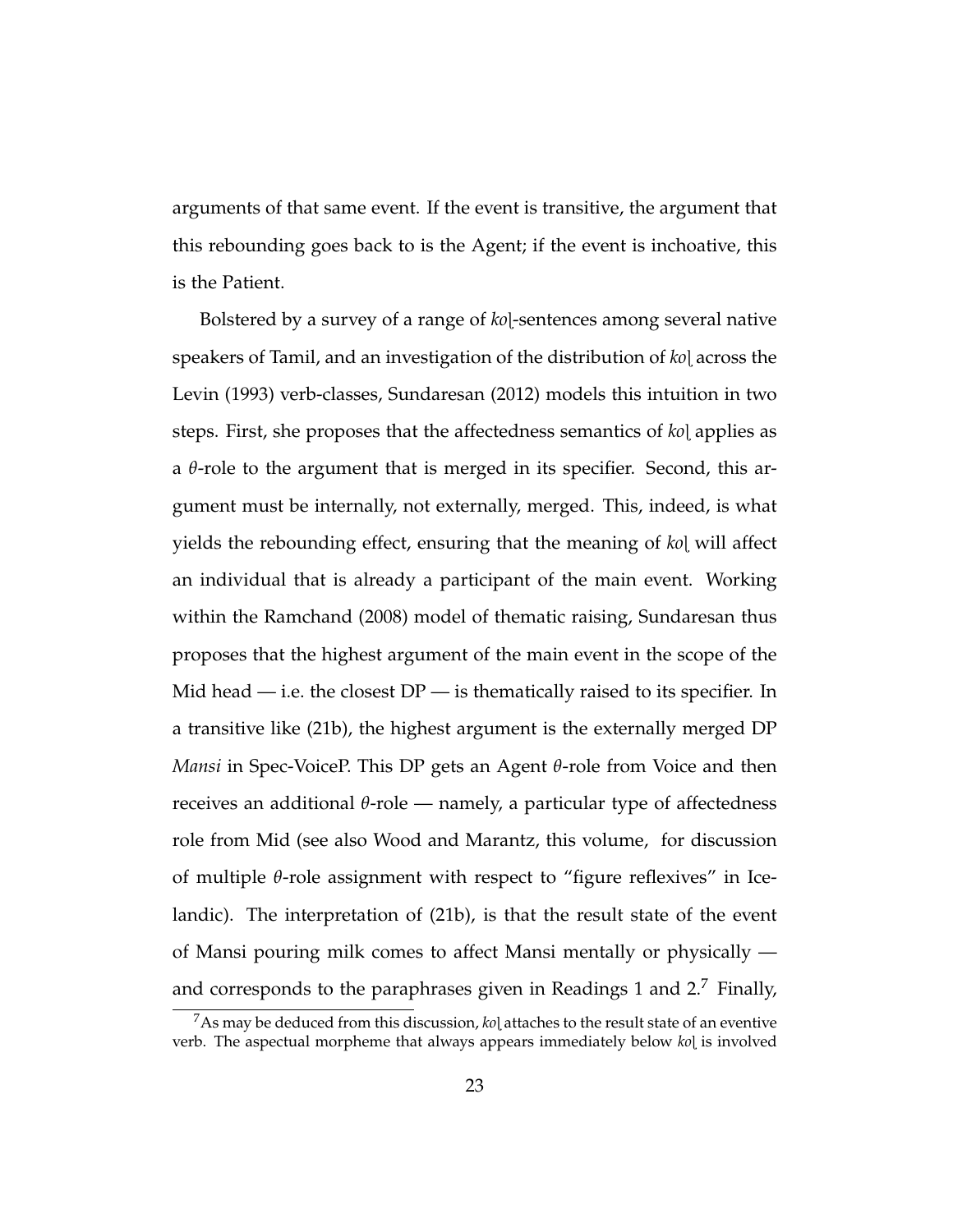Sundaresan (2012) also argues that this rebounding effect of *ko*l, yielding an affectedness semantics, subsumes the kind of perspective-holding that anaphoric antecedence in Tamil requires, which is why *ko*[ is typically required in structures involving co-argument anaphora.

Given this discussion, we can now flesh out the templatic structure for the transitive as follows:



The unaccusative counterpart then looks as follows:

in realizing the relevant resultativity. For further discussion of this and other points and for a formal lexical entry for  $k_0$ , see Sundaresan (2012).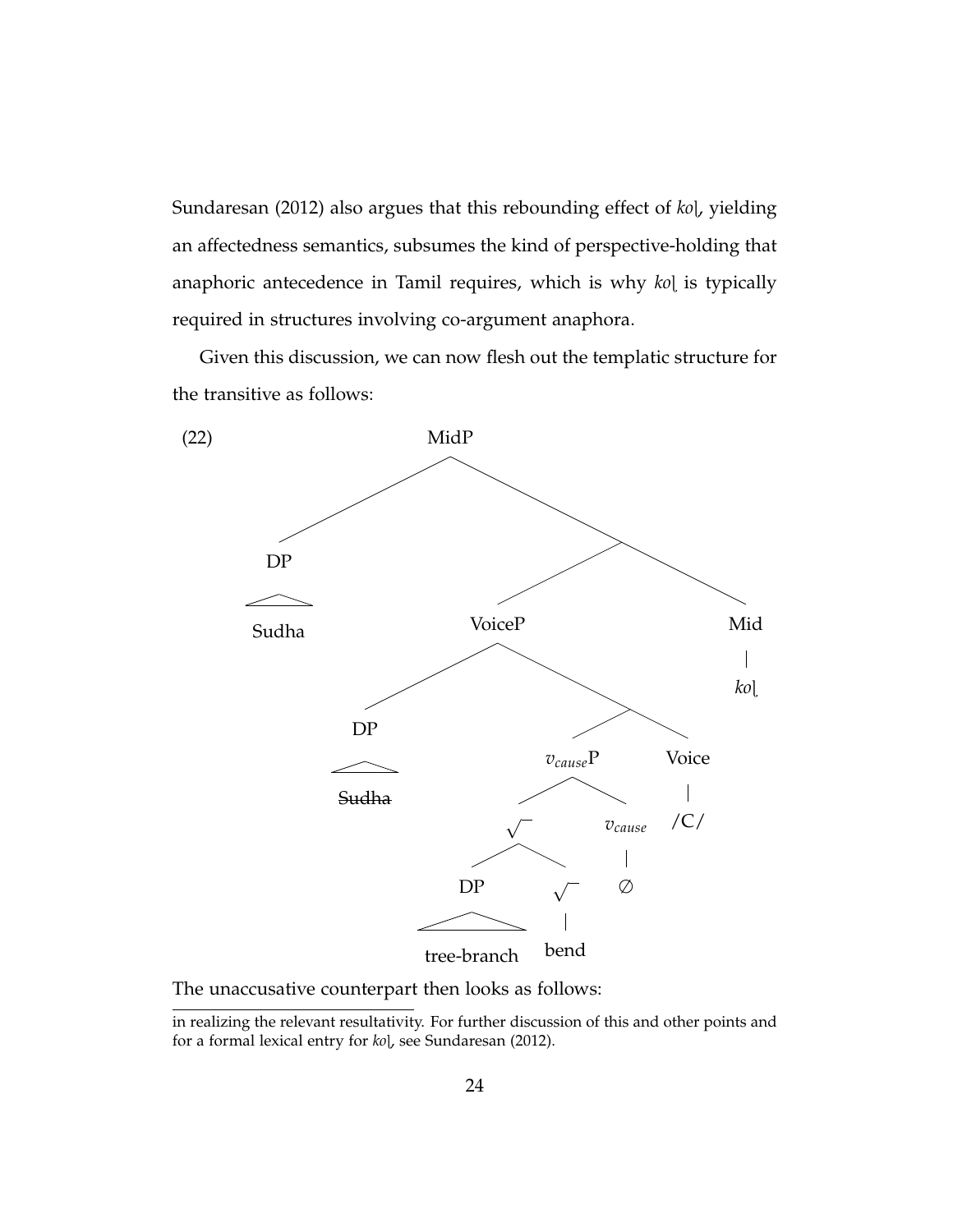

As described above, the EA in Spec, VoiceP internally merges to Spec, MidP in (22), whereas in (23), it is the internal argument that does so. In both cases, it is the minimally closest DP to Mid that undergoes this movement.<sup>8</sup>

## **5 A dedicated passive head**

As noted at the outset, a number of recent works have proposed that, at least in some languages, there is a dedicated passive head, distinct from and higher in the structure than the head responsible for introducing

 $^8$ Incidentally, Tamil *ko*l finds parallels in the middles of languages like Ancient Greek (Elena Anagnostopoulou, p.c.). Anagnostopoulou and Sevdali (2015) report that "[t]he presence of middle morphology. . . does not signify a change in the argument structure of the verb, but rather the fact that the subject is affected to a greater extent by the action denoted by the predicate" [p. 13] — which seems to closely parallel our own intuitions about *ko*í.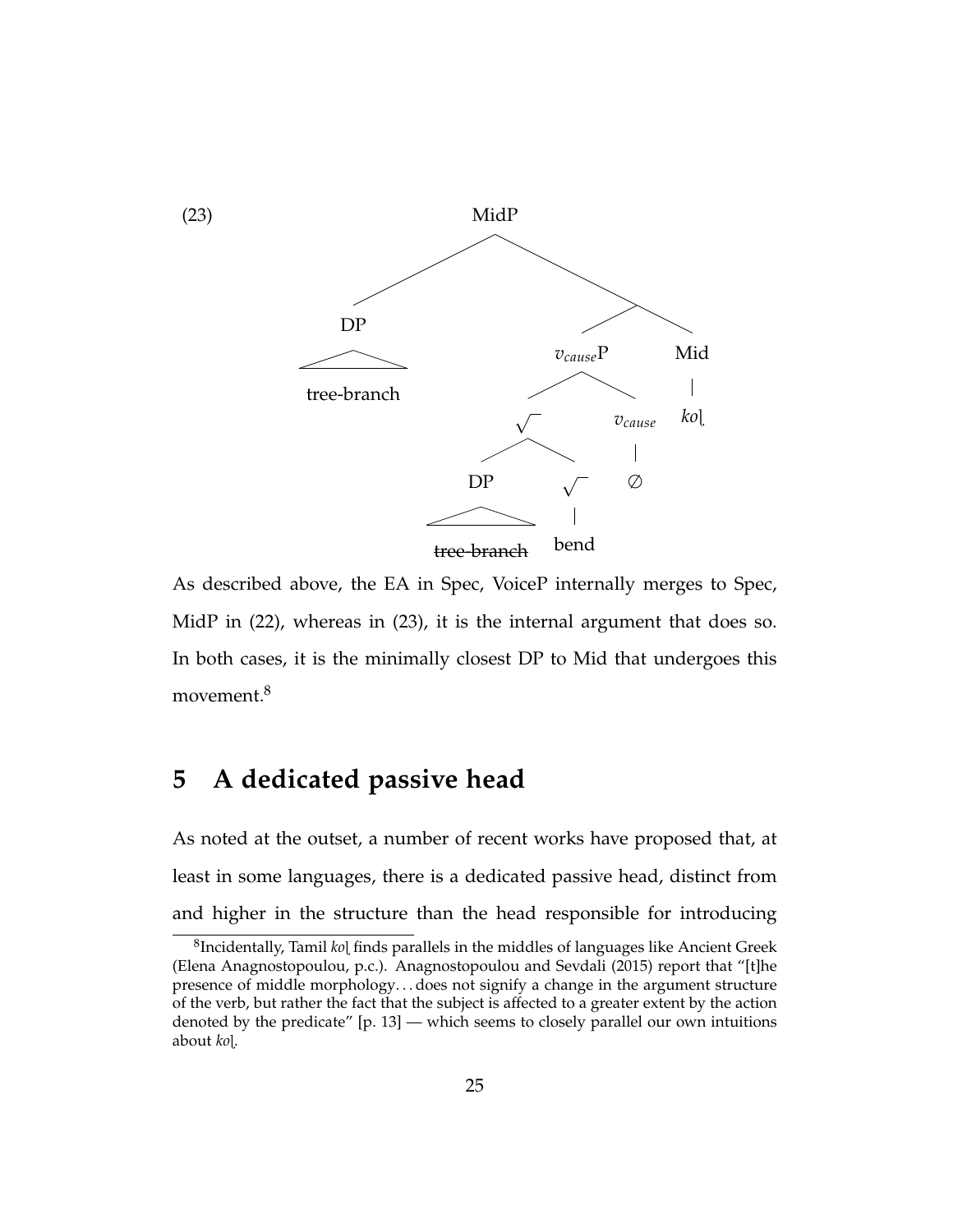the EA (Bruening, 2012; Alexiadou and Doron, 2012; Alexiadou et al., 2015). What Alexiadou et al. (2015) specifically argue is that there are two different ways to construct a passive, exploited crosslinguistically. The passive in Greek simply involves a particular flavor of Voice head, which is agentive but specifierless, thus cannot introduce an EA. The passive of English and German, on the other hand, involves a dedicated Passive head above a specifierless Voice.

Distinguishing two different structures is motivated by a series of empirical differences in passives in these languages. Briefly, the Greek passive is restricted in terms of what verbs it can apply to, the overt realization of the *by*-phrase EA is heavily restricted, and the passive is also morphologically identical to (one class of) inchoatives. The passives of languages like German and English clearly differ on all these points. Alexiadou et al. (2015)'s analysis captures these differences as follows. First, since the Greek 'passive' is localized in Voice, while the Engish passive is localized further out in Passive, the former is closer to the root and thus can be sensitive to properties of the verb. The English passive, on the other hand, will be sensitive to Voice itself — if a verb can build a transitive with an EA in Spec-VoiceP, it can also form a passive. The inclusion of active Voice internal to the passive structure in English also explains why the passive *by*-phrase seems to be sensitive to the thematic properties of the EA of the corresponding active transitive. As for the morphology, both the Greek passive and the relevant class of inchoatives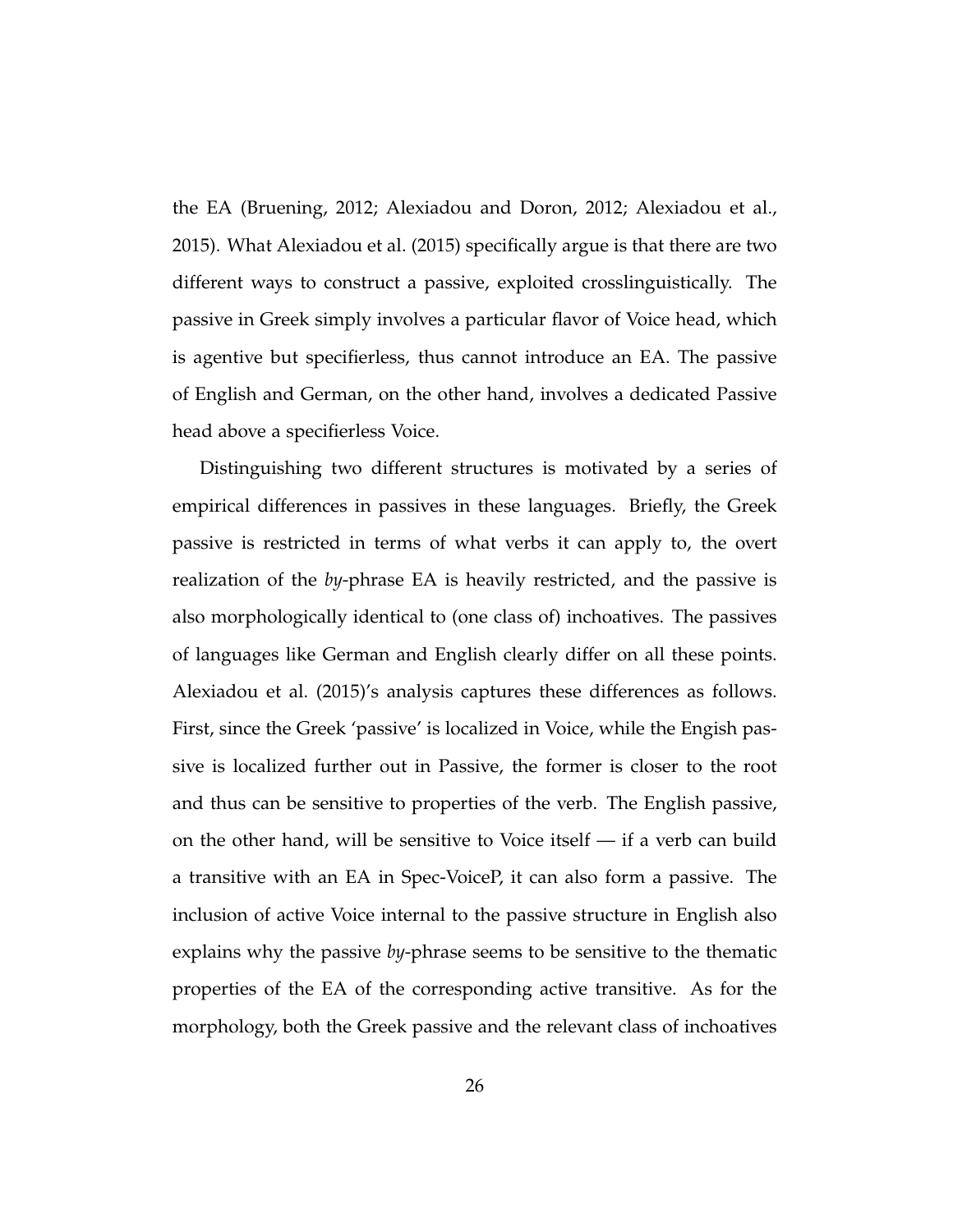simply involve a specifierless Voice head, which is realized as 'non-active' morphology. The only difference between them is the agentivity of that head, which itself has no morphological effects. The English passive, on the other hand, has an additional Passive head on top of Voice which is not present in inchoatives, and thus can be expected to have a distinct morphological realization.

Let us consider then, how the Tamil facts fit in against this background. The passive is formed in Tamil by means of an overt suffix *-pa*d<sub>7</sub>. Regarding the ability to passivize, there do not seem to be any restrictions like those found in Greek: an initial survey of verbs with meanings like 'break', 'lengthen', 'beat', 'kick' and 'burn', which resist passivization in Greek, shows that they are all able to passivize in Tamil. There also do not seem to be any parallel restrictions on the *θ*-role of the Tamil equivalent of *by*-phrases, which is instrumental case marking. Finally, the Tamil passive is clearly distinct morphologically from any class of inchoatives in the language, again having the dedicated marker *pa*d<sub>-</sub>. We thus have strong indications that the Tamil passive should be regarded as being of the same type as that in English and German, and distinct from that in Greek.

Even clearer morphological support for the analysis of the Tamil passive in terms of a syntactic head that is distinct from and higher than the head that introduces EAs comes again from the gemination alternation. Consider the passive sentence in (24a):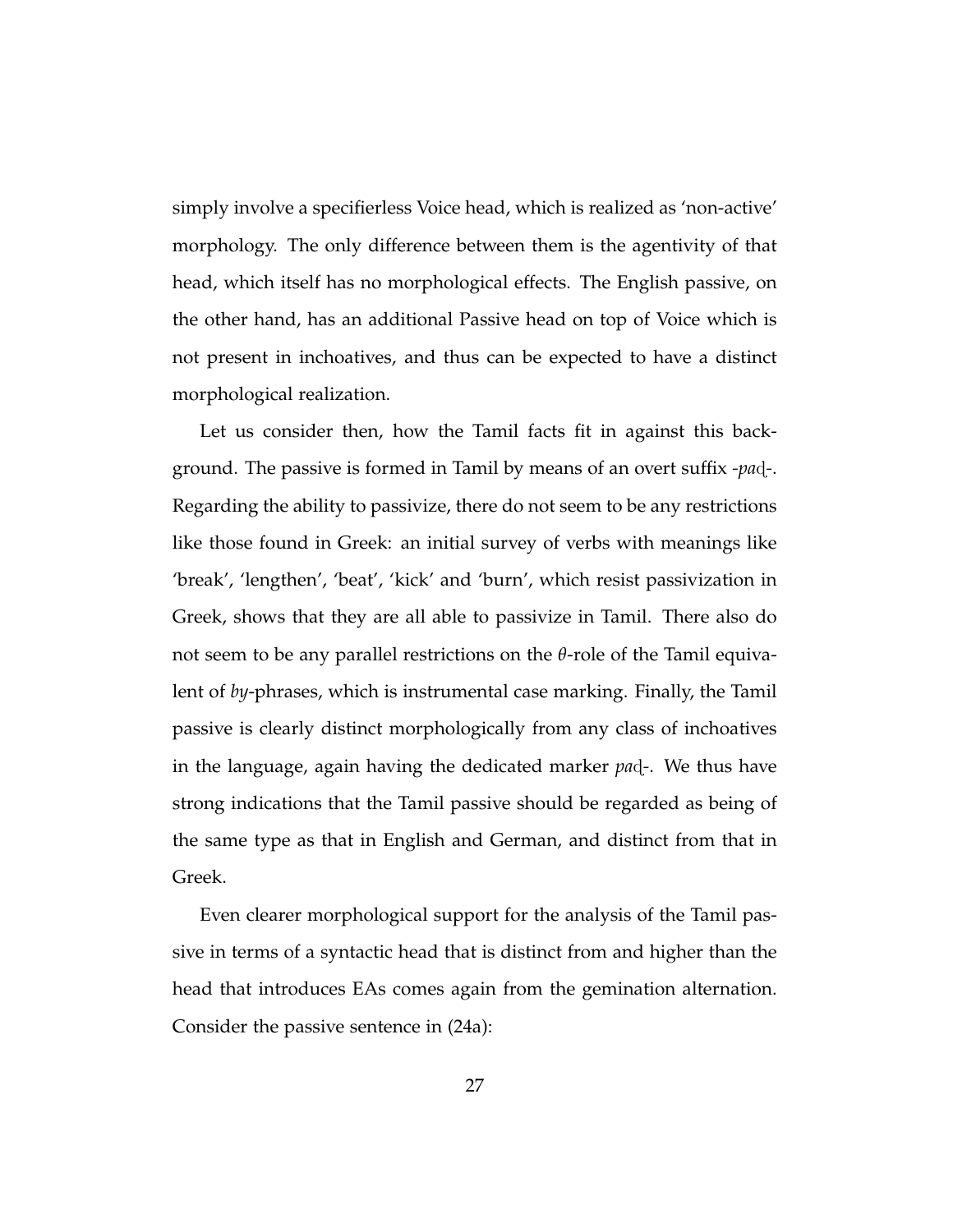- (24) a. (Sri- aal) (Sri- INSTR.) pot.NOM break-TR.INF- PASS- PST-3NSG paanæ odæ- **kkæ- pa**t- tadŭ. 'The pot was broken (by Sri).'
	- b. \* (Sri- aal) (Sri- INSTR.) pot.nom break- INTR.INF- PASS- PST-3NSG paanæ odæ**- jæpa**t- tadŭ.

This example is instructive on two points that are relevant for our concerns. First, it shows that the passive suffix has to be added to the specifically transitive alternant of the verb, here *od*<sub>*æ*-kkæ-, while the use of the</sub> intransitive stem *odæ-jæ-*, as in (24b) is ungrammatical.<sup>9</sup> This lends support to the view (espoused by Embick, 2004, , and many others) that passives are more agentive than unaccusatives in a clear sense. The former involve a fundamentally transitive agentive structure, the expression of whose EA is suppressed, while the latter do not have the structure to host an external argument to begin with.

Second, (24a) shows that the passive marker appears *outside* the verbal structure to which the gemination alternation applies, being transparently built on top of the transitive structure, not, so to speak, beneath it. This is most elegantly captured by proposing, in line with the Mirror Principle, that there is a head spelled out by the marker *-pa*ã*-*, call it 'Pass', which is above Voice in the syntactic structure. This results in further articulation in the *v* domain, as illustrated in (25), for the moment setting aside the

<sup>9</sup>Note that the passive additionally involves a suffix (*kkæ-* in 24a) traditionally labelled 'infinitive', between *-pa*ã*-* and the verbal root. As the closest suffix to the root, it happens to be where the gemination alternation is realized with roots like  $o$ d $x$  that can't host the /C/ themselves. It seems to make at best a limited syntactic and semantic contribution, and may indeed be inserted for purely morphological reasons. We will thus set it aside for the time being, returning to it briefly towards the end of the paper.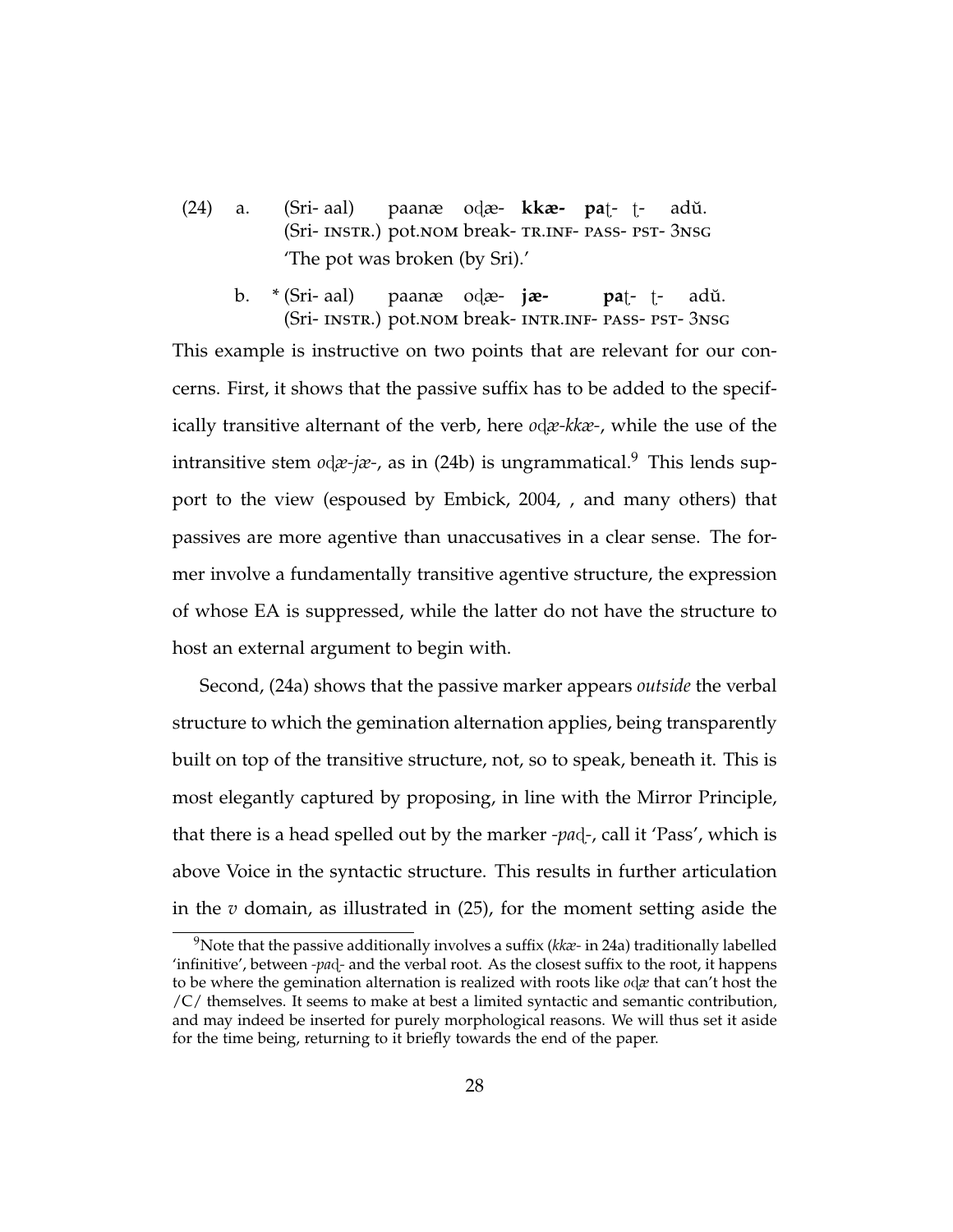

The evidence adduced by Collins (2005); Bruening (2012); Alexiadou and Doron (2012); Alexiadou et al. (2015) for distinguishing a Pass head from the Voice head was primarily syntactic and semantic, much of it theory internal or based on the need to capture comparitive distinctions between languages. The available morphological evidence was at best indirect. What we don't find in the languages they considered is a clear and

 $10$ The correct analysis of where and how the oblique-marked EA is introduced in passives is a matter of debate which we will discuss below, but will not attempt to resolve. For concreteness we are placing it in Spec-PassP here, coindexed with an empty category in Spec-VoiceP to indicate that it corresponds to the DP introduced in Spec-VoiceP in active transitives.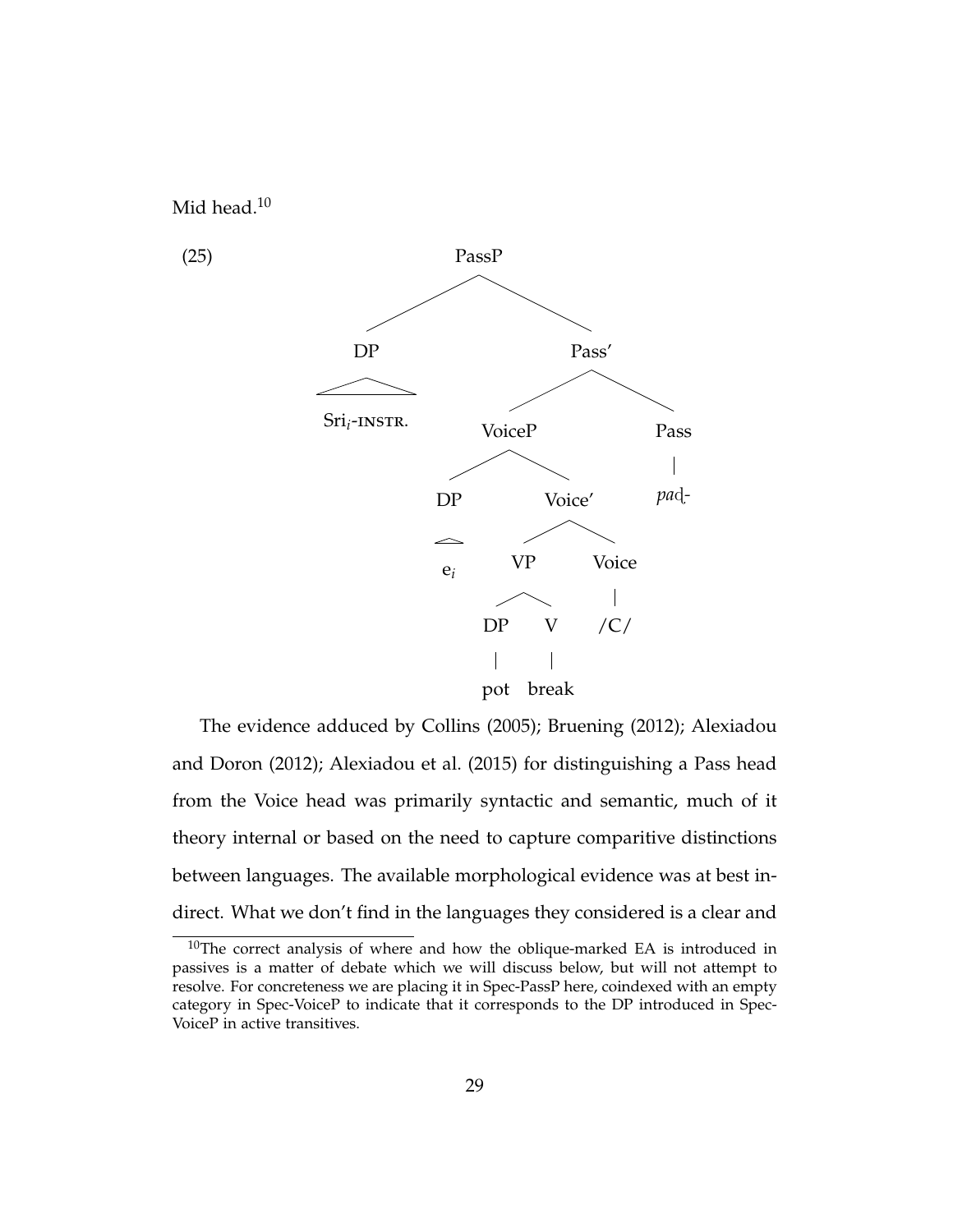distinct expression for each of the two heads involved, where the lower of the two heads, responsible for introducing EAs, is clearly identifiable in both passive and active transitive sentences. This is precisely what the Tamil data above do provide. We have a suffix *pa*ã*-* realizing the Pass head, and we have a morpheme /C/ triggering gemination, which we have argued realizes the Voice head that introduces EAs, and appears in both active transitives and passives. The ordering between these morphemes is fixed, showing that the Pass head must occur above the Voice head. These facts make it increasingly difficult to maintain, for languages like Tamil, that a single Voice head is responsible for both the introduction of the EA and passivization. $^{11}$ 

## **6 The full sequence**

We have now seen two markers that appear above Voice — middle *ko*l and passive *pa*ã*-*, but we have not yet addressed how they interact with each other. One possibility is that they are two competing instantiations of the same structural position. If so, then they should not be able to co-occur. If, instead, they realize distinct positions, then it should be possible to have both *ko*[ and *pa*d in a single verb form. (26a) demonstrates that the

<sup>11</sup>An anonymous reviewer sketches a way to analyze the Tamil facts in terms of a single Voice head, by taking the gemination of the transitivity alternation to result from allomorphy of a lower Cause head. We think that this analysis ultimately fails, but considering it in detail turns out to be quite instructive. We will thus return to it below, after presenting the evidence on the interaction of Pass with Mid which is crucial.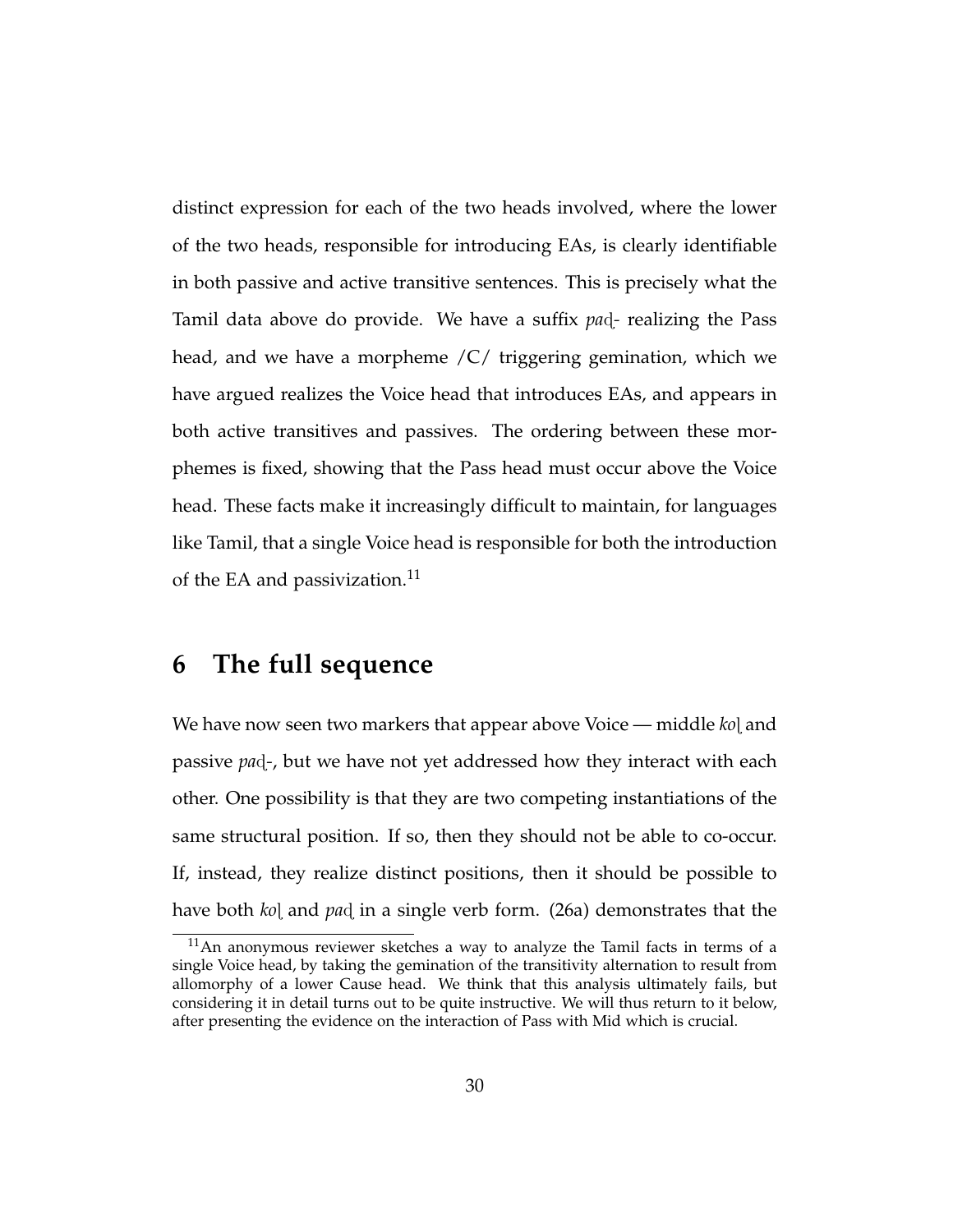latter possibility is the one that obtains: $^{12}$ 

- $(26)$  a. Tanni water.NOM Champa- INS fill.TR- MID-Champa- vaal roppi- kkollæ- pat- tpass-pst-3nsg adŭ. 'The water was gotten filled by Champa.' (Roughly)
	- b.  $*$  Tanni water.NOM Champa- INS fill.TR- PASS- MID- PST-3NSG Champa- vaal roppæ- pattŭ- kko- nd-) adŭ. 'The water was gotten filled by Champa.' (Intended)

The possibility of (26a) shows clearly that *ko*l and *pa*d must realize distinct heads in the *v* domain. Furthermore, we see that their relative ordering is fixed: *ko*] must linearly precede *pa* $d$  as in (26a), never succeed it as in (26b). Again, according to the Mirror Principle this indicates that Pass is higher in the syntactic structure than Mid, which in turn is higher than Voice. We can also build such structures with deadjectival predicates, where we can see the overt realization of the *vcause* head:

 $(27)$ Sri- INS pot.NOM redaal paanæ segapp-aakkicause.tr-mid-pass-pst-3nsg kollæ- pat-) tadŭ. 'The pot was gotten reddened by Sri.' (rough translation)

We now have a final picture involving the full articulation of the *v* domain, as shown in tree below:

<sup>12</sup>As should be clear from our discussion above, the type of middle formed by *ko*í is not what is sometimes called a 'dispositional middle', along the lines of *This butter spreads nicely.* As such, there is no expectation that *ko*í would be incompatible with a *by*-phrase in the passive the way that dispositional middles are, according to Bruening (2012).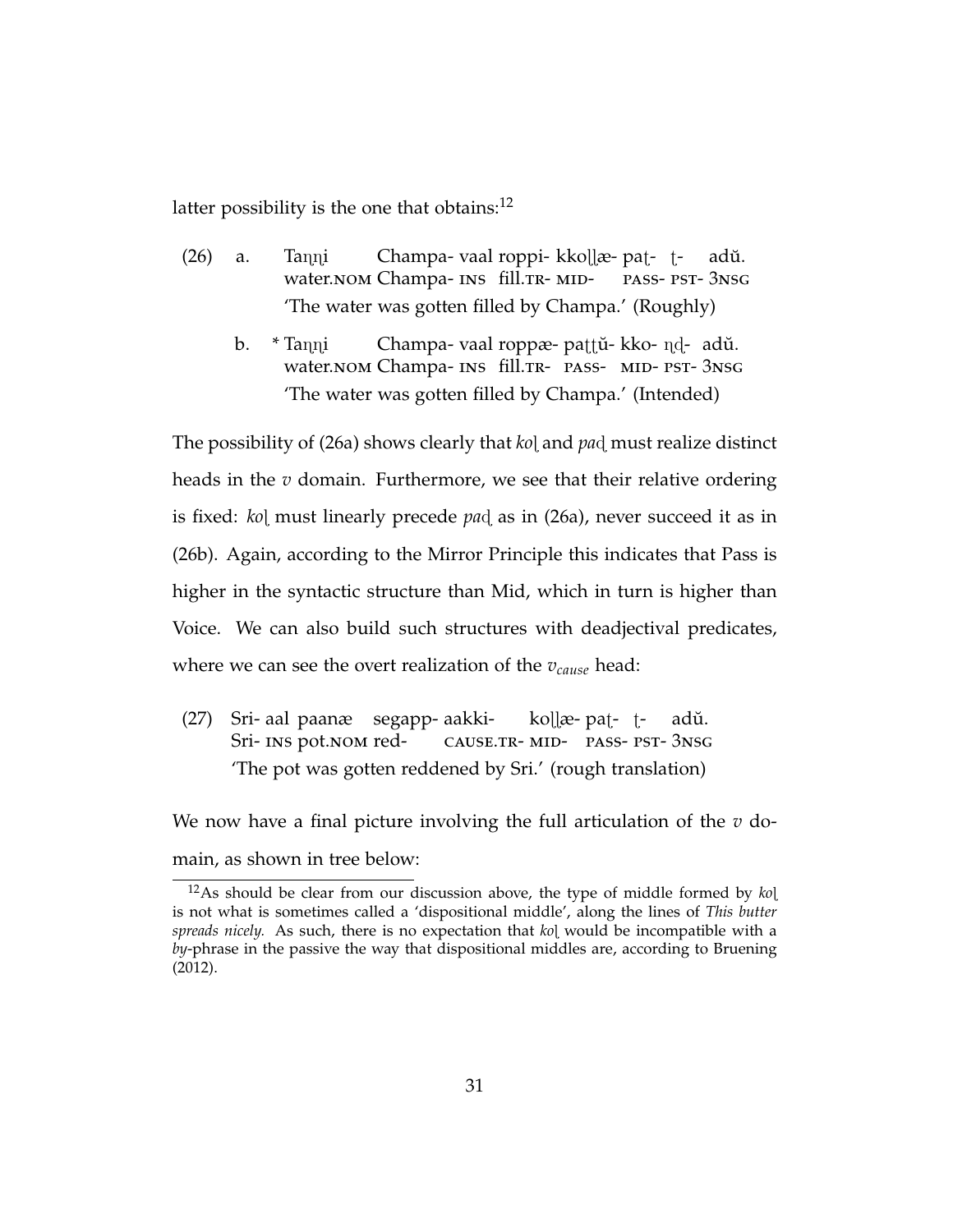

. As we have seen, passives in Tamil obligatorily show the geminated 'transitive' form of the verb, which in our terms means that a Voice head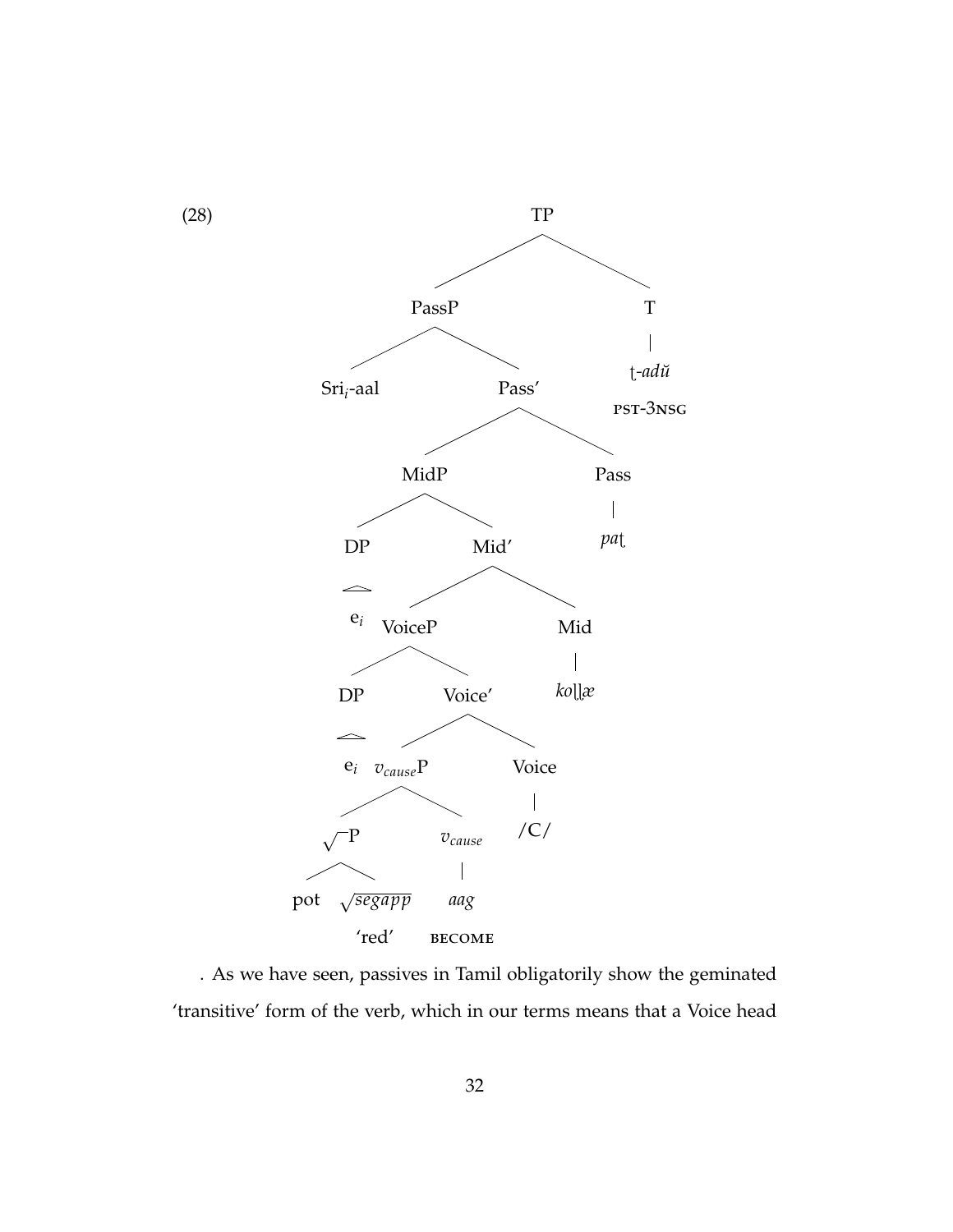must be present in the structure. Furthermore, as in most languages, the Agent is typically missing entirely on the surface in the passive, and when it is expressed, it must have oblique, specifically instrumental, case marking. Under theories where a single Voice head is responsible for both passive marking and the introduction of the EA, this pattern presents no special difficulty. But since we are led to posit two distinct heads, we must assume that there is a dependency between them, some property of the Pass head which places requirements on Voice and its specifier, as mentioned briefly above in connection with Alexiadou et al. (2015)'s analysis of the English passive.

There are a number of proposals available for how to deal with this dependency (see e.g. Collins, 2005; Bruening, 2012, , a.o.). At the moment we do not have clear evidence to decide among these and other alternatives (see also Alexiadou et al., 2015, for relevant — and also inconclusive — discussion), so we will restrict ourselves to a few remarks on what the Tamil data can tell us.

Note first that Tamil raises problems for stating the dependency between Pass and Voice as c-selection, as Bruening (2012) essentially does. C-selection obtains under sisterhood, and while VoiceP is often the complement of Pass, we've seen that the MidP of *ko*í crucially intervenes when it is present. Nonetheless, the requirement on Voice remains intact, so its implementation must be more indirect, perhaps involving a semantic dependency. An additional fact from Tamil that should ultimately be of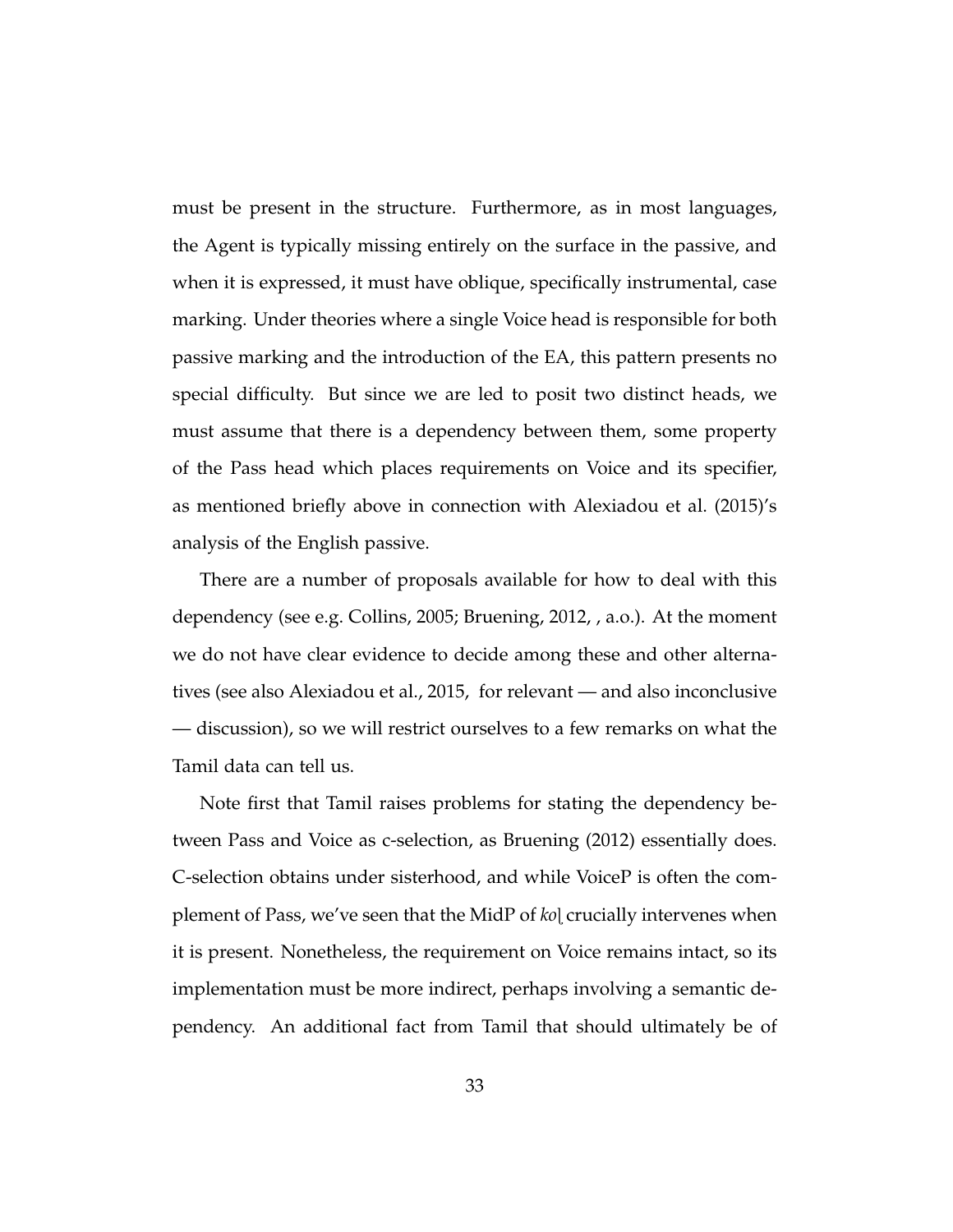some relevance is that, in the passive, just as in the active transitive, it is the Agent (whether covert or instrumental-marked) that is associated thematically with *ko*í, not the Theme. We indicated this in Tree 28 above by putting a second empty category in Spec-MidP which is co-indexed both with the other empty category in Spec-VoiceP and with the overt Agent in Spec-PassP. One way to deal with this would be to say that the EA is introduced in Spec-VoiceP in the passive just as in the active, is then thematically raised to Spec-MidP (when *ko*] is present), and then further to Spec-PassP. However, there is no reason to think that Pass assigns a *θ*-role of any kind, in particular since Tamil can form passives of unergatives, as in 29.

(29) Tuung- æ- pat- tsleep- INF- PASS- PST- 3NSG adŭ. 'There was sleeping.' (Roughly)

It thus seems unlikely that the properties of the EA in passives can be derived by having it thematically raise to Spec-PassP. Pass thus really seems to be different from the other heads in the sequence, and perhaps plays a more abstract role in manipulating the association of arguments with the event in its scope, along the lines discussed in Bruening (2012).

However exactly the relationship between Pass and EA is to be modelled, the thematic facts relating to *ko*l tell us the following. The argument of Voice and that of Mid are somehow identified with each other before the passive applies. This identified may itself involve thematic raising, as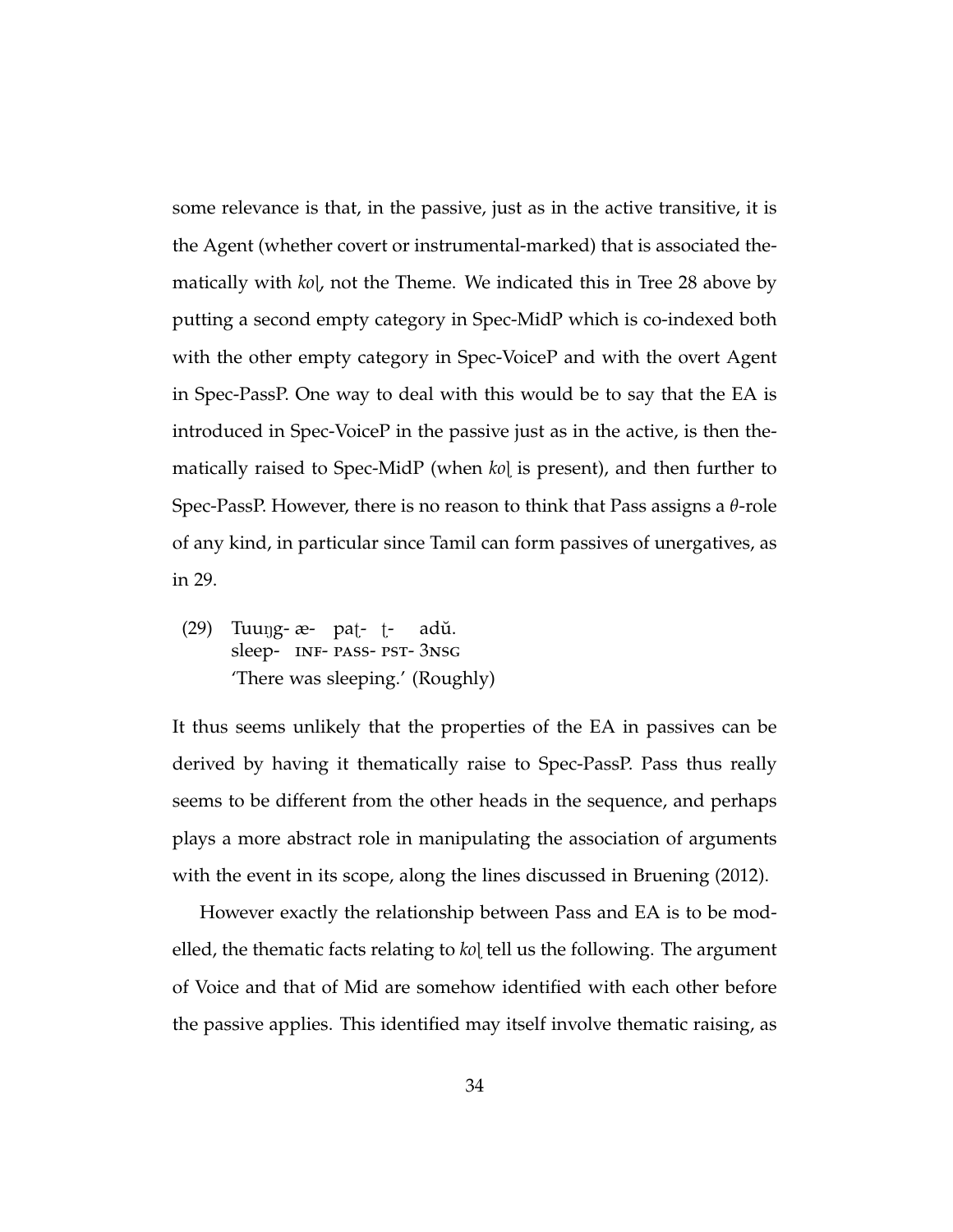we have argued, or 'Delayed Gratification' as proposed e.g. Wood (2015); Myler (2014). The passive then applies in a sense to *both* Mid and Voice, ensuring that the shared argument of both is realized as an instrumental or not at all.

## **7 Against two alternative analyses**

Now that we have laid out our proposals in full, we can discuss two possible alternatives, one involving fewer functional heads, and the other protential recursion in the functional sequence. The alternatives lead us to consider interesting issues, but we will argue that the analysis we have pursued is ultimately superior to both.

#### **7.1 Against conflating Voice and Pass**

As noted briefly above, an anonymous reviewer suggests an alternative analysis which would do without the Voice/Pass split we are proposing here, and maintain a single Voice head.<sup>13</sup> Abstracting away from the Mid head for the moment, the hierarchy of heads under this alternative would simply be Voice >  $v_{cause} > \sqrt{\ }$ . Along the lines of Embick (2004), there would be two Voice heads, an active one which introduces a specifier and is itself silent, and a passive one which lacks a specifier and is pronounced

 $13$ We would like to thank the reviewer for bringing the alternative to our attention and laying out the basics of how it would work.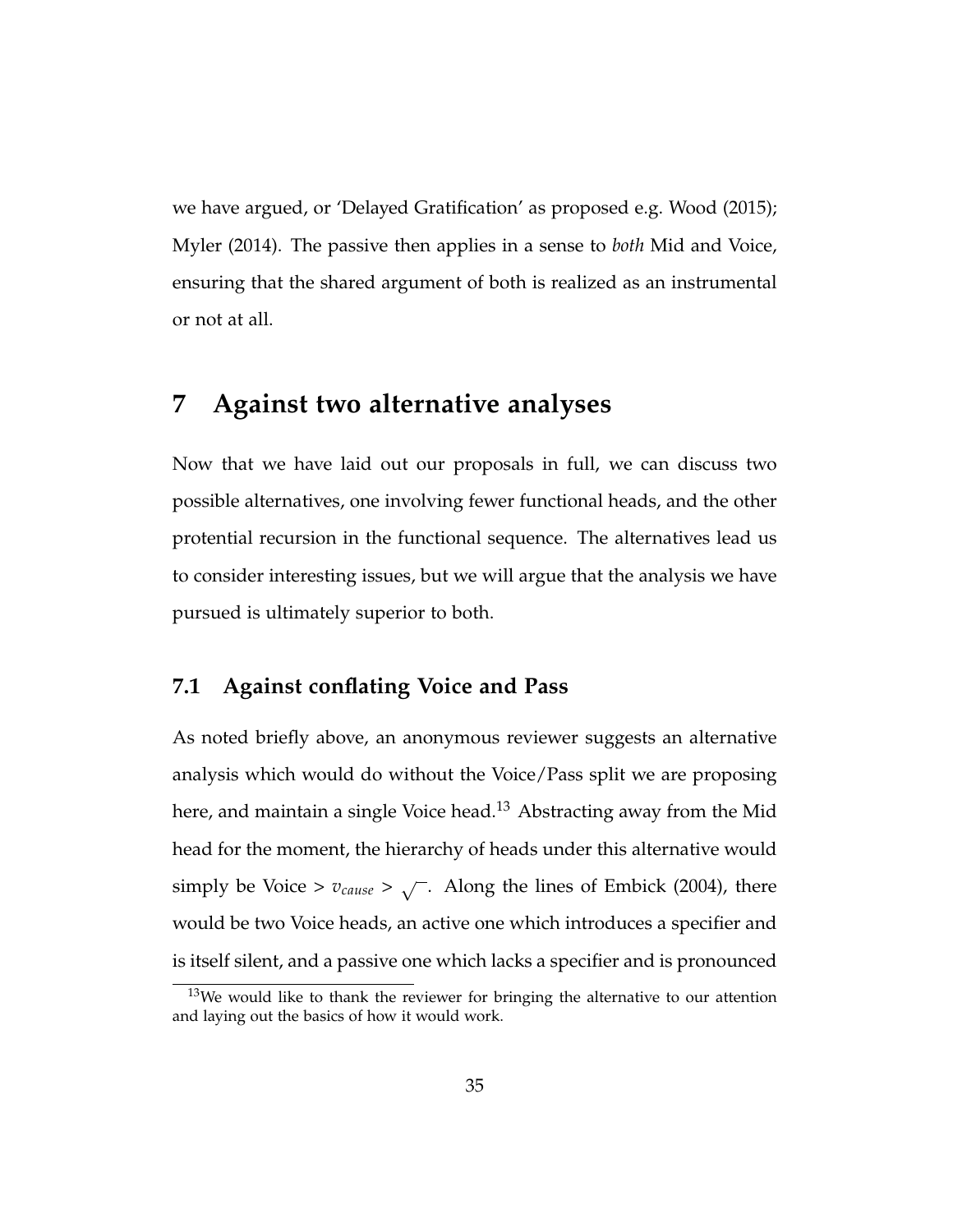as *pa*ã*-*. Unaccusatives would lack the Voice head altogether. The stem alternation associated with transitivity would be realized on *vcause* as allomorphy triggered by Voice. Specifically, *vcause* would be spelled out as the underspecified  $\overline{C}$  when Voice is immediately above, and as  $\overline{Q}$ otherwise.<sup>14</sup>

This alternative gets the basic facts of the transitivity alternation right, as well as its interaction with the passive. Since the passive is realized in the Voice head under this view, and since the transitivity marking in *vcause* is simply sensitive to the presence of Voice, it correctly models the fact that passives are always based on the 'transitive' form of alternating verbs. In this respect, it is on par with the account we have proposed. The apparent advantages it has are two. First, it requires us to posit one functional head fewer, i.e. we need only Voice rather than Pass + Voice, thus it is simpler. Second, since a single head Voice is responsible for both passivization and the appearance of the Agent, the passive variant of Voice need only influence the realization and case-marking of its own specifier.

As such, this alternative is worth considering. We think that the balance of the facts points against it, and in the direction of our analysis, but it will be highly instructive to see why. The first clear disadvantage that the alternative has is the indirectness it is forced to posit for the marking

<sup>&</sup>lt;sup>14</sup>This essentially follows the analysis proposed by Alexiadou et al.  $(2015)$  for the alternations in a restricted set of verbs in Germanic like English *rise/raise* and German *versinken/versenken*.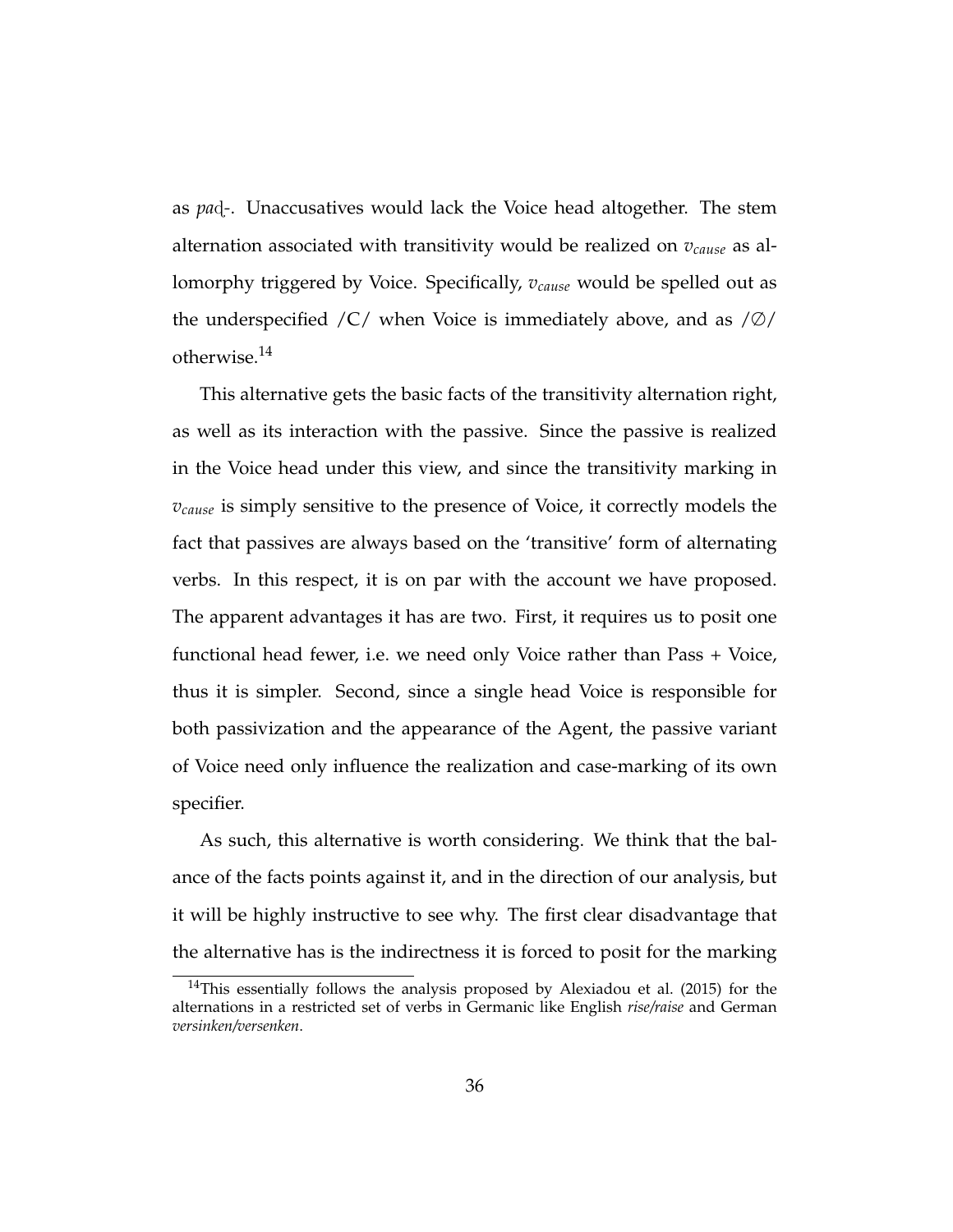of the transitivity alternation. The gemination of transitives is triggered by the presence of a Voice head, but it is not realized on the Voice head. Rather, it results from allomorphy in the realization of the distinct *vcause* head, which happens to be sensitive to Voice. We submit that, all other things being equal, an analysis under which the properties of head X affect the realization of X should be preferred over one where the properties of X affect the realization of a distinct head Y. Thus in the absence of good evidence to the contrary, our analysis is preferable, where the syntactic presence of the Voice head is directly visible in the morphology as the gemination triggered by  $\overline{C}/$ , which is the spell-out of Voice itself.

A second argument comes from the data involving overt causatives formed on non-verbal roots like those in (7a)-(7b), repeated below:

- (30) a. Sattæ segapp- aagshirt redcaus.intr-pst-3nsg iččŭ. 'The shirt became red'
	- b. Seetha sattæ- jæ ksegapp- aakk-Seetha shirt- ACC redcaus.tr-pst-1sg in-aaí. 'Seetha made the shirt red.'

According to the reviewer, "[caus.tr] is one morpheme, not two, and since *vcause* and Voice are adjacent, we cannot decide which of the two realizes the morphology." The crucial point of our analysis, however, is that *aakk-* in 30b , actually *does* consist of two morphemes — *aag-* plus the gemination-triggering underspecified /C/. If we have two morphemes, then we need two heads. Again, it is natural to take *aag-* to be the re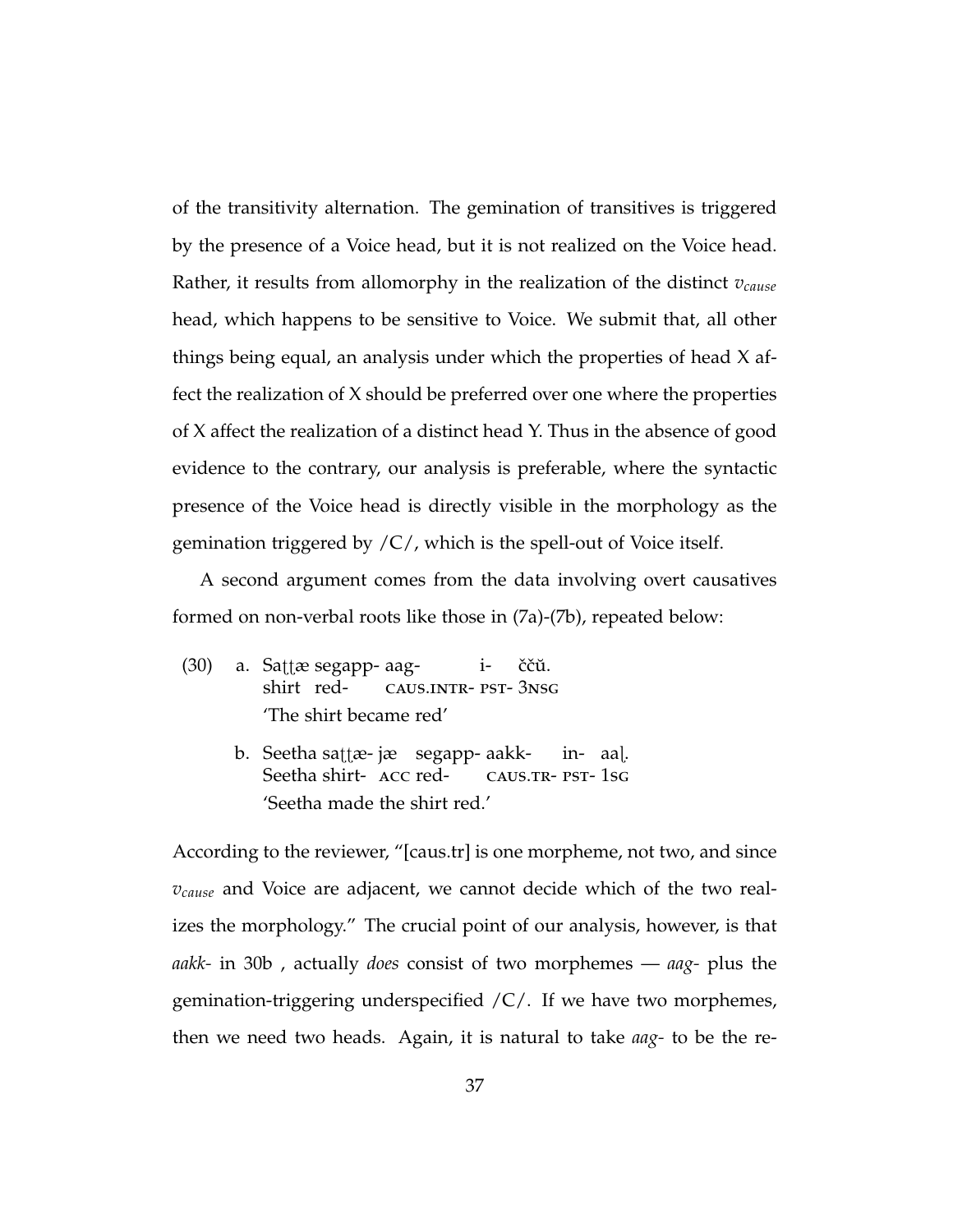alization of *vcause*, which leads to the conclusion that /C/ cannot be an allomorph of *vcause*, but rather must be something else. Taking it to be a direct realization of the higher Voice head, as we have been arguing, is only natural then.<sup>15</sup>

Potentially even stronger evidence in favor of our analysis comes once we include the Mid head *ko*í in our considerations. It is commonly assumed that "Contextual allomorphy is possible only with elements that are concatenated" (Embick, 2010, : 16). It is thus a serious problem for the idea that /C/ is an allomorph of *vcause* triggered in the presence of Voice, that the Mid head intervenes between the two, and is furthermore overtly realized. Under our analysis, this issue does not arise, since the gemination realizes a dedicated Voice head, independent of the Pass head.

In part to avoid this issue, the reviewer suggests a different analysis of *ko*í. The starting point is that *ko*í is a restructuring verb, and that a clause with *ko*í does not constitute a single clausal extended projection or functional sequence, but rather (at least parts of) two: a higher one built on top of *ko*í, and a lower one which *ko*í takes in its complement. This crucially allows for the possibility of two Voice heads showing up in a single clause, with something like the following configuration: Voice >  $k$ *o* $\vert$  > Voice >  $v_{cause}$  >  $\sqrt{\ }$ . The lower Voice is the one responsible for triggering allomorphy of the lower *vcause* head, and ultimately the geminated

<sup>15</sup>It is of course possible to insist that *aag-/aakk-* are two allomorphs of a single morpheme, but this would miss the fact that the alternation is one of gemination — the regular morphophonological altermation that applies to other verbs as well.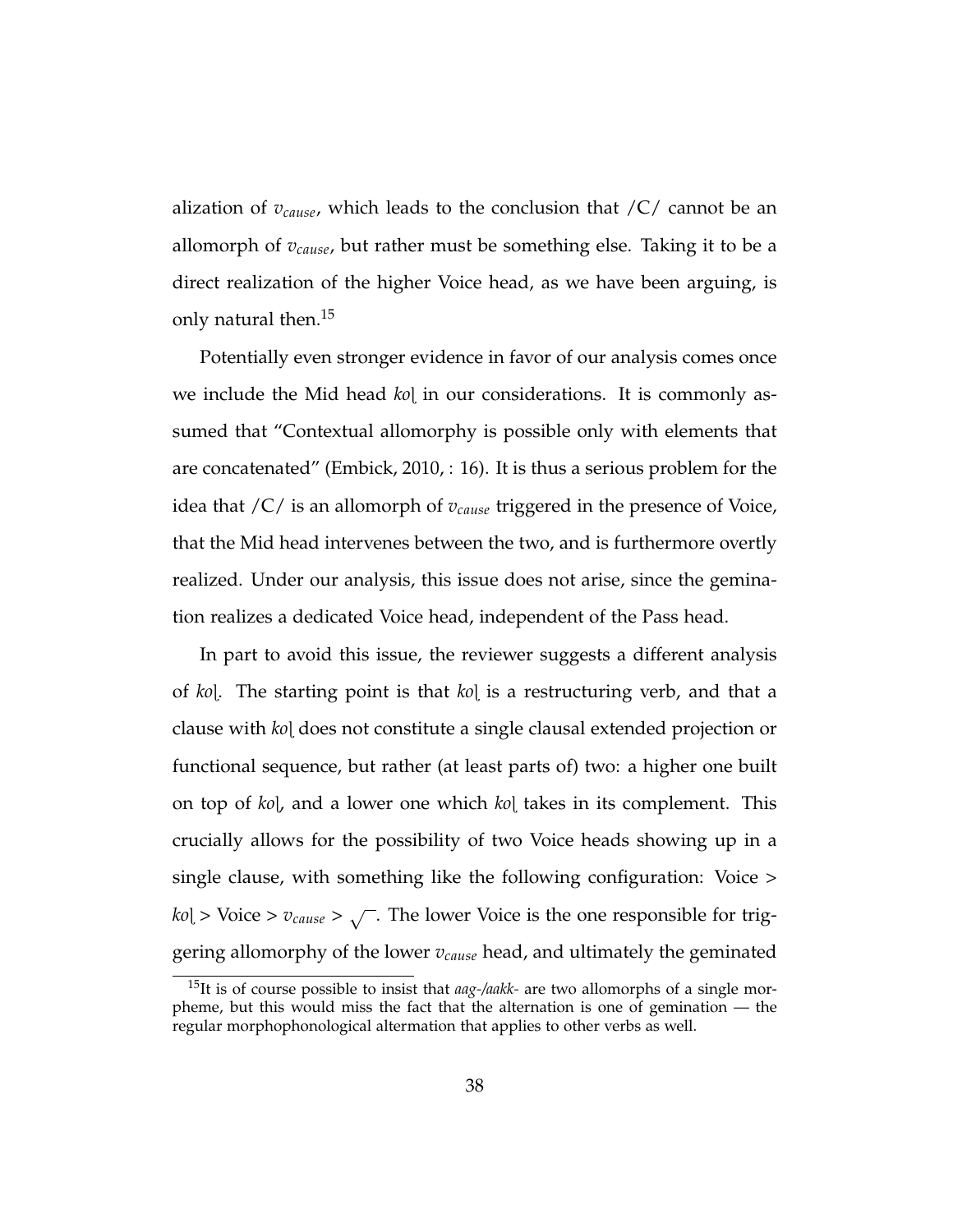form of the verb below. The higher Voice head is the 'passive', which is spelled out as *pa* $\alpha$ <sup>-</sup> and is responsible for the suppression of the EA or its realization as an instrumental. This avoids any problems with the locality of allomorphy, since the relevant lower Voice head will be adjacent to the *vcause* head.

However, this move leads to the reviewer's alternative being distinctly less attractive. Now that the gemination-triggering Voice is separated from the passive Voice, any potential advantages of simplicity are lost. While it is true that the configuration for the triggering of allomorphy can be kept highly local, the need for a further, less local dependency is introduced. The empirical generalization remains that passives require the transitive form of the verb and the suppression or instrumental realization of the EA, even when *ko* intervenes. In the alternative analysis, this means that the higher passive Voice head has to somehow force the presence of the lower Voice head, and ensure that it has the right properties with respect to its specifier. Note then that this is just the situation that our account finds itself in, due to the separation of Pass from Voice — the Pass head has to require a Voice head below it, and has to prevent the Voice head from introducing a normal DP in its specifier. In the discussion of the simple interactions of passive and transitivity above, we mentioned that it was a potential advantage of the reviewer's alternative that such a dependency between Pass and the specifier of Voice was unnecessary. We see now, however, that once the full range of data of is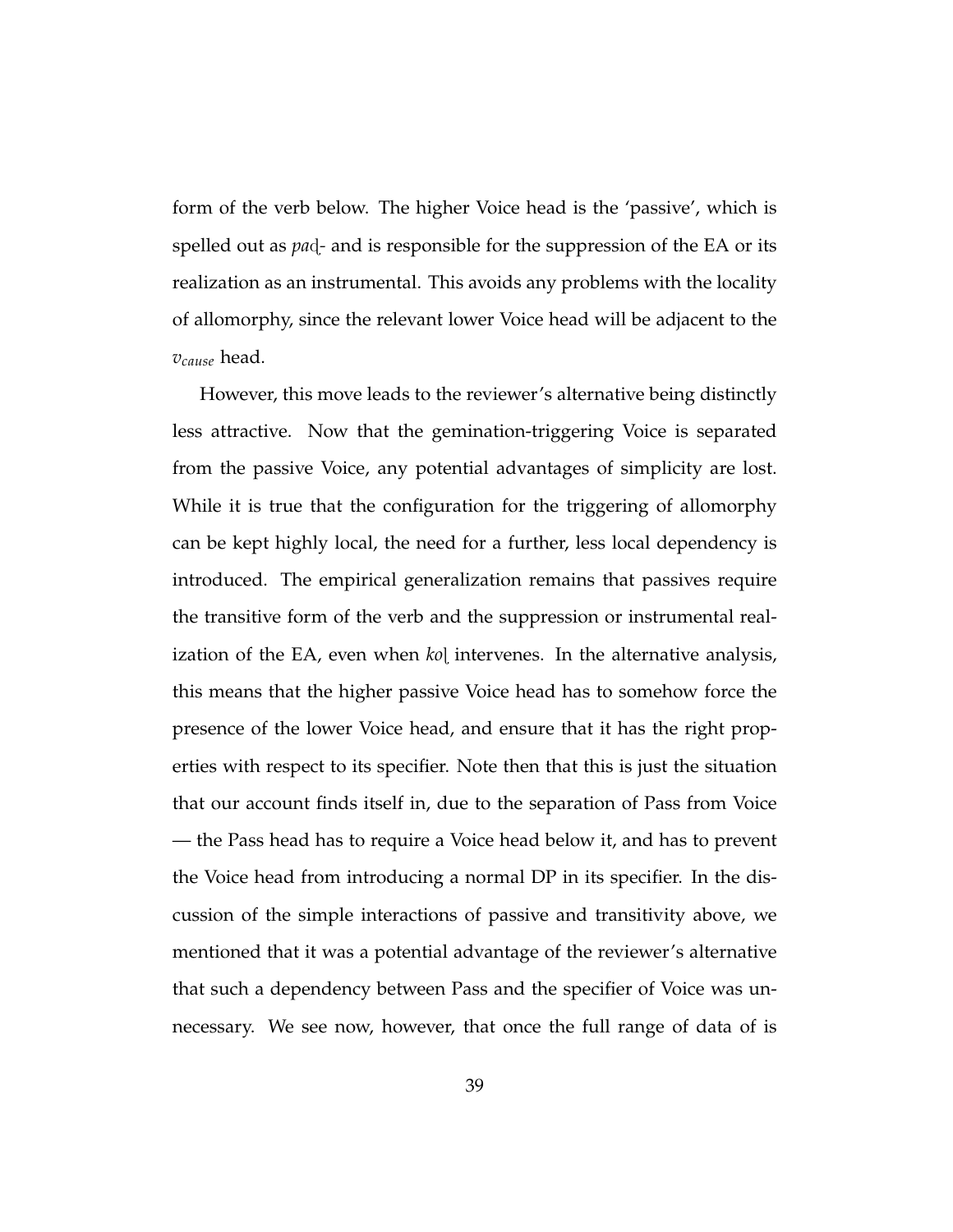considered, there is no avoiding recognizing a dependency across heads.

In fact, it can be argued that the restructuring alternative not only loses its primary advantage over our analysis, but turns out to be at a disadvantage here. Under our analysis with a single functional sequence, we could state the dependency in terms of the idea that, while certain heads can be left off the top of a functional sequence, 'truncation from the middle' is not allowed (e.g. Wurmbrand, 2001). I.e. in the sequence Pass > Voice > *vcause*, it's possible to leave off Pass, and it's possible to leave off both Pass and Voice, but it's not possible to leave off just Voice or just *vcause*. <sup>16</sup> Such an account is unavailable if we have two distinct functional sequences here.

Thus we can reject the specific proposal that there are two Voice heads to deal with the apparent non-locality of passive and transitivity marking when *ko*í intervenes. Nonetheless, the reviewer's suggestion raises a series of wider questions concerning whether restructuring is involved in the Tamil structures being considered here, and relatedly whether we have recursion of the functional sequence. We turn to a brief discussion of this point below.

<sup>16</sup>Of course, something special still needs to be said about the Mid head spelled out as *ko*í, which is clearly not subject to this restriction. But this kind of optionality apparently also holds of things like negation and the heads responsible for building perfects and progressives in English. We thus need to distinguish between different kinds of 'optionality' of functional heads in the sequence.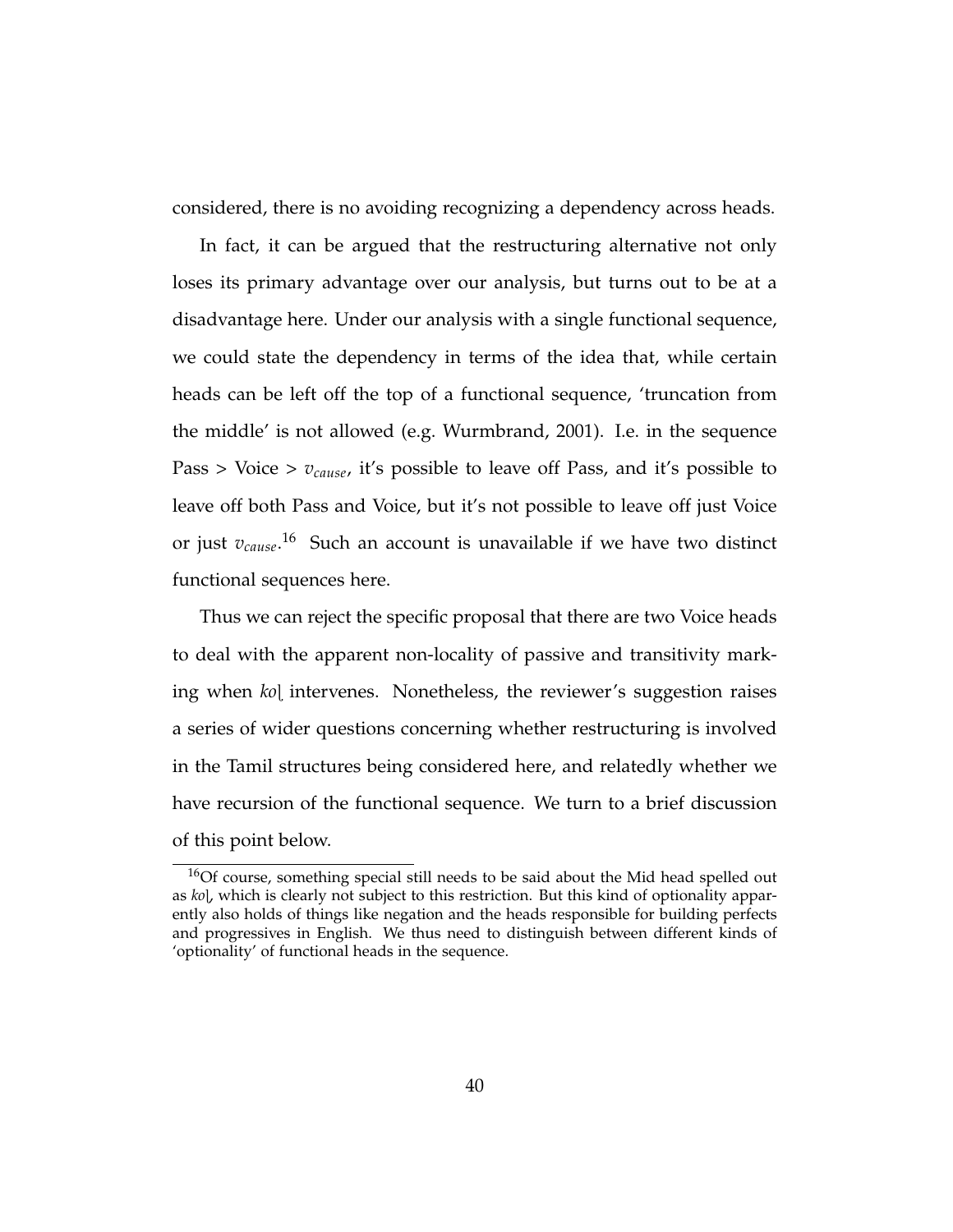#### **7.2 Against restarting the functional sequence**

As should be clear from the discussion above, it is highly significant whether the introduction of *ko*í (or other morpheme at stake here) 'restarts' the functional sequence. We have argued that the *v* layer consists of a series of distinct functional heads in a rigid hierarchy, Pass > Mid > Voice > *vcause*, a claim which can be situated within broadly cartographic notions of clause structure, also including a series of heads for the T and C layers. But of course, if a sentence has two clauses, we do not expect a Pass head of the lower clause to come above a Mid head of the higher clause, because the two clauses involve distinct functional sequences. It thus becomes crucial, if we are considering the possibility that *ko*í is a restructuring predicate, whether this means that what comes below it starts a new functional sequence or is simply part of the same one. For these purposes we must distinguish between different types of restructuring predicate.

For concreteness, we adopt Wurmbrand (2001)'s typology and terminology. Wurmbrand makes a major distinction between lexical and functional restructuring predicates. Lexical restructuring predicates (e.g. German *versuchen* 'try') are lexical verbs, which take variously reduced clausal structures in their complements. They would thus in our terms involve a restart of the functional sequence, as they constitute instances of things like a V coming above a *v*P or a TP. Functional restructuring predicates, on the other hand, realize functional heads, not lexical heads. Here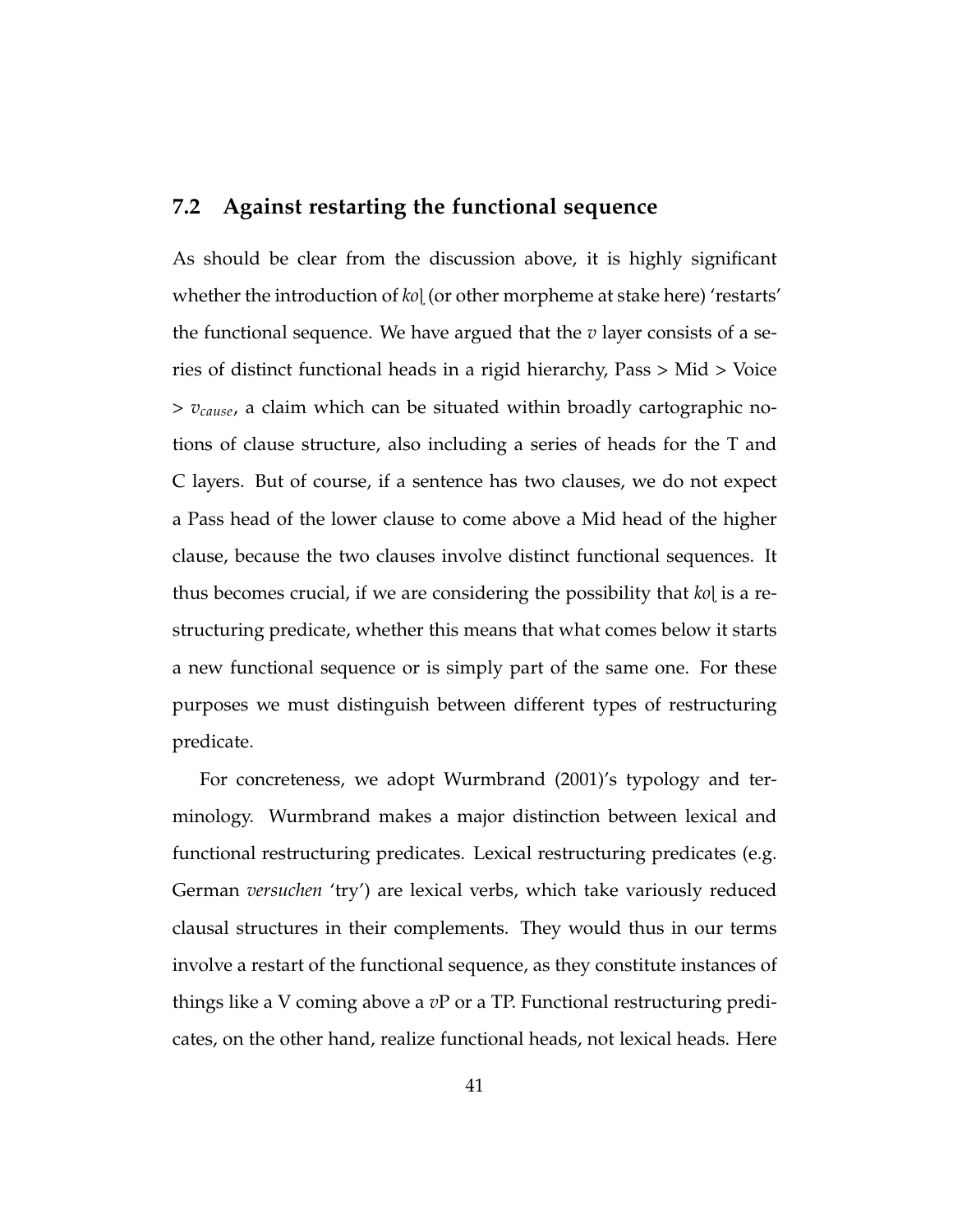there is a further distinction. Purely functional restructuring predicates, e.g. modal verbs, are characterized by not assigning a *θ*-role, and essentially just amount to functional heads that happen to be realized as separate auxiliaries rather than affixes on the main verb. They thus clearly do not require a restart of the functional sequence, appearing rather in the rigid ordering that that sequence predicts. The final category are the semi-functional restructuring predicates, like certain motion, causative and perception predicates. Wurmbrand argues that these realize functional heads in the *v* domain (typically pertaining to voice or aspect), but also assign a *θ*-role to an argument, hence their intermediate status.

As argued by Sundaresan (2012), Tamil *ko*l seems to belong in this third category. It looks like a functional head in the *v* domain, but it assigns a *θ*-role. Aside from the thematic issue, *ko*í doesn't actually display any other properties of being a lexical verb. It appears in a fixed position in the hierarchy of other functional heads in the clause as we have seen, is a closed class item, and is unable to appear as an independent verb.<sup>17</sup> The question then is whether such semi-functional restructuring predicates in general, and *ko*í in particular, involve a restart of the functional sequence. In fact, Sundaresan (2012) does suggest that *ko*l involves such a restart, but the evidence for this was limited to one observation. Specifically, the

<sup>&</sup>lt;sup>17</sup>Historically, *ko*] *is* the descendant of an independent verb meaning roughly 'hold' in older stages of the language (Krishnamurti, 2003, : 463). It is thus quite likely that *ko*í went through an intermediate stage when it could serve as a lexical restructuring verb, on its way to grammaticalizing as a functional head.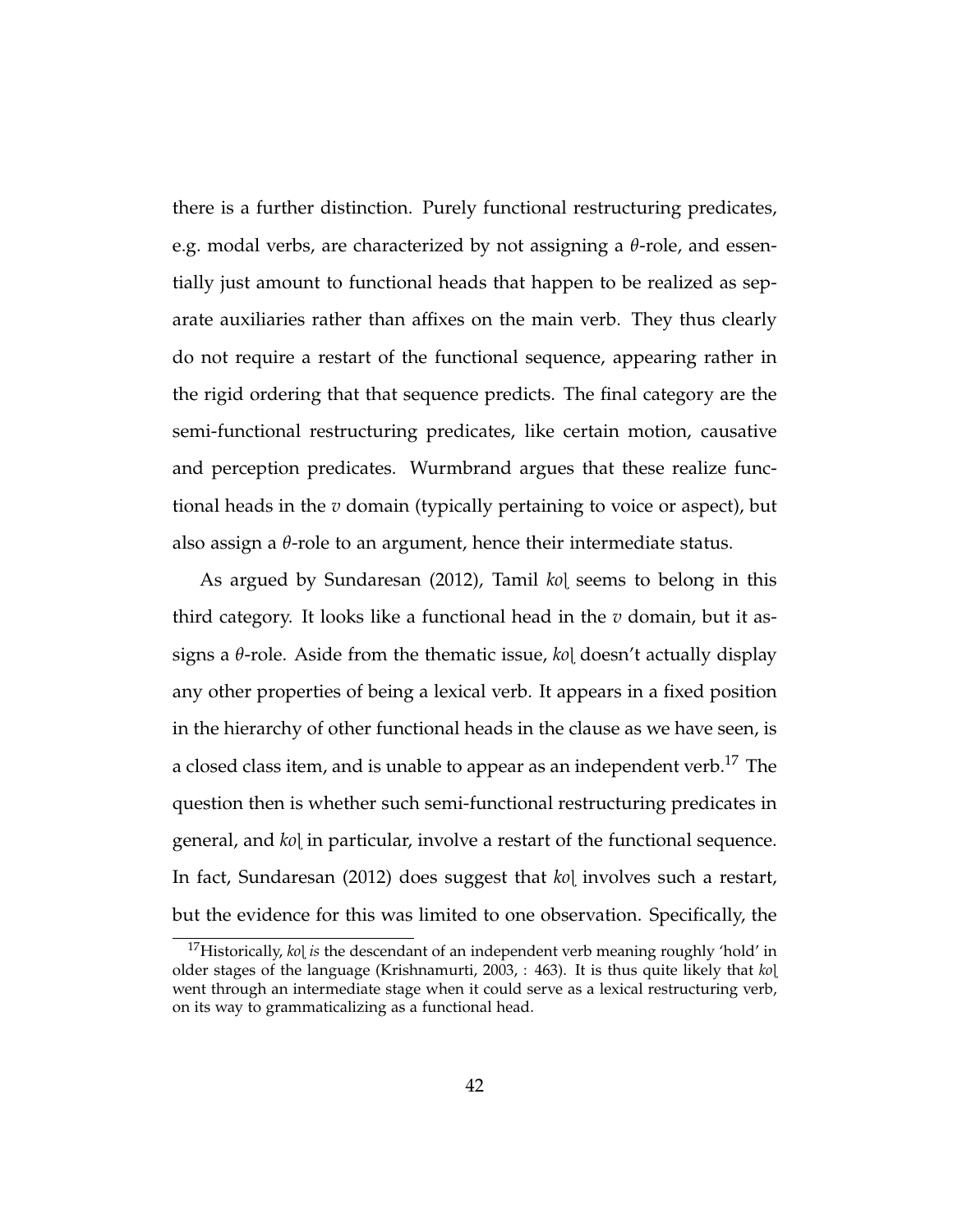same morphophonological 'past tense' marker (with a wide array of allomorphs can appear both above and below *ko*l in a single clause. However, while the morphosyntax of these markers is notoriously difficult (Amritavalli and Jayaseelan, 2005), there is actually good reason to think that they realize distinct functional heads when they occur twice in a single clause. As Sundaresan (2012) shows, the 'past' marker below *ko*í instantiates a stative resultative, and thus should be seen as the realization of an aspect head. The outer 'past' marker that comes above *ko*] behaves more like a true past tense, and thus plausibly occupies T. If this is on the right track, the repeated 'past' markers don't actually constitute evidence for a restart of the functional sequence. Aside from this, we are not aware of any other evidence that would point in that direction. We have no evidence that any other functional elements can be repeated, there is no possibility of multiple clausal negation, and no perceivable syntactic opacity effects.

There is still much left to investigate, in particular the details of the other bits of morphology that often intervene between the heads we have been concerned with here. In addition to the aspectual marking below *ko*í, this includes the 'infinitive' marking below passive *pa*ã*-*. If it turns out that this verbal region at least sometimes involves a restart of the functional sequence, we might expect to find evidence for it here, especially if these bits of morphology can be tied to more substantive syntactic or semantic properties. At least preliminarily, this seems less likely for the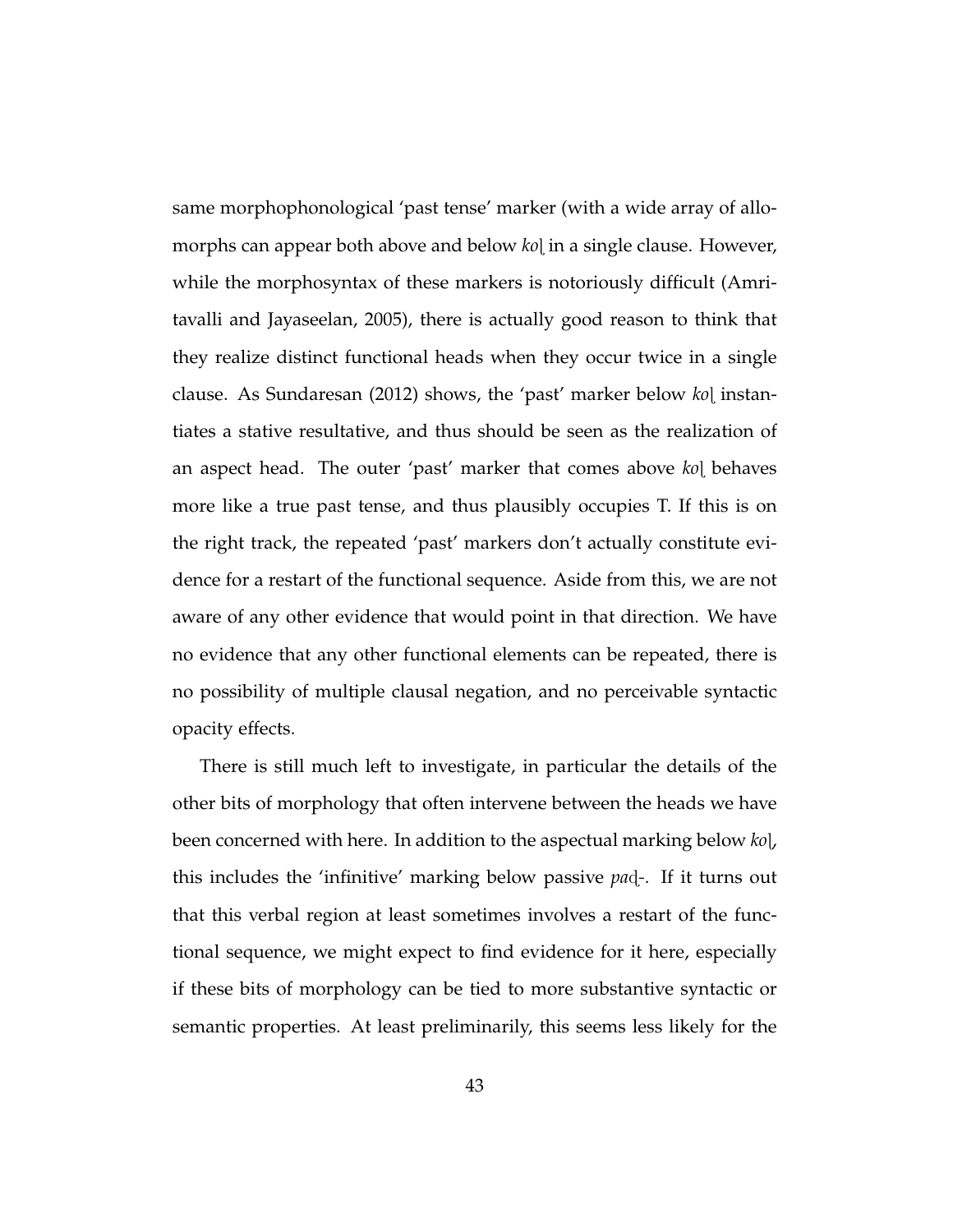'infinitive' suffix, which shows up in a number of distinct contexts involving complex verb forms, with no clearly identifiable semantic or syntactic contribution. Thus it remains an open question whether it is the realization of an actual syntactic head, or is inserted for purely morphological reasons. It is important here again to distinguish between the synchronic status of these elements and their likely historical sources. Pending further work on the subject, we thus maintain the position that the structures we have been considering all involve a single functional sequence and thus give us clear evidence on the make-up of the *v* domain.

A less obvious question is how the sequence we have suggested here for the verbal domain is meant to play out crosslinguistically. The most stringent hypothesis would be to claim that the full functional sequence:  $Pass(ive) > Mid(dle) > Voice > v_{cause} > \sqrt{ }$  — is represented as such in every language. A less stringent, and potentially more plausible, hypothesis might be that along the lines suggested in Harley (this volume). In some languages (i.e. those that show overt evidence for it, like Tamil), the full sequence of heads might be attested; others might be "bundling" languages (Pylkkänen, 2008), with multiple functions being encoded/spelled out on a single head. The choice between these two alternatives should, ultimately, be an empirical one, and is a matter for future research.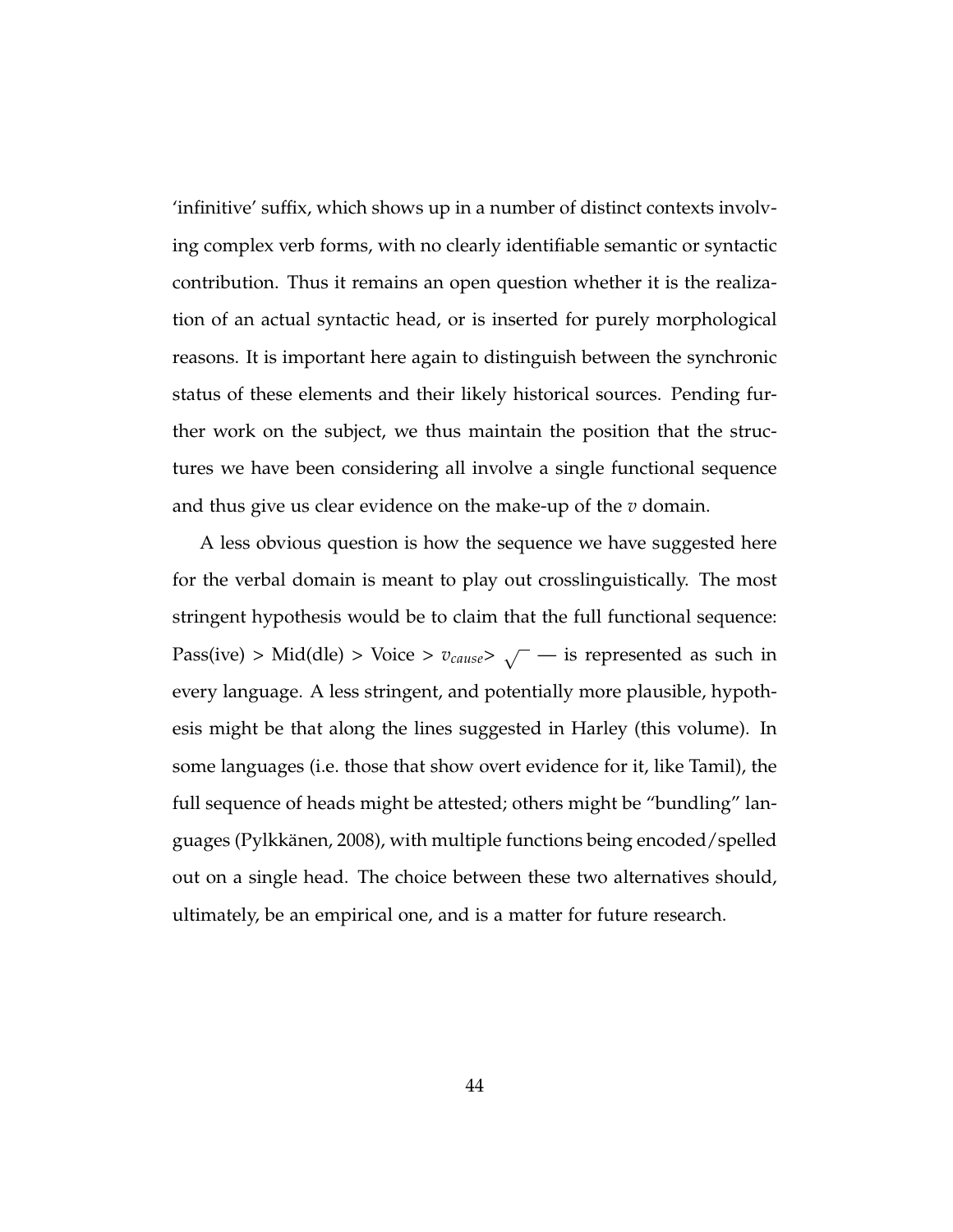# **References**

- Alexiadou, Artemis, Elena Anagnostopoulou, and Florian Schäfer. 2006. The properties of anticausatives crosslinguistically. In *Phases of interpretation*, ed. Mara Frascarelli, 187–211. Berlin: Mouton.
- Alexiadou, Artemis, Elena Anagnostopoulou, and Florian Schäfer. 2015. *External arguments in transitivity alternations*. Oxford: Oxford University Press.
- Alexiadou, Artemis, and Edit Doron. 2012. The syntactic construction of two non-active Voices: passive and middle. *Journal of Linguistics* 48:1– 34.
- Alexiadou, Artemis, and Terje Lohndal. this volume. On the division of labor between roots and functional structure. In *The verbal domain*, ed. Roberta D'Alessandro, Irene Franco, and Ángel Gallego. Oxford: Oxford University Press.
- Amritavalli, R., and K.A. Jayaseelan. 2005. Finiteness and negation in Dravidian. In *The Oxford Handbook of Comparative Syntax*, ed. Guglielmo Cinque and Richard S. Kayne, 178–220. Oxford: OUP.
- Anagnostopoulou, Elena, and Christina Sevdali. 2015. Case alternations in ancient greek passives and the typology of case. *Language* 91:442–481.
- Baker, Mark. 1985. The Mirror Principle and morphosyntactic explanation. *Linguistic Inquiry* 16:373–415.

Bowers, John. 1993. The syntax of predication. *Linguistic Inquiry* 24:591–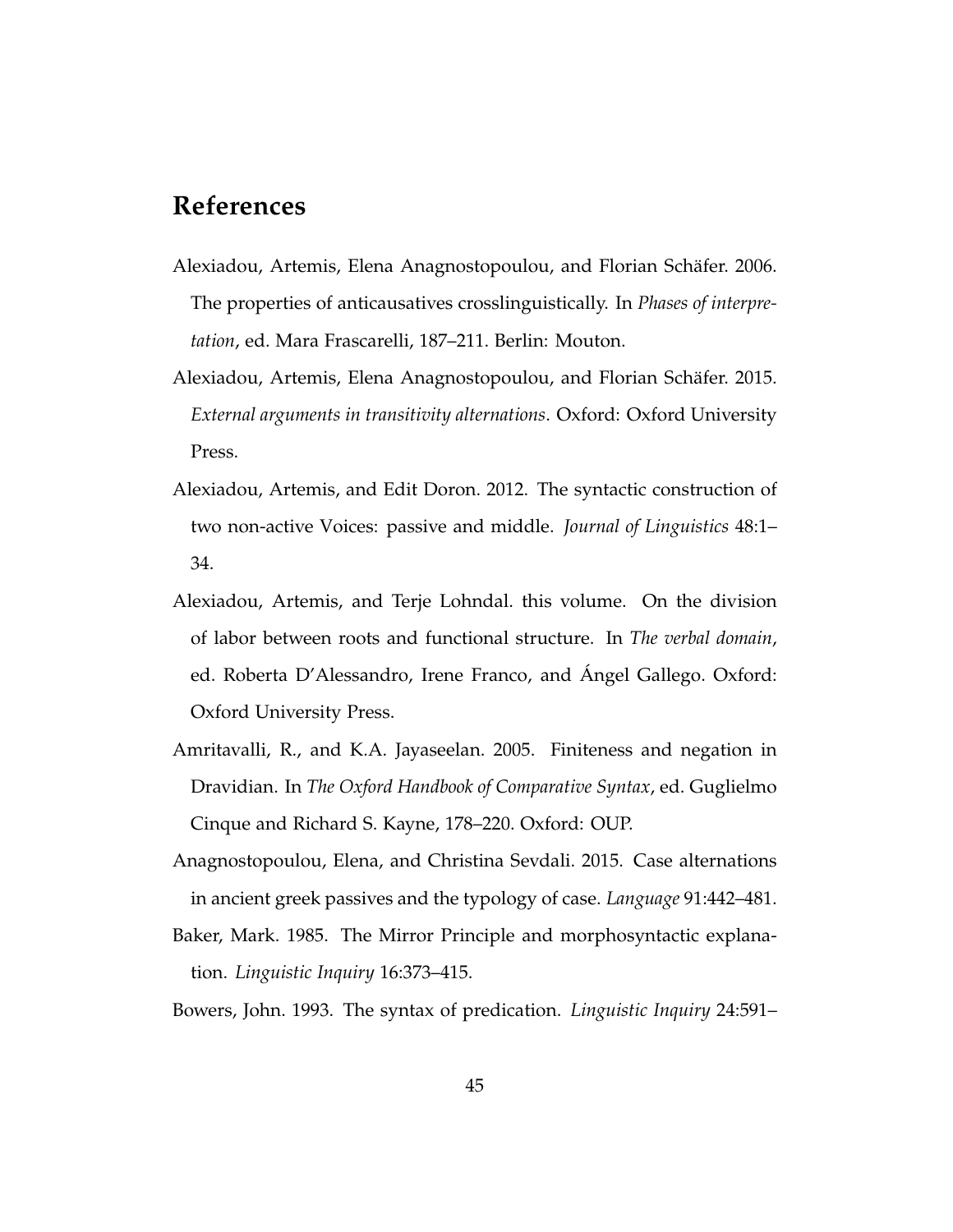656.

- Bruening, Benjamin. 2012. *By-*phrases in passives and nominals. *Syntax* 16:1–41.
- Bye, Patrick, and Peter Svenonius. 2012. Non-concatenative morphology as epiphenomenon. In *The morphology and phonology of exponence*, ed. Jochen Trommer, 427–495. Oxford: OUP.
- Chomsky, Noam. 1995. *The minimalist program*. Cambridge, Mass.: MIT Press.
- Christdas, Prathima. 1988. The phonology and morphology of Tamil. Doctoral Dissertation, Cornell.
- Collins, Chris. 2005. A smuggling approach to the passive in English. *Syntax* 8:81–120.
- Embick, David. 2004. Unaccusative syntax and verbal alternations. In *The unaccusativity puzzle: Explorations of the syntax-lexicon interface*, ed. Alexiadou et al, 137–158. Oxford: OUP.
- Embick, David. 2010. *Localism versus globalism in morphology and phonology*. Cambridge, Mass.: MIT Press.
- Harley, Heidi. 2013. External arguments and the Mirror Principle: On the distinctness of Voice and v. *Lingua* 125:34–57.
- Harley, Heidi. this volume. The 'bundling' hypothesis and the disparate functions of little v. In *The verbal domain*, ed. Roberta D'Alessandro, Irene Franco, and Ángel Gallego. Oxford: Oxford University Press.

Johnson, Kyle. 1991. Object positions. *Natural Language and Linguistic*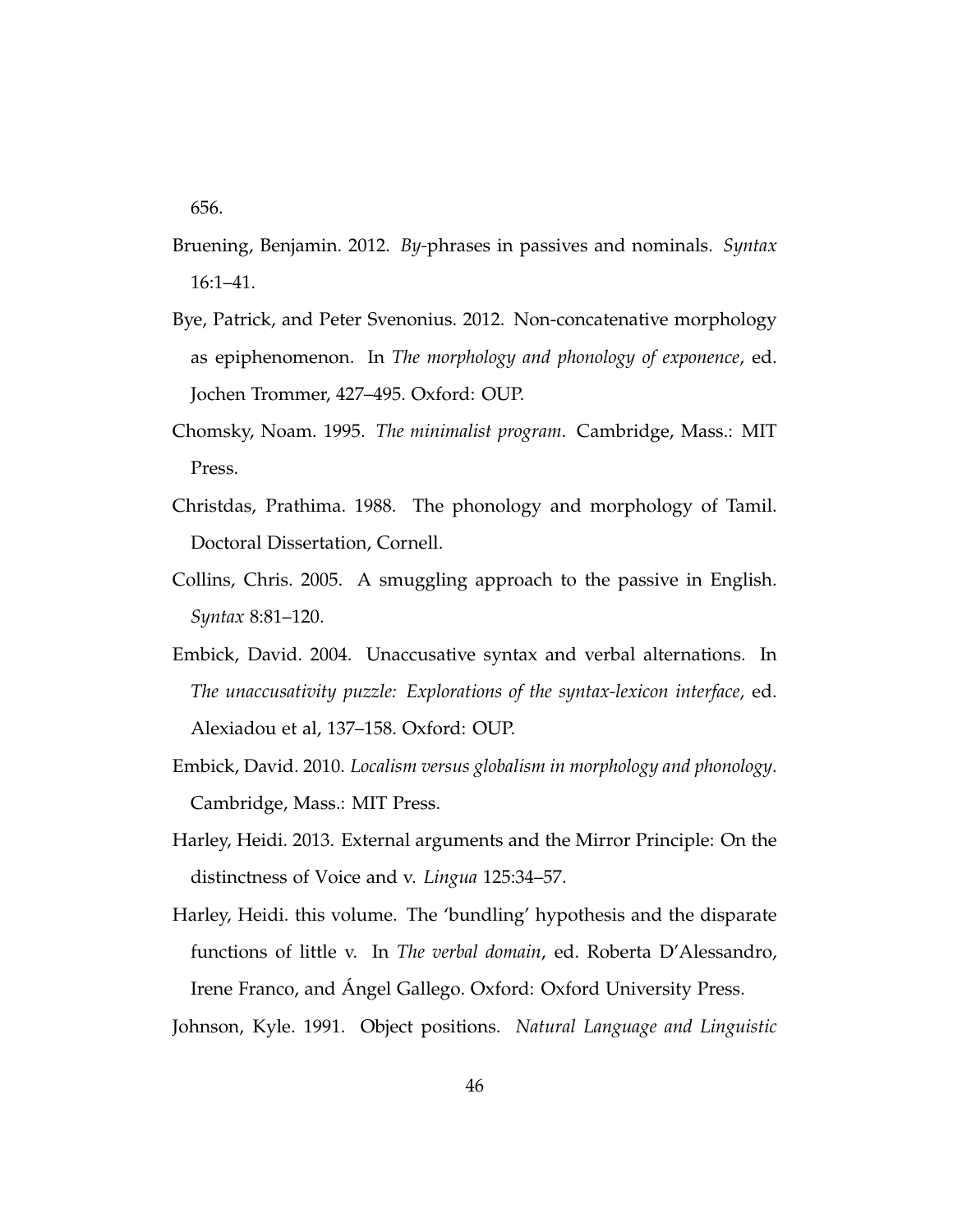*Theory* 9:577–636.

- Kemmer, Suzanne. 2003. *The middle voice*. Typological studies in language. Philadelphia: John Benjamins.
- Kratzer, Angelika. 1996. Severing the external argument from its verb. In *Phrase structure and the lexicon*, ed. Johan Rooryck and Laurie Zaring, 109–137. Dordrecht: Kluwer.
- Krishnamurti, Bhadriraju. 2003. *The Dravidian Languages*. Cambridge: CUP.
- Larson, Richard. 1988. On the double object construction. *Linguistic Inquiry* 19:335–391.
- Levin, Beth. 1993. *English verb classes and alternations: a preliminary investigation*. Chicago: University of Chicago Press.
- Lidz, Jeffrey. 2001. The argument structure of verbal reflexives. *Natural Language and Linguistic Theory* 19.
- Marantz, Alec. 1984. *On the nature of grammatical relations*. Cambridge, MA: MIT Press.
- Marantz, Alec. 1997. No escape from syntax: Don't try morphological analysis in the privacy of your own lexicon. In *Proceedings of the 21st Penn Linguistics Colloquium*.
- Medová, Lucie. 2009. Reflexive clitics in the Slavic and Romance languages. Doctoral Dissertation, Princeton University.
- Myler, Neil. 2014. Building and interpreting possession sentences. Doctoral Dissertation, New York University.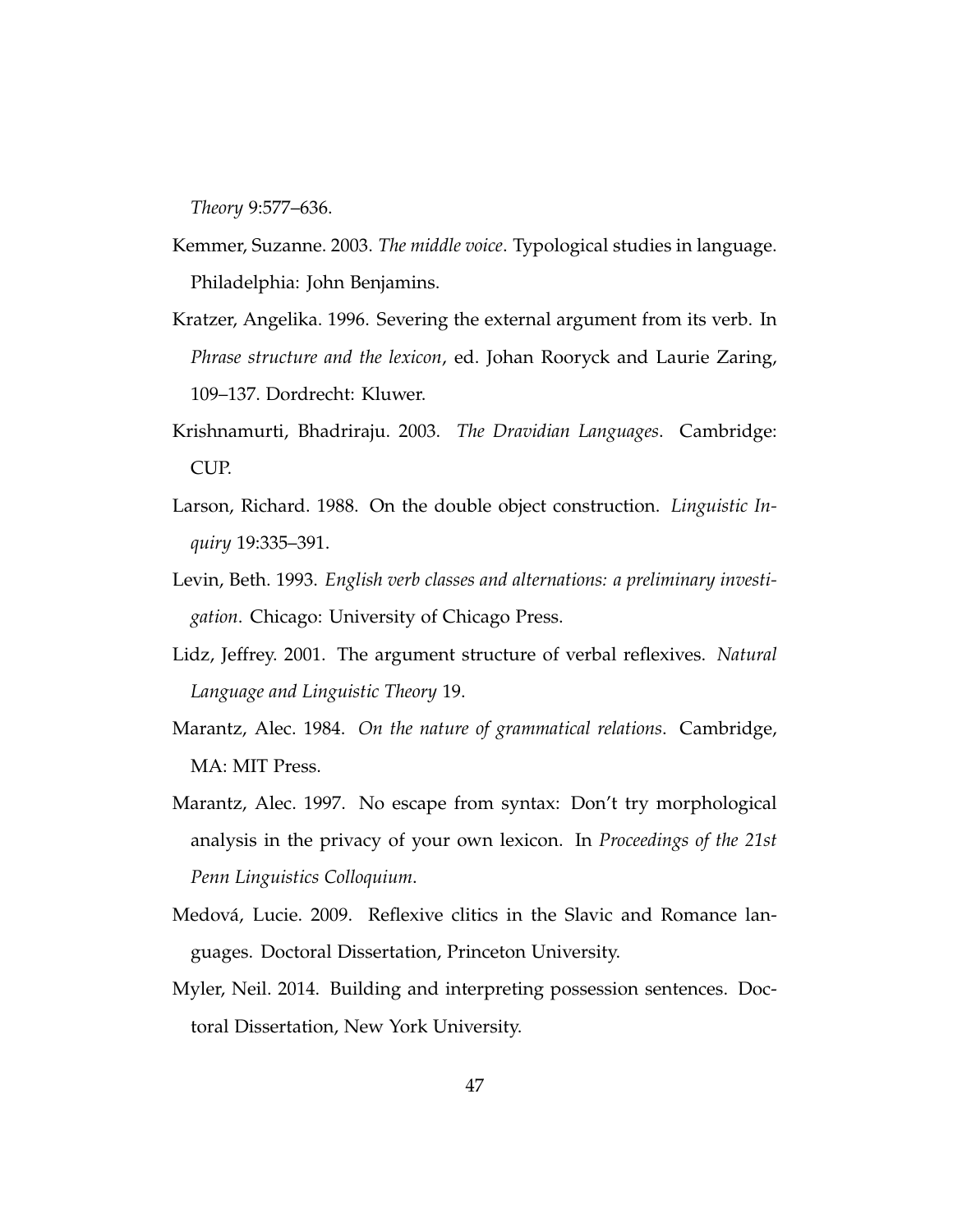- Pesetsky, David. 1989. Language-particular processes and the earliness principle. Ms., MIT.
- Pylkkänen, Liina. 2002. Introducing arguments. Doctoral Dissertation, MIT, Cambridge, Mass.
- Pylkkänen, Liina. 2008. *Introducing arguments*. Cambridge, Mass: MIT Press.
- Ramchand, Gillian. 2008. *Verb meaning and the lexicon: a first phase syntax*. Cambridge: CUP.
- Ramchand, Gillian. this volume. The event domain. In *The verbal domain*, ed. Roberta D'Alessandro, Irene Franco, and Ángel Gallego. Oxford: Oxford University Press.
- Rizzi, Luigi. 1997. The fine structure of the left periphery. In *Elements of grammar*, ed. Liliane Haegeman, 281–337. Dordrecht: Kluwer Academic Publishers.
- Schäfer, Florian. 2008. *The syntax of (anti-)causatives. external arguments in change-of-state contexts*, volume 126 of *Linguistik Aktuell*. Philadelphia: John Benjamins.
- Schäfer, Florian. this volume. Romance and Greek medio-passives and the typology of Voice. In *The verbal domain*, ed. Roberta D'Alessandro, Irene Franco, and Ángel Gallego. Oxford: Oxford University Press.
- Sportiche, Dominique. 1998. *Partitions and atoms of clause structure: subjects, agreement, case, and clitics*. Psychology Press.

Sundaresan, Sandhya. 2012. Context and (co)reference in the syntax and